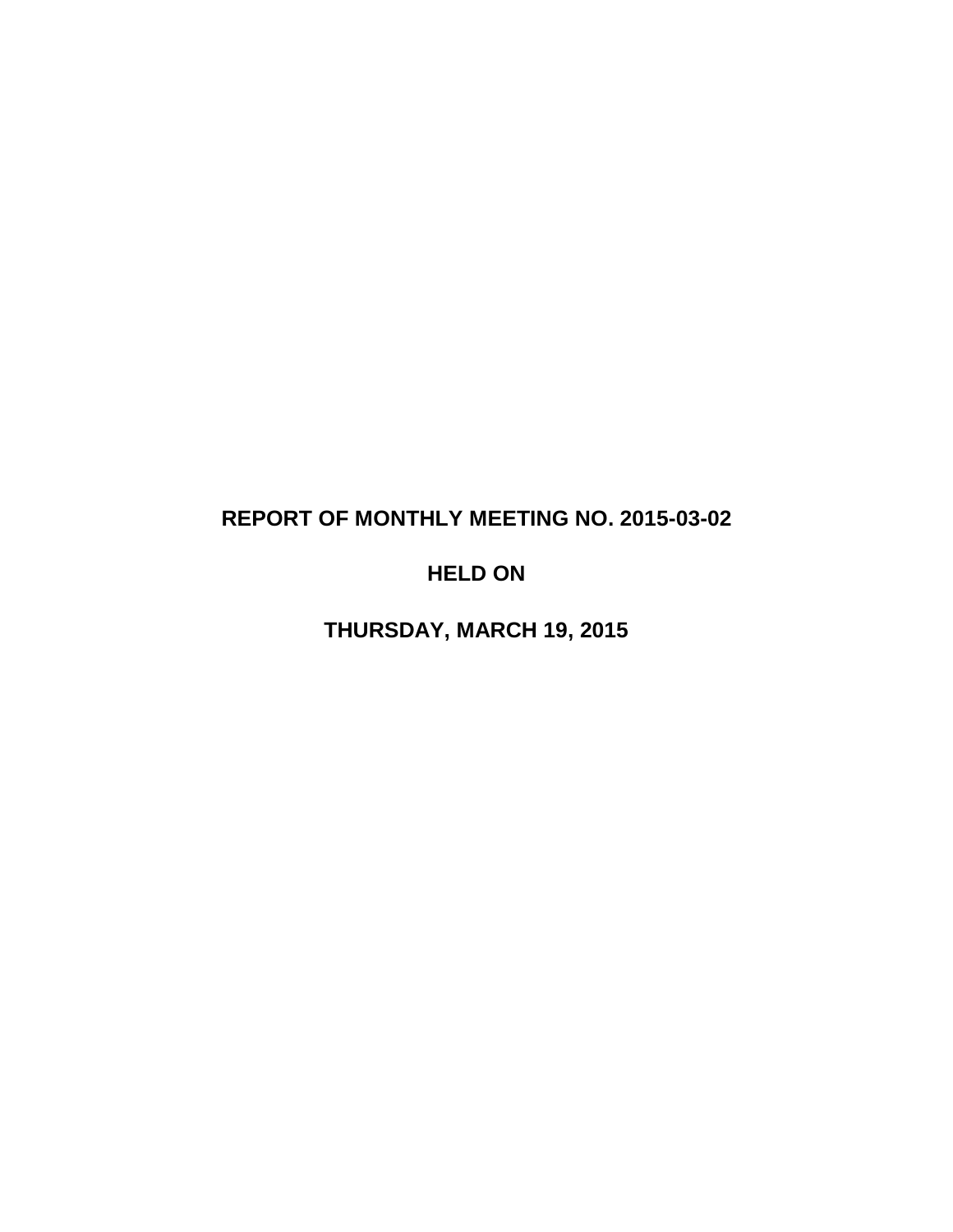Report of Monthly Meeting No. 2015-03-02 held on Thursday, March 19, 2015

| <u>ITEMS</u>                             | <b>CLASSIFICATION</b>                                                                                                                                                                                                                                                                                                                                        | <b>PAGES</b> |
|------------------------------------------|--------------------------------------------------------------------------------------------------------------------------------------------------------------------------------------------------------------------------------------------------------------------------------------------------------------------------------------------------------------|--------------|
| <b>Call to Order</b><br><b>Roll Call</b> |                                                                                                                                                                                                                                                                                                                                                              |              |
| <b>Secretary's Report</b>                | Recording Secretary presents minutes of previous meetings for approval.                                                                                                                                                                                                                                                                                      |              |
| <b>Refunds</b>                           | Errors in deduction and non-members<br>Full refunds to employees due to separation from service<br>Refund in accordance with Section 8-170 of the law governing the Fund<br><b>Refund Reissued to New Payee</b><br>Refund elections in lieu of annuity<br><b>Refund of Spousal Contributions</b><br>1/2% refunds to new annuitants<br><b>Adjusted Refund</b> | $3 - 8$      |
| <b>Invoices</b>                          | Administrative and Investment Fees                                                                                                                                                                                                                                                                                                                           | $9 - 11$     |
| <b>Annuities</b>                         | <b>Annuities for Employees</b><br>Annuities for Widows, Widowers and Minor Children, Reversionary Annuities<br><b>Adjusted Annuities</b>                                                                                                                                                                                                                     | $12 - 18$    |
| <b>Disability</b>                        | Applications for Duty and Ordinary Disability benefits<br>Applications for Extensions of Duty and Ordinary Disability benefits<br>Adjusted Duty and Ordinary Disability benefits                                                                                                                                                                             | $19 - 24$    |
| <b>Membership</b>                        | Applications<br>Change in Dates of Birth<br><b>Administrative Review</b>                                                                                                                                                                                                                                                                                     | 25           |
| <b>Treasurer's Report</b>                | City Treasurer's Statement of Account As of 02/28/2015                                                                                                                                                                                                                                                                                                       | 26           |
| <b>MISCELLANEOUS</b>                     |                                                                                                                                                                                                                                                                                                                                                              | 27           |
|                                          | Other                                                                                                                                                                                                                                                                                                                                                        |              |

- 2014 Ethics Training Review and Certification

- FOIA Update - Old Business - Legal Update - Personnel Meeting

Public Comment

Legislation

- Legislative Update

Investments

- Monthly Investment Review
- Watchlist
- Liquidity Needs

| В<br>CХ    | Less than 60 years of age<br>Reversionary<br>Calculated upon death of Employee<br><b>Credit Expires</b> | MMI<br>N | Female: No Post 9/74 Spouse Contributions<br>MED Updated Medical Records<br>Maximum Medical Update<br>See Notes in File | <b>RW</b><br>S<br><b>SPE</b> | <b>Returned to Work</b><br>Less than 10 years of Service<br><b>Specialist Doctor Visit</b><br><b>Term Annuity</b> |
|------------|---------------------------------------------------------------------------------------------------------|----------|-------------------------------------------------------------------------------------------------------------------------|------------------------------|-------------------------------------------------------------------------------------------------------------------|
| DU<br>DIS. | Death<br>Duty Disability<br>Discharged<br>EID Errors in Deduction                                       | OR.<br>R | NTE Note for Mercy Works Update<br><b>Ordinary Disability</b><br><b>Reciprocal Annuity</b><br>RES Resigned              | W<br>WC.                     | Withdraw/Waiting to apply<br>Workmens' Compensation<br>Married @ Resignation,<br>Not Married @ Effective Date     |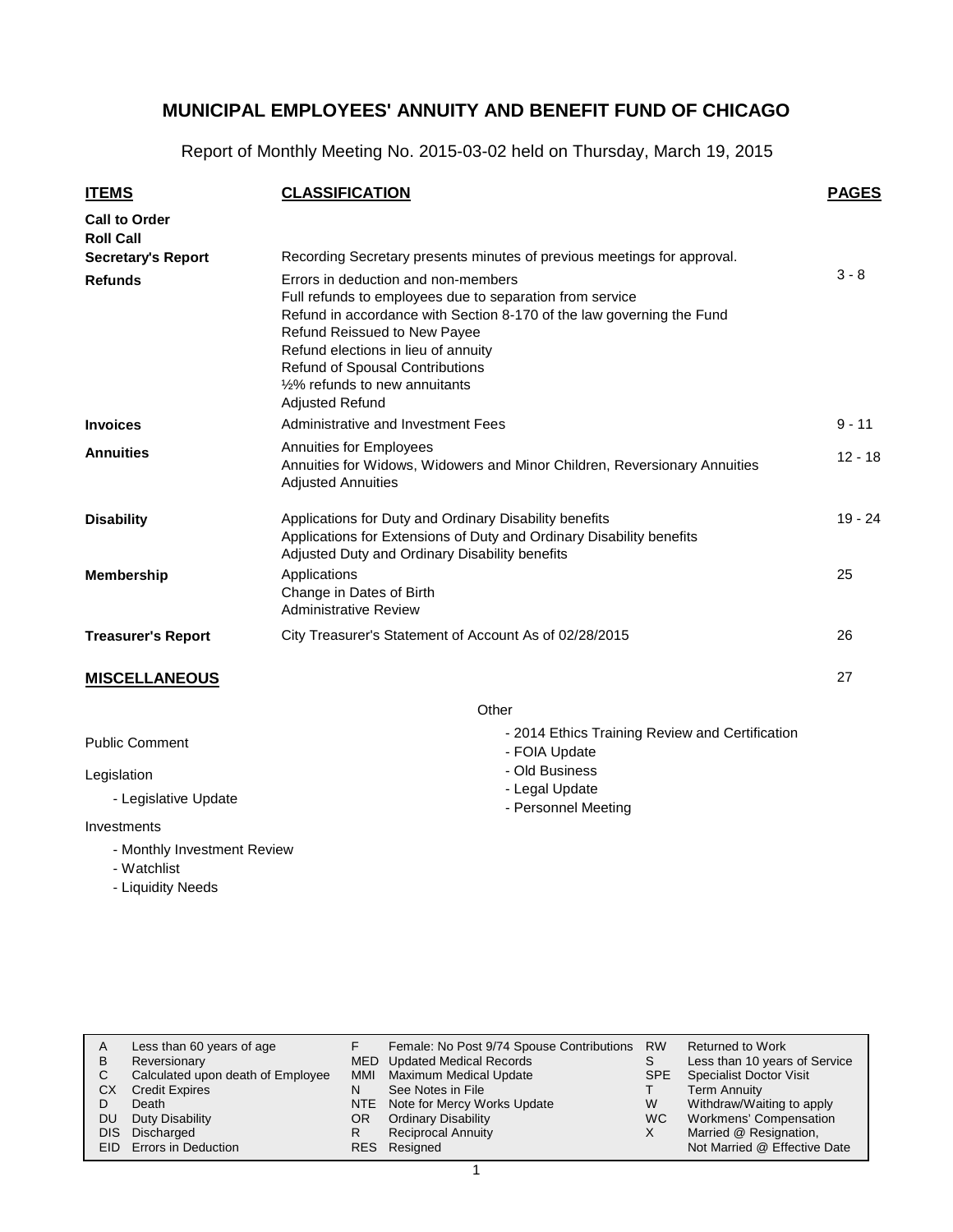Report of Monthly Meeting No. 2015-03-02 held on Thursday, March 19, 2015

The Monthly Meeting of the Retirement Board was called to order by the President, Anthony C. Clancy, at 8:15 a.m. in the offices of the Fund, 321 N Clark Street, Suite 700, on Thursday, March 19, 2015.

#### The following were present:

| Anthony C. Clancy    | President                  |
|----------------------|----------------------------|
| Dan Widawsky         | Vice President             |
| Kurt A. Summers, Jr. | Treasurer                  |
| Thomas J. McMahon    | <b>Recording Secretary</b> |
| Timothy G. Guest     | Trustee                    |

#### Also Present:

| James E. Mohler     | <b>Executive Director</b>                       |
|---------------------|-------------------------------------------------|
| Mary Patricia Burns | Attorney at Law                                 |
| Tess Toledo James   | Comptroller                                     |
| Jane Tessaro        | Benefits Manager                                |
| Kathy Schanding     | Staff Actuary                                   |
| Stacey Ruffolo      | <b>Project Coordinator</b>                      |
| Nadia Oumata        | <b>Financial Analyst</b>                        |
| Jeremy Fine         | Deputy Comptroller (Proxy for City Comptroller) |
| Thomas Latzke       | Deputy Treasurer (Proxy for the Treasurer)      |
| Terence P. Sullivan | M.D.                                            |
| Brian Wrubel        | Marquette Associates                            |
| Jamie Wesner        | <b>Marquette Associates</b>                     |
| Neil Capps          | Marquette Associates                            |
| Sharon Piet         | Podesta                                         |
| Angela Myers        | Loop Capital                                    |
| Raymond Wohl        | <b>CTPF Member</b>                              |
| Janet Henry         | Ramirez Asset Management                        |
| Joshua Lieberman    | J.P. Morgan Assey Management                    |

#### Absent:

None

#### **SECRETARY'S REPORT**

Mr. McMahon motioned that the Minutes of Meeting No. 2015-02 be approved as submitted. Seconded Mr. Widawsky. Carried: Ayes- Mr. Clancy, Mr. Guest, Mr. McMahon, Mr. Latzke and Mr. Widawsky. Nays-None.

Mr. McMahon motioned that the Executive Session Minutes of Meeting(s) No. 2015-02 (1) be approved as submitted. Seconded Mr. Widawsky. Carried: Ayes- Mr. Clancy, Mr. Guest, Mr. McMahon, Mr. Latzke and Mr. Widawsky. Nays-.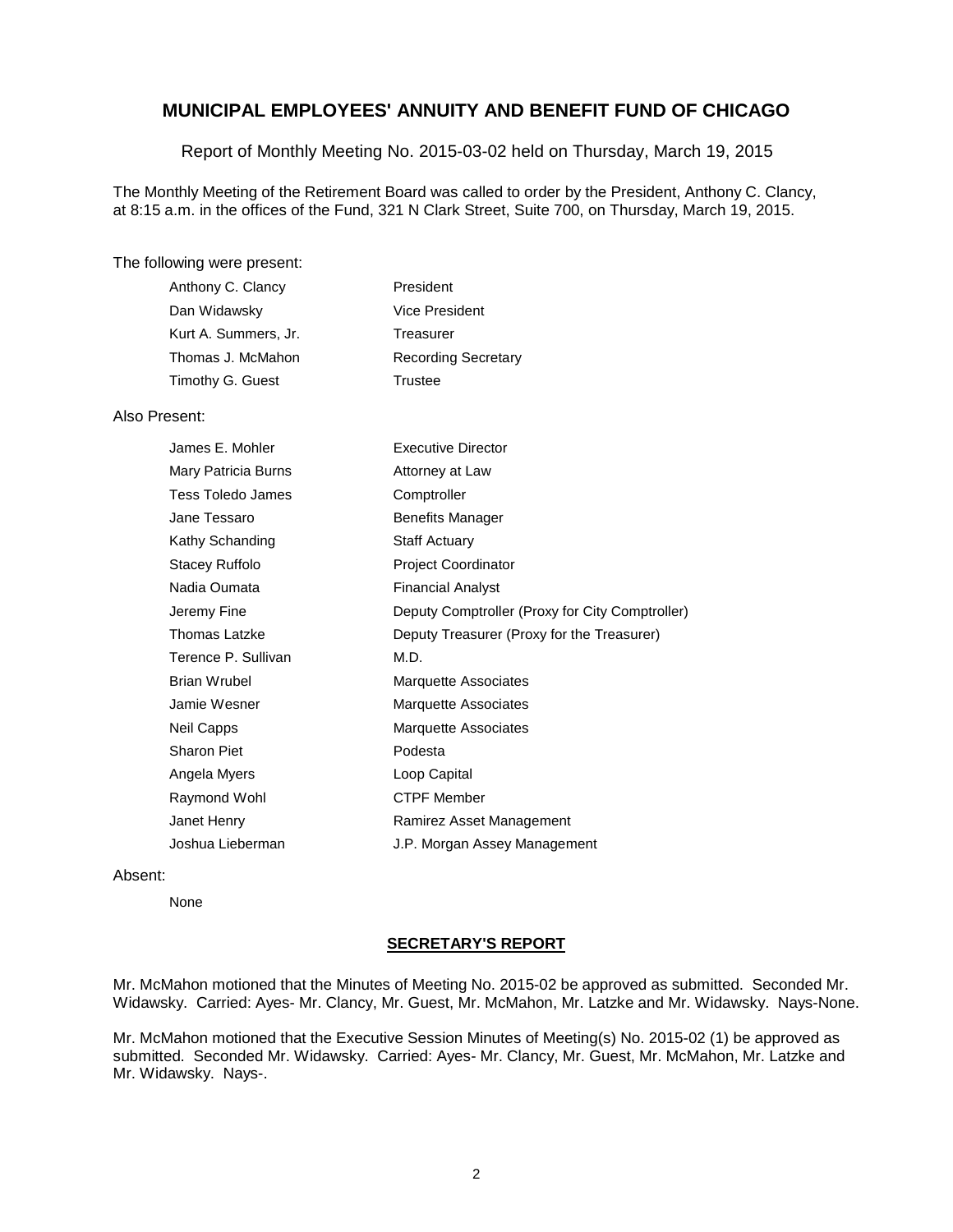Report of Monthly Meeting No. 2015-03-02 held on Thursday, March 19, 2015

#### **REFUND DUE TO ERRORS IN DEDUCTION AND NON-MEMBERS**

#### **Refund a/c errors in deduction**

| <b>Name</b>                                                   | <b>Dept</b>        | Reason                         | <b>Amount</b> |
|---------------------------------------------------------------|--------------------|--------------------------------|---------------|
| <b>BLANKS, CARTHONIA</b>                                      | <b>BE</b>          | <b>NEW ANNUITANT</b>           | \$25.00       |
| COLLINS, REGINA                                               | <b>BUSINESS AF</b> | <b>NEW ANNUITANT</b>           | \$184.84      |
| GALVIN, JOYCE                                                 | <b>HEALTH</b>      | <b>NEW ANNUITANT</b>           | \$1,336.14    |
| GONDEK, BRUCE                                                 | STS & SAN          | <b>NEW ANNUITANT</b>           | \$26.97       |
| JAMES, SUSAN                                                  | <b>BE</b>          | <b>NEW ANNUITANT</b>           | \$1.48        |
| LENGYEL, MARK                                                 | <b>GEN SERV</b>    | <b>NEW ANNUITANT</b>           | \$175.94      |
| LEWIS, AUBREY                                                 | <b>AVIATION</b>    | <b>NEW ANNUITANT</b>           | \$163.53      |
| LISS, LYNDEN                                                  | <b>WATER</b>       | NEW WIDOW ANNUITANT            | \$392.96      |
| MACCONNELL, DOUGLAS                                           | <b>OEMC</b>        | <b>NEW ANNUITANT</b>           | \$5.91        |
| SCHROETER, WILLIAM                                            | <b>WATER</b>       | <b>NEW ANNUITANT</b>           | \$64.22       |
| SMITH CLAY, VANESSA                                           | <b>CPL</b>         | <b>NEW ANNUITANT</b>           | \$18.24       |
| SMITH, EUGENE                                                 | <b>BE</b>          | <b>NEW ANNUITANT</b>           | \$54.10       |
| SOLON, GERARD                                                 | <b>WATER</b>       | <b>NEW ANNUITANT</b>           | \$318.47      |
| STACEY, ANNETTE                                               | <b>REVENUE</b>     | PAYROLL ADJUSTMENT             | \$57.94       |
| STANDLEY, THEODORE                                            | <b>AVIATION</b>    | <b>NEW ANNUITANT</b>           | \$83.63       |
| XING, YOUWEI                                                  | <b>DOIT</b>        | PAYROLL ADJUSTMENT             | \$10.46       |
| ZIELBAUER, JOSEPH                                             | <b>BE</b>          | <b>RETIRED - CHGO TEACHERS</b> | \$1,560.13    |
| Total Refund a/c errors in deduction                          |                    | 17 Case(s)                     | \$4,479.96    |
| Refund to Comptroller, Chicago Public Schools a/c non-members |                    |                                |               |
| <b>Name</b>                                                   | <b>Dept</b>        | Reason                         | Amount        |
| ZIELBAUER, JOSEPH                                             | <b>BE</b>          | RETIRED - CHGO TEACHERS        | \$11,011.89   |
| <b>Total Refund to Comptroller, Chicago</b>                   |                    | 1 Case(s)                      | \$11,011.89   |

**Public Schools a/c non-members**

#### **TOTAL REFUND DUE TO ERRORS IN DEDUCTION AND NON-MEMBERS**

**18 Case(s) \$15,491.85**

| B         | Less than 60 years of age<br>Reversionary<br>Calculated upon death of Employee MMI Maximum Medical Update |     | Female: No Post 9/74 Spouse Contributions<br>MED Updated Medical Records | S. | REL Released to Return to Work<br>RW Returned to Work<br>Less than 10 years of Service |
|-----------|-----------------------------------------------------------------------------------------------------------|-----|--------------------------------------------------------------------------|----|----------------------------------------------------------------------------------------|
| CX.       | <b>Credit Expires</b>                                                                                     |     | See Notes in File                                                        |    | <b>SPE</b> Specialist Doctor Visit                                                     |
|           | Death                                                                                                     |     | NTE Note for Mercy Works Update                                          |    | Term Annuity                                                                           |
| <b>DU</b> | Duty Disability                                                                                           | OR. | <b>Ordinary Disability</b>                                               | W  | Withdraw/Waiting to apply                                                              |
|           | DIS Discharged                                                                                            |     | <b>Reciprocal Annuity</b>                                                |    | WC Workmens' Compensation                                                              |
|           | EID Errors in Deduction                                                                                   |     | RES Resigned                                                             |    | Married @ Res, Not Married @ Eff Date                                                  |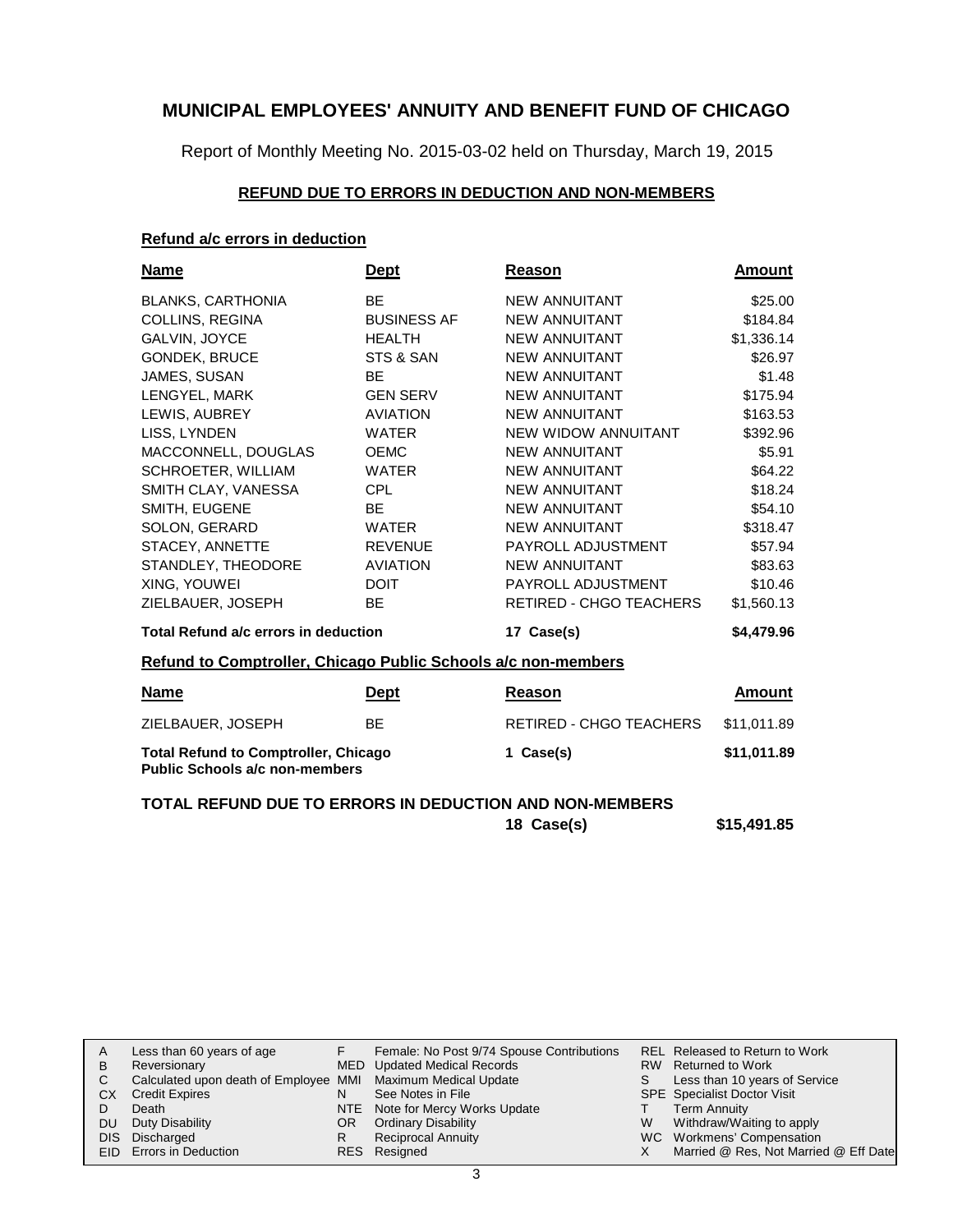Report of Monthly Meeting No. 2015-03-02 held on Thursday, March 19, 2015

#### **REFUND TO EMPLOYEES DUE TO SEPARATION FROM SERVICE**

| <b>Name</b>                                           | <u>Dept</u>                                                  | <b>Resignation Date</b>                   | <b>Amount</b>                                                        | <b>Note</b>  |
|-------------------------------------------------------|--------------------------------------------------------------|-------------------------------------------|----------------------------------------------------------------------|--------------|
| ALBINO, RAMON                                         | BE                                                           | 08/19/2014                                | \$32,538.09                                                          |              |
| ALI, NAYYIRAH                                         | <b>OEMC</b>                                                  | 02/01/2015                                | \$4,428.64                                                           |              |
| BABER, ANDREW                                         | BE                                                           | 08/27/2014                                | \$2,787.88                                                           |              |
| <b>BELANSKI, KATHLEEN</b>                             | BE                                                           | 06/29/2012                                | \$32,657.43                                                          |              |
| <b>BRAZIER, LORRAINE</b>                              | BE                                                           | 08/29/2006                                | \$602.42                                                             |              |
| BREWER, DAVE                                          | BE                                                           | 05/23/2014                                | \$45,396.95                                                          |              |
| <b>BROWN, MICHAEL</b>                                 | BE                                                           | 01/30/2015                                | \$3,380.83                                                           |              |
| CARTAGENA, RAQUEL                                     | BE                                                           | 01/23/2015                                | \$3,044.51                                                           |              |
| CARTER, LILLIAN                                       | BE                                                           | 08/29/2011                                | \$30,207.23                                                          |              |
| CASON, KWADJO                                         | BE                                                           | 08/19/2014                                | \$22,106.61                                                          |              |
| CHAN, STEVEN                                          | <b>AVIATION</b>                                              | 07/21/2000                                | \$196.87                                                             |              |
| COATS, KELLY                                          | BE                                                           | 02/07/2015                                | \$44,574.51                                                          |              |
| CROCKERHAN-CONNOR, KELLY OEMC                         |                                                              | 01/22/2015                                | \$13,958.99                                                          |              |
| DANIELS, CASSANDRA                                    | <b>BE</b>                                                    | 02/06/2015                                | \$39,896.30                                                          |              |
| DEL AGUILA, CESAR                                     | <b>GEN SERV</b>                                              | 11/20/2014                                | \$9,482.73                                                           |              |
| ELCHERT, ROBERT                                       | <b>CITY COUNCIL</b>                                          | 12/31/2014                                | \$25,780.03                                                          |              |
| EWING, WENDELL                                        | <b>GEN SERV</b>                                              | 01/30/2015                                | \$40,981.18                                                          |              |
| FERANCHAK, BRET                                       | BE                                                           | 10/31/2009                                | \$61,273.34                                                          | A:36, S:7.5  |
| FRENKEL, MELINDA                                      | BE                                                           | 02/12/2005                                | \$2,900.70                                                           |              |
| GATHING, DARYL                                        | BE                                                           | 01/20/2015                                | \$26,212.68                                                          |              |
| GRANDBERRY, SHIKARA                                   | OEMC                                                         | 12/15/2014                                | \$5,134.33                                                           |              |
| HAMID, FERHAN                                         | <b>FINANCE</b>                                               | 11/09/2007                                | \$42,253.27                                                          |              |
| HOPP, MICHAEL                                         | BE                                                           | 12/02/2014                                | \$52,949.41                                                          | A:50, S:16.5 |
| HOWARD, CATRINA                                       | BE                                                           | 01/05/2015                                | \$84,668.98                                                          | A:45, S:13   |
| IMLACH, ELAINE                                        | BE                                                           | 10/23/2000                                | \$2,138.72                                                           |              |
| JONES, SHONAREE                                       | OEMC                                                         | 01/30/2015                                | \$3,469.62                                                           |              |
| KELLY, CHICOTA                                        | OEMC                                                         | 01/12/2015                                | \$11,347.63                                                          |              |
| <b>KEY, ERNESTINE</b>                                 | BE                                                           | 11/21/2014                                | \$19,648.30                                                          |              |
| KIDD, KECIA                                           | BE                                                           | 01/02/2015                                | \$44,716.11                                                          |              |
| LINK, JUDGE                                           | BE                                                           | 02/03/2015                                | \$14,416.81                                                          |              |
| LIONBERGER, ANNE                                      | BE                                                           | 07/25/2014                                | \$51,129.75                                                          | A:34, S:8    |
| MADISON, JUDY                                         | BE                                                           | 12/19/2014                                | \$10,083.78                                                          |              |
| MASON, JAMES                                          | BE                                                           | 11/13/2010                                | \$14,968.83                                                          |              |
| MAYFIELD, SHEREE                                      | BE                                                           | 01/15/2015                                | \$8,531.75                                                           |              |
| MC CRANEY, SHARON                                     | OEMC                                                         | 01/23/2015                                | \$6,577.52                                                           |              |
| MCKINNIE, CHRYSTAL                                    | BF                                                           | 12/19/2014                                | \$4,337.33                                                           |              |
| MEZA, VICTOR                                          | BE                                                           | 02/03/2015                                | \$22,293.75                                                          |              |
| MICKLES, CHANTALE                                     | OEMC                                                         | 01/22/2015                                | \$4,070.91                                                           |              |
| MINOR, KIMBERLY                                       | ВE                                                           | 01/09/2015                                | \$14,667.80                                                          |              |
| MOUNSEF, ELIE                                         | BE                                                           | 02/18/2014                                | \$1,837.85                                                           |              |
| NGUYEN, PHUONG                                        | <b>CPL</b>                                                   | 07/07/2011                                | \$6,274.62                                                           |              |
|                                                       |                                                              |                                           |                                                                      |              |
| F.<br>Less than 60 years of age                       |                                                              | Female: No Post 9/74 Spouse Contributions | REL Released to Return to Work                                       |              |
| Reversionary<br>Calculated upon death of Employee MMI | <b>MED</b> Updated Medical Records<br>Maximum Medical Update |                                           | RW.<br><b>Returned to Work</b><br>S<br>Less than 10 years of Service |              |

- Maximum Medical Update MMI
- See Notes in File N NTE

R

- Note for Mercy Works Update OR
	- Ordinary Disability Reciprocal Annuity

Duty Disability DIS Discharged EID Errors in Deduction

CX Credit Expires Death

A B  $\mathbf C$ D DU

Resigned RES

- Less than 10 years of Service S
- Specialist Doctor Visit SPE
- Term Annuity T W
- Withdraw/Waiting to apply
- WC Workmens' Compensation X
	- Married @ Res, Not Married @ Eff Date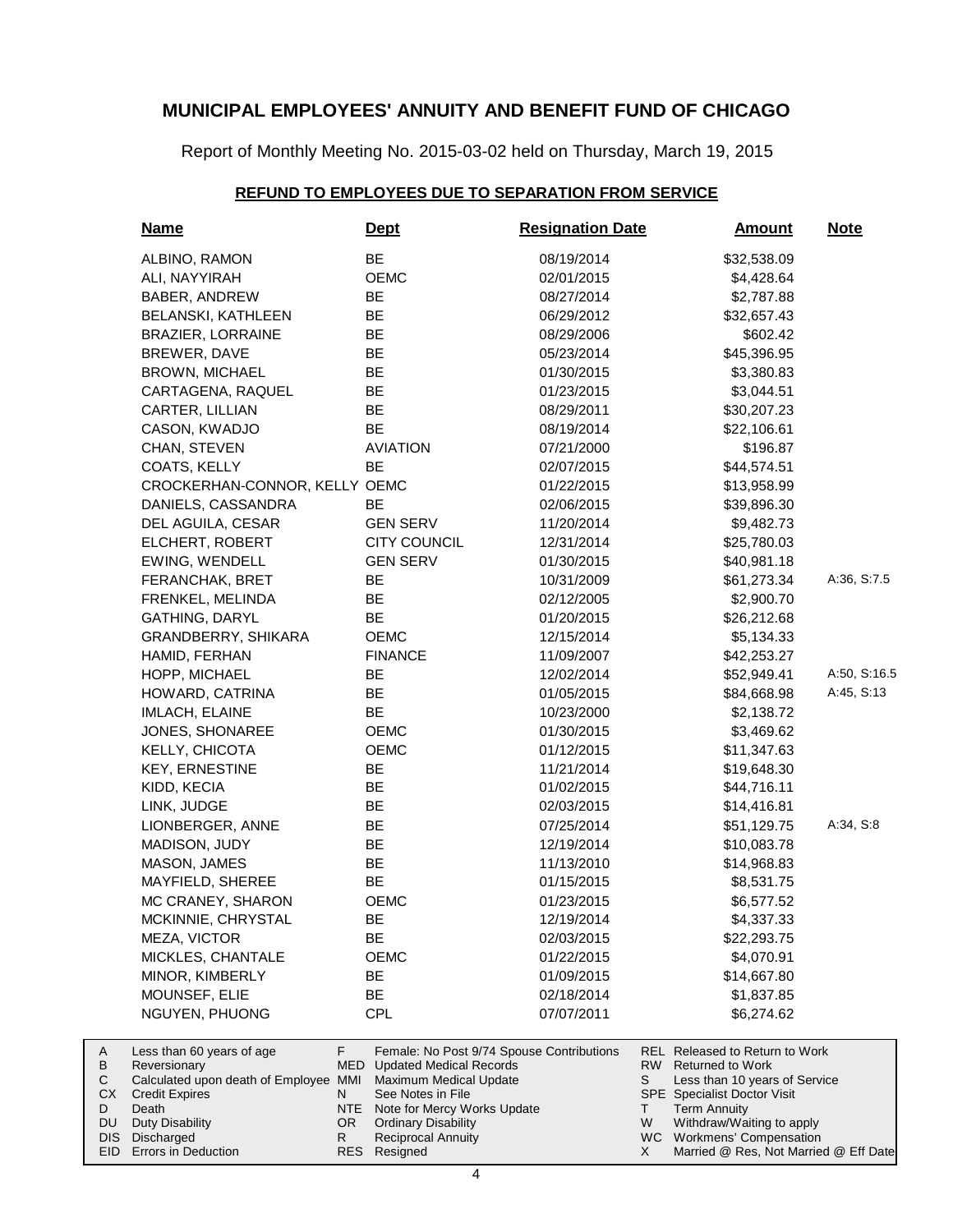Report of Monthly Meeting No. 2015-03-02 held on Thursday, March 19, 2015

### **REFUND TO EMPLOYEES DUE TO SEPARATION FROM SERVICE**

| <u>Name</u>                | <u>Dept</u>           | <b>Resignation Date</b> | <b>Amount</b> | <u>Note</u> |
|----------------------------|-----------------------|-------------------------|---------------|-------------|
| NIETO, GUILEBALDO          | <b>BE</b>             | 01/30/2015              | \$7,263.93    |             |
| NOLAN, MICHAEL             | <b>TRANS</b>          | 01/15/2015              | \$3,400.01    |             |
| RAY, CRYSTAL               | <b>BE</b>             | 08/20/2013              | \$1,244.21    |             |
| RICE, LEGERALD             | <b>OEMC</b>           | 01/14/2015              | \$1,132.42    |             |
| RICHMOND, KENNETH          | <b>BE</b>             | 01/23/2015              | \$2,611.51    |             |
| RIOS, LATANIA              | <b>POLICE</b>         | 02/12/2015              | \$92,236.86   | A:42, S:22  |
| RODRIGUEZ, CESAR           | <b>BE</b>             | 12/20/2013              | \$4,611.50    |             |
| RODRIGUEZ, GRACE           | <b>BE</b>             | 01/23/2015              | \$22,226.17   |             |
| RODRIGUEZ, LAURA           | <b>BE</b>             | 10/01/2014              | \$22,402.98   |             |
| ROGERS, PETER              | <b>BE</b>             | 07/31/2014              | \$23,848.61   |             |
| ROXANN, ROSSANNA           | <b>BE</b>             | 02/03/2015              | \$12,718.48   |             |
| SMITH, JASMINE             | <b>OEMC</b>           | 01/22/2015              | \$4,353.54    |             |
| SPIELFOGEL, DAVID          | <b>MAYOR'S OFFICE</b> | 12/31/2014              | \$38,508.33   |             |
| STRANGE, MATRICE           | BE.                   | 01/03/2008              | \$302.74      |             |
| TAPALLA, MARIE             | <b>FIRE</b>           | 12/01/2013              | \$37,169.08   |             |
| TERRONES, VERNA            | <b>POLICE</b>         | 02/02/2015              | \$14,044.27   |             |
| TOWNSEND, VICTOR           | BE.                   | 01/12/2015              | \$20.083.32   |             |
| TYRRELL, TOM               | <b>BE</b>             | 01/23/2015              | \$31,342.73   |             |
| VANN, CEDRIC               | <b>OEMC</b>           | 02/01/2015              | \$7,053.13    |             |
| VARELA, CARLOS             | <b>BE</b>             | 12/05/2014              | \$16,837.36   |             |
| <b>WASHINGTON, LYNETTE</b> | <b>OEMC</b>           | 02/01/2015              | \$14,081.39   |             |
| WILLIAMS, SAJJAD R C       | <b>POLICE</b>         | 02/04/2014              | \$7,578.57    |             |
| WILLIS-THOMAS, VANESSA     | <b>OEMC</b>           | 12/15/2014              | \$2,197.18    |             |
| <b>WILSON, DERRICK</b>     | <b>BE</b>             | 01/31/2015              | \$6,273.25    |             |
| WOODBERRY, ARTUS           | <b>BE</b>             | 06/29/2014              | \$23,021.58   |             |
| XING, YOUWEI               | <b>DOIT</b>           | 07/14/2005              | \$58,351.32   | A:41, S:13  |
| ZIELINSKI, JAMES           | <b>BE</b>             | 12/15/2014              | \$20,731.36   |             |

### **TOTAL REFUND TO EMPLOYEES DUE TO SEPARATION FROM SERVICE**

**68 Case(s) \$1,363,550.82**

| B  | Less than 60 years of age<br>Reversionary<br>Calculated upon death of Employee MMI Maximum Medical Update |     | Female: No Post 9/74 Spouse Contributions<br>MED Updated Medical Records | S | REL Released to Return to Work<br>RW Returned to Work<br>Less than 10 years of Service |
|----|-----------------------------------------------------------------------------------------------------------|-----|--------------------------------------------------------------------------|---|----------------------------------------------------------------------------------------|
| СX | <b>Credit Expires</b>                                                                                     |     | See Notes in File                                                        |   | <b>SPE</b> Specialist Doctor Visit                                                     |
|    | Death                                                                                                     |     | NTE Note for Mercy Works Update                                          |   | Term Annuity                                                                           |
| DU | Duty Disability                                                                                           | OR. | <b>Ordinary Disability</b>                                               | W | Withdraw/Waiting to apply                                                              |
|    | DIS Discharged                                                                                            |     | <b>Reciprocal Annuity</b>                                                |   | WC Workmens' Compensation                                                              |
|    | EID Errors in Deduction                                                                                   |     | RES Resigned                                                             |   | Married @ Res, Not Married @ Eff Date                                                  |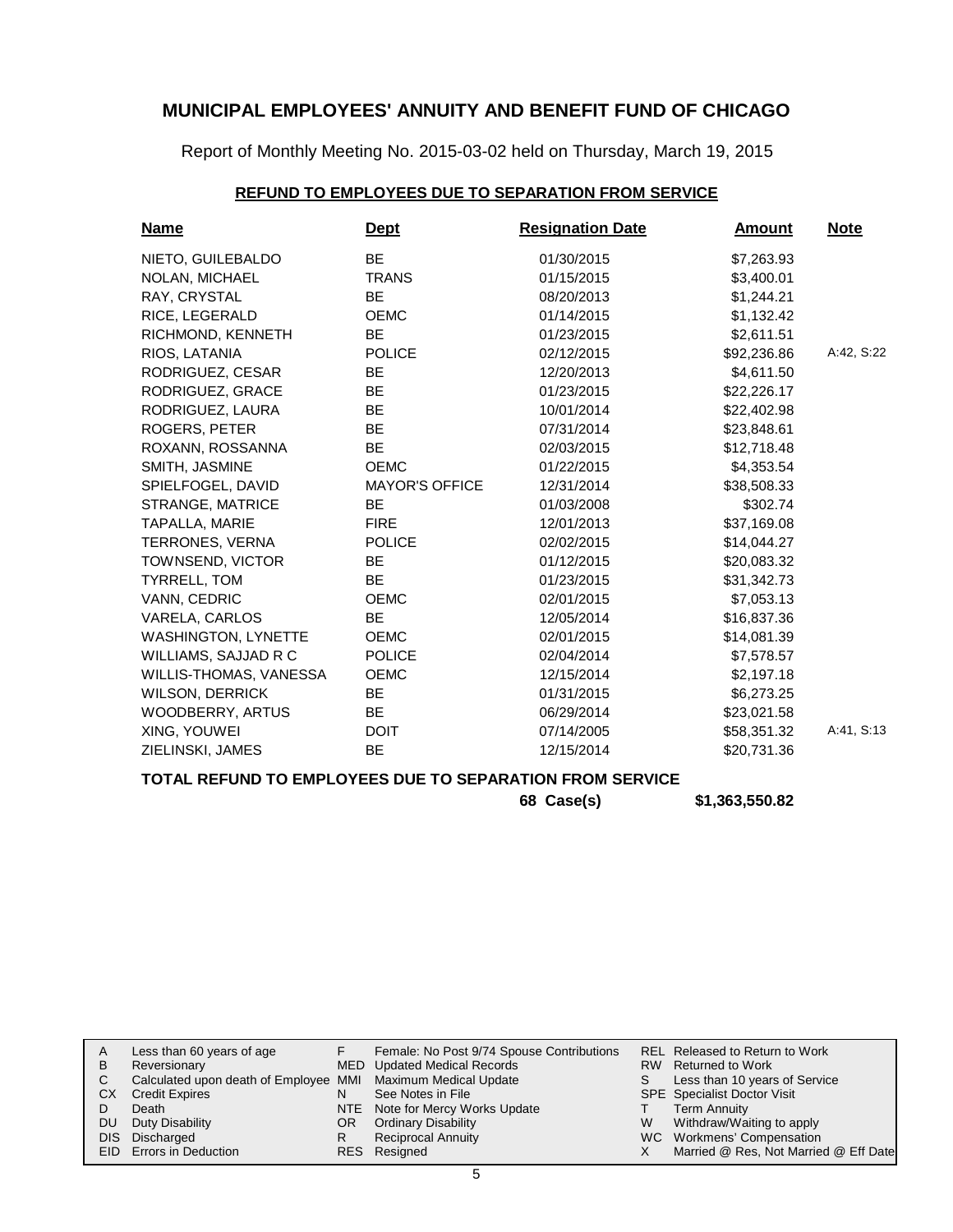Report of Monthly Meeting No. 2015-03-02 held on Thursday, March 19, 2015

#### **REFUND IN ACCORDANCE WITH SECTION 8-170 OF THE LAW GOVERNING THIS FUND**

| <b>Name</b>                                                                     | <b>Dept</b>           | Date of Death Pay to |              | Amount      |
|---------------------------------------------------------------------------------|-----------------------|----------------------|--------------|-------------|
| <b>BARRIOS, RICHARD</b>                                                         | <b>WATER</b>          | 06/30/2011           | DesBen (2/3) | \$65.00     |
| <b>GOSTON, RENEE</b>                                                            | CPL.                  | 11/18/2014           | DesBen       | \$72,124.64 |
| MACK, ELIZABETH                                                                 | <b>BOARD OF ELECT</b> | 10/04/2013           | DesBen (1/4) | \$15,491.44 |
| STEPHENSON, ESSIE                                                               | <b>POLICE</b>         | 01/09/2015           | DesBen (2/2) | \$54.364.88 |
| Total REFUND IN ACCORDANCE WITH SECTION 8-170 OF<br>THE LAW GOVERNING THIS FUND | 4 Case(s)             | \$142,045.96         |              |             |

#### **REFUND OF DIFFERENCE IN ACCORDANCE WITH SECTION 8-170 OF THE LAW GOVERNING THIS FUND**

| <b>Name</b>                                                                                          | <b>Dept</b>           | Date of Death Pay to     |                          | Amount                   |
|------------------------------------------------------------------------------------------------------|-----------------------|--------------------------|--------------------------|--------------------------|
| PAPPADIS, ALEXANDRA<br>STACEY, ANNETTE                                                               | BF.<br><b>REVENUE</b> | 12/10/2014<br>05/24/2014 | DesBen<br>DesBen $(2/3)$ | \$7.951.47<br>\$4,049.06 |
| Total REFUND OF DIFFERENCE IN ACCORDANCE WITH<br><b>SECTION 8-170 OF THE LAW GOVERNING THIS FUND</b> | 2 Case(s)             | \$12,000.53              |                          |                          |

#### **REFUND ELECTIONS IN LIEU OF EMPLOYEE ANNUITY 40 ILCS 5/8-171**

| <b>Name</b>                                        | Dept         | <b>Resignation Date</b> | <b>Amount</b> |
|----------------------------------------------------|--------------|-------------------------|---------------|
| EDWARDS-HOGG, VALARIE                              | BE.          | 12/31/2014              | \$19,352.34   |
| MARTINEZ, MADELINE                                 | BE.          | 01/27/2015              | \$53,047.04   |
| NEWTON, JIMMIE                                     | BE.          | 12/19/2014              | \$9,680.29    |
| RIVERA, EMILIANO                                   | BE.          | 01/22/2015              | \$8,388.46    |
| WRONKIEWICZ, JOSEPH                                | <b>WATER</b> | 01/31/2015              | \$30,419.89   |
| Total REFUND ELECTIONS IN LIEU OF EMPLOYEE ANNUITY |              | 5 Case(s)               | \$120,888.02  |

#### **REFUND OF SPOUSAL CONTRIBUTIONS (To New Annuitants with No Spouse at the Time of Retirement)**

|          | <u>Name</u>                                                | <b>Dept</b> |                                                    | <b>Effective Date</b>                     |           | <b>Amount</b>                                                       |
|----------|------------------------------------------------------------|-------------|----------------------------------------------------|-------------------------------------------|-----------|---------------------------------------------------------------------|
|          | ADAMS, NAOMI                                               | <b>BE</b>   |                                                    | 02/01/2015                                |           | \$7,038.01                                                          |
|          | <b>BORN, DOLORES</b>                                       |             | STS & SAN                                          | 02/01/2015                                |           | \$11,131.11                                                         |
|          | CHESTER, DARRIN                                            | BE          |                                                    | 02/01/2015                                |           | \$21,366.13                                                         |
|          | COLLINS, REGINA                                            |             | <b>BUSINESS AFFAI</b>                              | 02/01/2015                                |           | \$35,722.83                                                         |
|          | <b>CRAYTON, NEDRA</b>                                      | <b>BE</b>   |                                                    | 02/10/2015                                |           | \$8,453.41                                                          |
|          | CUTLER, ERMA                                               |             | <b>HEALTH</b>                                      | 02/01/2015                                |           | \$15,901.86                                                         |
|          | <b>FARROW, LONNIE</b>                                      | <b>BE</b>   |                                                    | 12/20/2014                                |           | \$12,715.14                                                         |
|          | GILBERT, TINA                                              | <b>BE</b>   |                                                    | 02/14/2015                                |           | \$11,827.53                                                         |
|          | <b>GONDEK, BRUCE</b>                                       |             | STS & SAN                                          | 02/01/2015                                |           | \$35,462.66                                                         |
|          | <b>GUNDERSON, SHARON</b>                                   | <b>BE</b>   |                                                    | 02/04/2015                                |           | \$10,147.63                                                         |
|          |                                                            |             |                                                    |                                           |           |                                                                     |
| A<br>В   | Less than 60 years of age<br>Reversionary                  | F.          | <b>MED</b> Updated Medical Records                 | Female: No Post 9/74 Spouse Contributions | <b>RW</b> | REL Released to Return to Work<br><b>Returned to Work</b>           |
| C<br>CX. | Calculated upon death of Employee<br><b>Credit Expires</b> | MMI<br>N    | <b>Maximum Medical Update</b><br>See Notes in File |                                           | S         | Less than 10 years of Service<br><b>SPE</b> Specialist Doctor Visit |
| D        | Death                                                      | <b>NTE</b>  | Note for Mercy Works Update                        |                                           | T.        | Term Annuity                                                        |
| DU       | Duty Disability                                            | OR.         | <b>Ordinary Disability</b>                         |                                           | W         | Withdraw/Waiting to apply                                           |
| DIS.     | Discharged                                                 | R.          | <b>Reciprocal Annuity</b>                          |                                           | <b>WC</b> | Workmens' Compensation                                              |
| EID.     | Errors in Deduction                                        | <b>RES</b>  | Resigned                                           |                                           | X         | Married @ Res, Not Married @ Eff Date                               |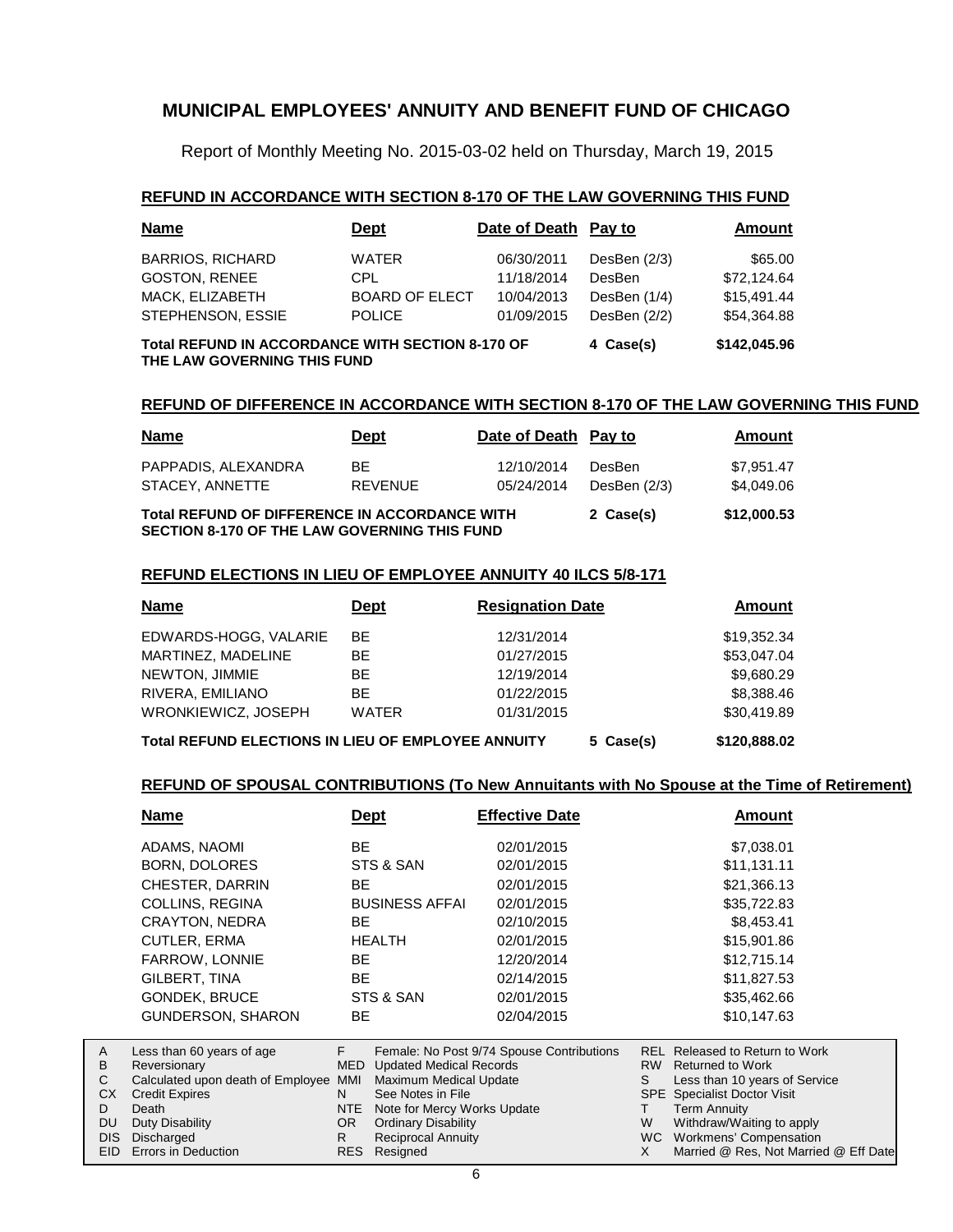Report of Monthly Meeting No. 2015-03-02 held on Thursday, March 19, 2015

### **REFUND OF SPOUSAL CONTRIBUTIONS (To New Annuitants with No Spouse at the Time of Retirement)**

| <b>Name</b>                                  | <b>Dept</b>    | <b>Effective Date</b> |              | Amount      |
|----------------------------------------------|----------------|-----------------------|--------------|-------------|
| JOHNSON, MARLON                              | <b>BE</b>      | 01/09/2015            |              | \$12,492.98 |
| <b>KLEIN, BABETTE</b>                        | <b>BE</b>      | 02/01/2015            |              | \$6,617.98  |
| MORA, MARY LOU                               | <b>FIRE</b>    | 02/01/2015            |              | \$27,545.04 |
| NICHOLS, SAMUEL                              | <b>BE</b>      | 02/01/2015            |              | \$21,754.14 |
| PODGORNY, PHILIP                             | <b>BE</b>      | 02/01/2015            |              | \$47,188.89 |
| REED, JAMES                                  | <b>POLICE</b>  | 12/06/2014            |              | \$24,499.18 |
| SMITH CLAY, VANESSA                          | <b>CPL</b>     | 02/01/2015            |              | \$17,871.20 |
| SMITH, EUGENE                                | <b>BE</b>      | 02/01/2015            |              | \$39,478.53 |
| SOLON, GERARD                                | <b>WATER</b>   | 02/01/2015            |              | \$34,698.59 |
| STEWART, RANDI                               | <b>FINANCE</b> | 02/01/2015            |              | \$40,548.91 |
| THOMAS, LUREVA                               | <b>HEALTH</b>  | 01/29/2015            |              | \$6,398.04  |
| TINAJERO, HECTOR                             | <b>BE</b>      | 08/20/2014            |              | \$16,280.66 |
| WARD, ROBERT                                 | <b>HEALTH</b>  | 12/01/2014            |              | \$2,356.41  |
| <b>WILLIAMS, CARRIANN</b>                    | <b>POLICE</b>  | 02/01/2015            |              | \$22,394.01 |
| <b>Total REFUND OF SPOUSAL CONTRIBUTIONS</b> |                | 24 Case(s)            | \$489,890.87 |             |

#### **TOTAL REFUNDS \$2,143,868.05**

| Α  | Less than 60 years of age                                    |     | Female: No Post 9/74 Spouse Contributions |    | REL Released to Return to Work        |
|----|--------------------------------------------------------------|-----|-------------------------------------------|----|---------------------------------------|
| в  | Reversionary                                                 |     | MED Updated Medical Records               |    | RW Returned to Work                   |
|    | Calculated upon death of Employee MMI Maximum Medical Update |     |                                           | S. | Less than 10 years of Service         |
| CХ | <b>Credit Expires</b>                                        | N   | See Notes in File                         |    | <b>SPE</b> Specialist Doctor Visit    |
|    | Death                                                        |     | NTE Note for Mercy Works Update           |    | Term Annuity                          |
| DU | Duty Disability                                              | OR. | <b>Ordinary Disability</b>                | W  | Withdraw/Waiting to apply             |
|    | DIS Discharged                                               |     | <b>Reciprocal Annuity</b>                 |    | WC Workmens' Compensation             |
|    | EID Errors in Deduction                                      |     | RES Resigned                              |    | Married @ Res, Not Married @ Eff Date |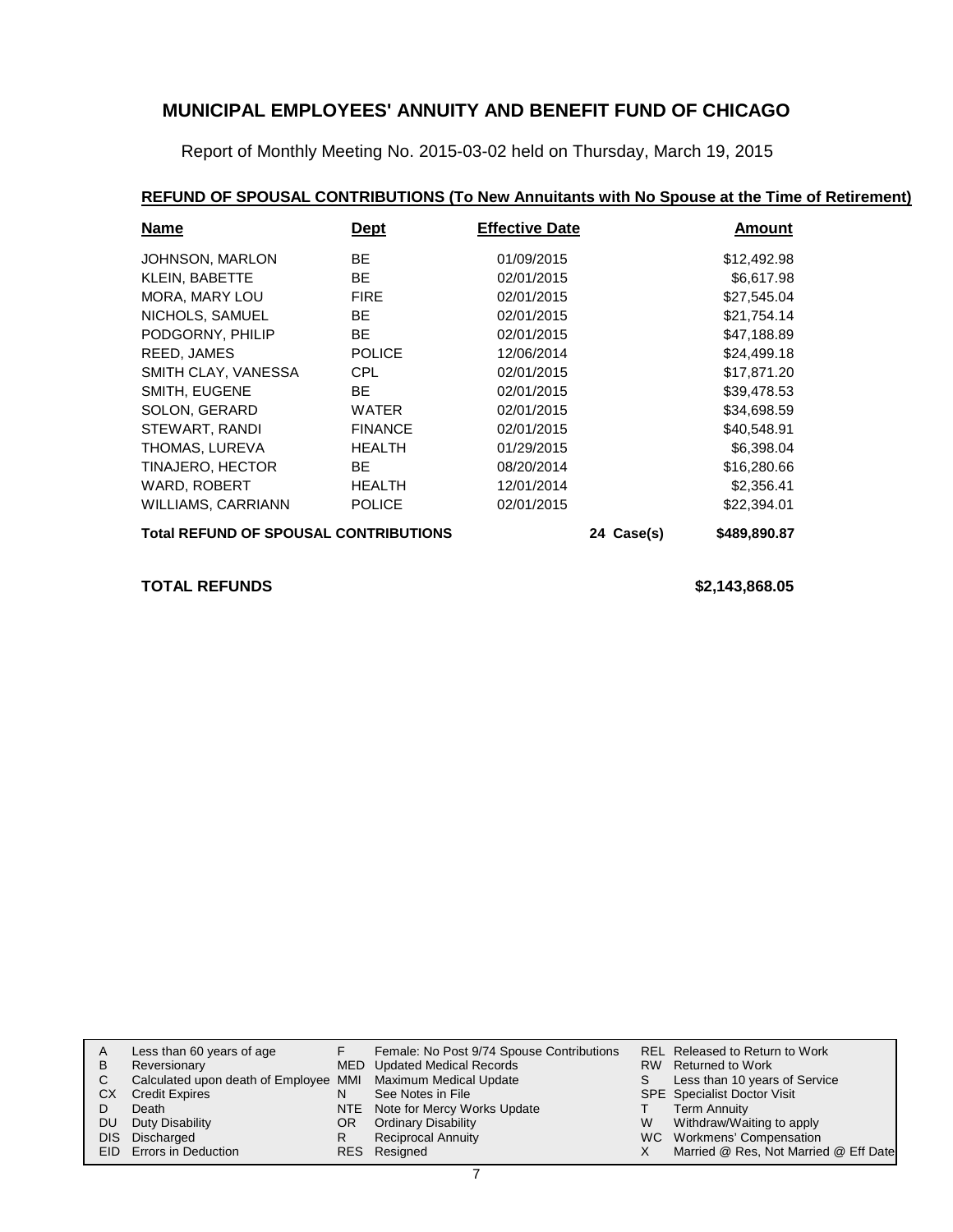Report of Monthly Meeting No. 2015-03-02 held on Thursday, March 19, 2015

#### **ADJUSTED REFUND**

| <b>Name</b> | Refund Type Reason | <b>Resignation Date</b> | Amount |            |
|-------------|--------------------|-------------------------|--------|------------|
| <b>NONE</b> |                    |                         |        | ORG<br>ADJ |

Mr. McMahon moved that the various amounts shown for refunds be approved for payment in the amount shown opposite their respective names. Seconded Mr. Guest. Carried: Ayes- Mr. Clancy, Mr. Guest, Mr. McMahon, Mr. Latzke and Mr. Widawsky. Nays-None.

| A    | Less than 60 years of age                                    |     | Female: No Post 9/74 Spouse Contributions |    | REL Released to Return to Work        |
|------|--------------------------------------------------------------|-----|-------------------------------------------|----|---------------------------------------|
| B    | Reversionary                                                 |     | MED Updated Medical Records               |    | RW Returned to Work                   |
| C.   | Calculated upon death of Employee MMI Maximum Medical Update |     |                                           | S. | Less than 10 years of Service         |
| СX   | <b>Credit Expires</b>                                        |     | See Notes in File                         |    | <b>SPE</b> Specialist Doctor Visit    |
|      | Death                                                        |     | NTE Note for Mercy Works Update           |    | <b>Term Annuity</b>                   |
| DU   | Duty Disability                                              | OR. | <b>Ordinary Disability</b>                | W  | Withdraw/Waiting to apply             |
| DIS. | Discharged                                                   | R   | <b>Reciprocal Annuity</b>                 |    | WC Workmens' Compensation             |
|      | EID Errors in Deduction                                      |     | RES Resigned                              |    | Married @ Res, Not Married @ Eff Date |
|      |                                                              |     |                                           |    |                                       |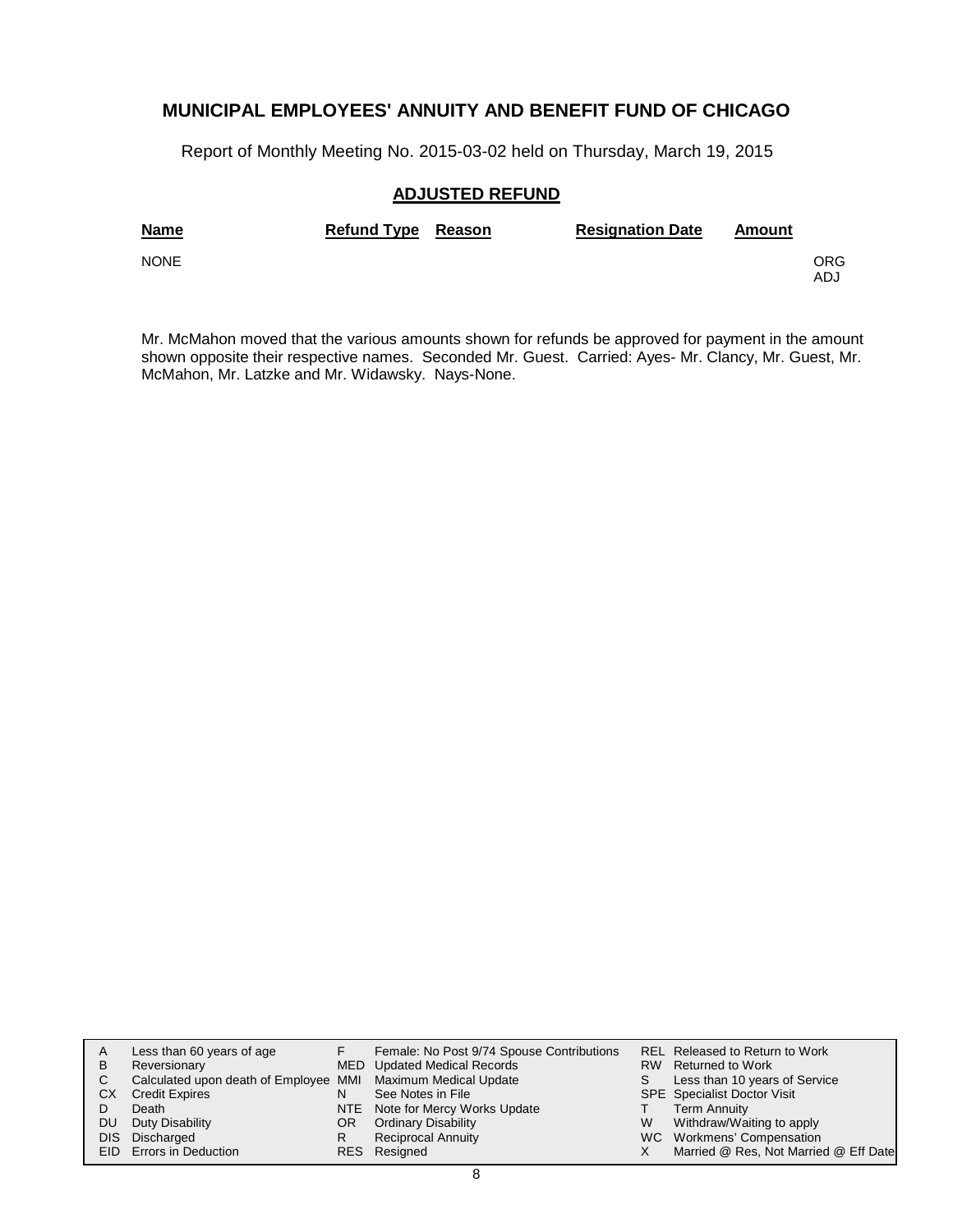# **MUNICIPAL EMPLOYEES' ANNUITY AND BENEFIT FUND OF CHICAGO Report for Monthly Meeting No. 2015-03 held on Thursday, March 19, 2015 ADMINISTRATIVE & OPERATING DISBURSEMENTS**

|                                                                                                                                                                                                                                                                                               | <b>JAN - FEB 2015</b> |                         |               |                           |                 |    | <b>FOR</b>                                      |
|-----------------------------------------------------------------------------------------------------------------------------------------------------------------------------------------------------------------------------------------------------------------------------------------------|-----------------------|-------------------------|---------------|---------------------------|-----------------|----|-------------------------------------------------|
|                                                                                                                                                                                                                                                                                               | <b>BUDGET</b>         |                         | <b>ACTUAL</b> |                           | <b>VARIANCE</b> |    | <b>APPROVAL</b>                                 |
| <b>PERSONNEL</b>                                                                                                                                                                                                                                                                              | \$<br>554,923.33      | $\sqrt[6]{\frac{1}{2}}$ | 461,444.81    | $\boldsymbol{\mathsf{S}}$ | 93,478.52       | \$ | 249,321.41                                      |
| Salaries & Wages - Regular<br>Salaries & Wages - Comp Pay<br>Salaries & Wages - Part-Time                                                                                                                                                                                                     |                       |                         |               |                           |                 |    | 235,246.73<br>11,094.03<br>2,980.65             |
| <b>Employee Insurance &amp; Benefits</b>                                                                                                                                                                                                                                                      | 211,640.67            |                         | 191,726.09    |                           | 19,914.58       |    | 91,303.86                                       |
| Healthcare-Actives, net of EE premium contributions<br>Healthcare-MEABF retirees, net of premium contributions                                                                                                                                                                                |                       |                         |               |                           |                 |    | 83,280.63<br>8,023.23                           |
| <b>PROFESSIONAL SERVICES</b>                                                                                                                                                                                                                                                                  |                       |                         |               |                           |                 |    |                                                 |
| <b>Actuarial Services</b>                                                                                                                                                                                                                                                                     | 28,169.00             |                         |               |                           | 28,169.00       |    |                                                 |
| <b>Legal Advisory Services</b>                                                                                                                                                                                                                                                                | 33,333.33             |                         |               |                           | 33,333.33       |    | 21,422.12                                       |
| Burke Burns & Pinelli, Ltd.: Legal services<br>02/20/15, Inv#19698, 01/02/15 - 01/31/15                                                                                                                                                                                                       |                       |                         |               |                           |                 |    | 21,422.12                                       |
| <b>Other Consulting Services</b>                                                                                                                                                                                                                                                              |                       |                         |               |                           |                 |    |                                                 |
| <b>Medical Services - T Sullivan</b>                                                                                                                                                                                                                                                          | 8,797.67              |                         | 8,120.96      |                           | 676.71          |    | 4,140.10                                        |
| <b>Audit Services</b>                                                                                                                                                                                                                                                                         | 6,000.00              |                         |               |                           | 6,000.00        |    |                                                 |
| Legislative Liason - Robert S. Molaro                                                                                                                                                                                                                                                         | 2,866.83              |                         | 1,433.41      |                           | 1,433.42        |    | 1,433.41                                        |
| <b>Tax Consulting</b>                                                                                                                                                                                                                                                                         | 166.67                |                         |               |                           | 166.67          |    |                                                 |
| <b>IT Consulting</b>                                                                                                                                                                                                                                                                          | 5,625.00              |                         | 520.00        |                           | 5,105.00        |    | 3,320.00                                        |
| Xerillion Corporation, Inv#43268, Network support - onsite Dec<br>Xerillion Corporation, Inv#43268, Network support - onsite Jan<br>InSite, 11/25/14, Inv#325, Network Support - Imaging<br>Rodman Design, Consulting - website                                                               |                       |                         |               |                           |                 |    | 520.00<br>520.00<br>2,000.00<br>280.00          |
| <b>Benefit Payment &amp; Payroll Services</b>                                                                                                                                                                                                                                                 | 73,395.00             |                         | 786.72        |                           | 72,608.28       |    | 983.88                                          |
| ADP, Inc. - Payroll processing December<br>ADP, Inc. - Payroll processing January                                                                                                                                                                                                             |                       |                         |               |                           |                 |    | 197.16<br>786.72                                |
| <b>COMMUNICATIONS EXPENSES</b>                                                                                                                                                                                                                                                                |                       |                         |               |                           |                 |    |                                                 |
| <b>Printing &amp; Publications</b>                                                                                                                                                                                                                                                            | 23,823.33             |                         | 66.31         |                           | 23,757.02       |    | 65.00                                           |
| Illinois Paper & Copier Co., EE Statements                                                                                                                                                                                                                                                    |                       |                         |               |                           |                 |    | 65.00                                           |
| <b>Postage</b>                                                                                                                                                                                                                                                                                | 4,166.67              |                         | 3,400.00      |                           | 766.67          |    | 1,700.00                                        |
| United States Postal Service, 02/15, Regular Postage                                                                                                                                                                                                                                          |                       |                         |               |                           |                 |    | 1,700.00                                        |
| <b>Telephone &amp; Communications</b>                                                                                                                                                                                                                                                         | 7,783.33              |                         | 6,187.68      |                           | 1,595.65        |    | 3,128.75                                        |
| ShoreTel, 02/01/15, Inv#0430077, Phone system, 03/15<br>Cook Co. Pension: 01/31/15, Inv#IV419 - DR Site - Telephone<br>Cook Co. Pension: 01/31/15, Inv#IV419 - DR Site<br>Cogent Comm, 02/01/15, Internet - Onsite<br>Business Continuity - Managers Cell Phone Reimbursement<br>for February |                       |                         |               |                           |                 |    | 1,979.19<br>71.02<br>353.54<br>400.00<br>325.00 |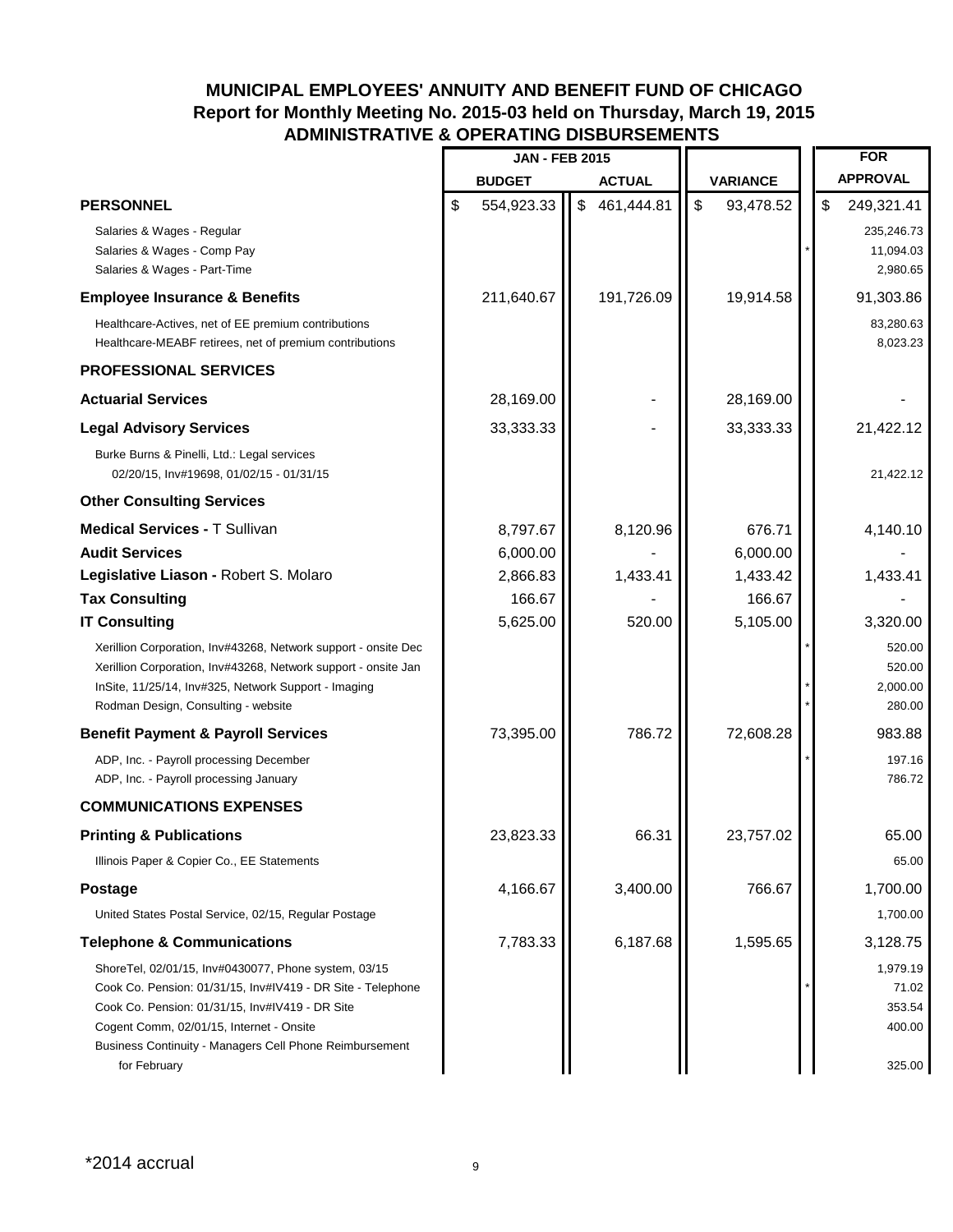# **MUNICIPAL EMPLOYEES' ANNUITY AND BENEFIT FUND OF CHICAGO Report for Monthly Meeting No. 2015-03 held on Thursday, March 19, 2015 ADMINISTRATIVE & OPERATING DISBURSEMENTS**

|                                                                                                                                                                                                                                          | <b>JAN - FEB 2015</b> |                 |                 |  | <b>FOR</b> |                                                        |
|------------------------------------------------------------------------------------------------------------------------------------------------------------------------------------------------------------------------------------------|-----------------------|-----------------|-----------------|--|------------|--------------------------------------------------------|
|                                                                                                                                                                                                                                          | <b>BUDGET</b>         | <b>ACTUAL</b>   | <b>VARIANCE</b> |  |            | <b>APPROVAL</b>                                        |
|                                                                                                                                                                                                                                          |                       |                 |                 |  |            |                                                        |
| <b>OTHER OPERATING EXPENSES</b>                                                                                                                                                                                                          |                       |                 |                 |  |            |                                                        |
| <b>Rental &amp; Utilities</b><br>Hines REIT 321 N. Clark St. LLC, 02/15 rent<br>Cook Co. Pension: 01/31/15, Inv#IV419 - DR Site<br>ComEd, 02/05/15, Services from 01/05/15 - 02/04/15<br>Cook Co. Pension: 01/31/15, Inv#IV419 - DR Site | 94,473.00<br>\$       | \$<br>91,460.14 | \$<br>3,012.86  |  | \$         | 51,742.97<br>49,662.21<br>1,097.93<br>866.62<br>116.21 |
| <b>Contractual Services</b>                                                                                                                                                                                                              |                       |                 |                 |  |            |                                                        |
| <b>Trustee Elections</b>                                                                                                                                                                                                                 | 2,276.67              |                 | 2,276.67        |  |            |                                                        |
| <b>Death Service</b>                                                                                                                                                                                                                     | 666.67                |                 | 666.67          |  |            |                                                        |
| <b>Shredding &amp; Storage Charges</b><br>Cintas Corp., Inv#8401936540, Shredding charges<br>Iron Mountain, Inv#LDF2043, 02/15 Storage charges<br>Federal Companies, Inv#861326, 02/15 Storage charges                                   | 3,240.00              | 2,959.48        | 280.52          |  |            | 1,509.74<br>60.00<br>648.07<br>801.67                  |
| <b>Dues &amp; Subscriptions</b>                                                                                                                                                                                                          | 3,142.50              | 280.00          | 2,862.50        |  |            | 347.99                                                 |
| HRdirect, 07/08/14, Inv#2250009, Poster Guard<br>GFOA, Membership renewal for J Mohler                                                                                                                                                   |                       |                 |                 |  |            | 67.99<br>280.00                                        |
| <b>Equipment Rental and Maintenance</b>                                                                                                                                                                                                  | 1,733.33              | 684.42          | 1,048.91        |  |            |                                                        |
| <b>Repairs and Maintenance Office</b>                                                                                                                                                                                                    | 416.67                | 113.74          | 302.93          |  |            | 128.74                                                 |
| Hines @ 321 North Clark, 01/20/15, Inv#080533<br>Staples Advantage, 01/24/15, Inv#3255056413                                                                                                                                             |                       |                 |                 |  |            | 15.00<br>113.74                                        |
| <b>Insurance-Fiduciary, Fidelity Bond, Property, Employmt Practices</b>                                                                                                                                                                  | 30,993.67             | 4,773.78        | 26,219.89       |  |            | 629.20                                                 |
| Cook Co. Pension: 01/31/15, Inv#IV419 - DR Site<br>Annual Premium - Property Equipment Insurance                                                                                                                                         |                       |                 |                 |  |            | 629.20                                                 |
| <b>Travel Expenses - Conferences &amp; Others</b>                                                                                                                                                                                        | 3,833.33              |                 | 3,833.33        |  |            |                                                        |
| <b>Office and Computer Supplies</b>                                                                                                                                                                                                      | 12,141.33             | 3,233.93        | 8,907.40        |  |            | 3,233.93                                               |
| <b>Office Supplies</b>                                                                                                                                                                                                                   |                       |                 |                 |  |            |                                                        |
| Staples Advantage,<br>01/24/15, Inv#3255056413<br>02/07/15, Inv#3256871005                                                                                                                                                               |                       |                 |                 |  |            | 464.68<br>17.94                                        |
| <b>Materials &amp; Supplies - Equipment</b>                                                                                                                                                                                              |                       |                 |                 |  |            |                                                        |
| Illinois Paper, 02/09/15, Inv#IN148967, Copy paper<br>First Choice, 01/22/15, Inv#345599, Lunchroom supplies<br>First Choice, 02/19/15, Inv#349377, Lunchroom supplies                                                                   |                       |                 |                 |  |            | 1,137.50<br>120.47<br>127.87                           |
| <b>Computer/Technical Supplies</b>                                                                                                                                                                                                       |                       |                 |                 |  |            |                                                        |
| Staples Advantage, 01/24/15, Inv#3255056413<br>Zones, Inv#S39735280101, Annual of Government Backup                                                                                                                                      |                       |                 |                 |  |            | 40.47<br>1,325.00                                      |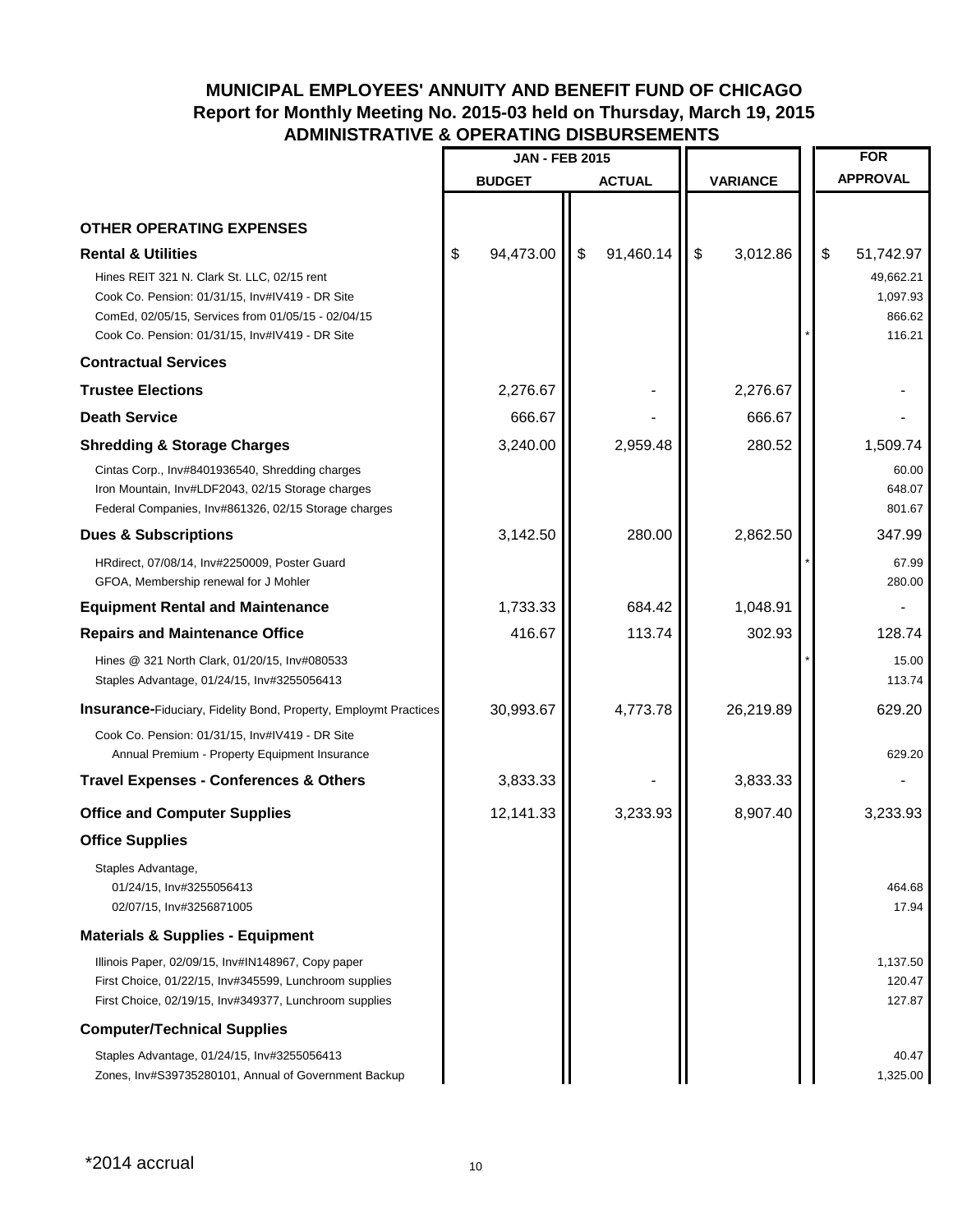# **MUNICIPAL EMPLOYEES' ANNUITY AND BENEFIT FUND OF CHICAGO Report for Monthly Meeting No. 2015-03 held on Thursday, March 19, 2015 ADMINISTRATIVE & OPERATING DISBURSEMENTS**

|                                                                                                                                                                                                                                                              | <b>JAN - FEB 2015</b>             |               |                                   | <b>FOR</b>                                  |
|--------------------------------------------------------------------------------------------------------------------------------------------------------------------------------------------------------------------------------------------------------------|-----------------------------------|---------------|-----------------------------------|---------------------------------------------|
|                                                                                                                                                                                                                                                              | <b>BUDGET</b>                     | <b>ACTUAL</b> | <b>VARIANCE</b>                   | <b>APPROVAL</b>                             |
| <b>Miscellaneous Expense</b>                                                                                                                                                                                                                                 | \$<br>1,166.67                    | \$<br>591.79  | \$<br>574.88                      | \$<br>572.06                                |
| 02/15, Qildro & Subpoena Fees:<br>Petty Cash Replenishment 2014<br>Petty Cash Replenishment 2015                                                                                                                                                             |                                   |               |                                   | (150.00)<br>11.00<br>39.33                  |
| Death Certificates:<br>Certified copy of death/marriage records for the following:<br>Vera Dunlap<br>Lois Porter<br>George Riggian<br>Alonti Café & Catering, 02/19/15, Board Room Supplies<br>Standard Parking, Discounted parking passes issued - trustees |                                   |               |                                   | 17.00<br>17.00<br>17.00<br>180.73<br>440.00 |
| <b>Reserve for Contingencies</b>                                                                                                                                                                                                                             | 3,333.33                          |               | 3,333.33                          |                                             |
| TOTAL ADMINISTRATIVE OPERATING EXPENSES<br>Before Special Projects and Investments                                                                                                                                                                           | 1,118,108.00                      | 777,783.26    | 340,324.74                        | 434,983.16                                  |
| <b>SPECIAL PROJECTS</b><br><b>Information Systems</b><br>Imaging and Pension Benefit System (PBS)<br>Write-off of used accrued comp-pay related to PBS<br>Consulting: Website Redesign<br>Document Mgmt. System: Insite<br>Development Costs: PBS            | 1,500.00<br>5,833.33<br>50,000.00 |               | 1,500.00<br>5,833.33<br>50,000.00 | (17,896.12)                                 |
| TOTAL ADMINISTRATIVE OPERATING EXPENSES<br><b>Before Investments</b>                                                                                                                                                                                         | 1,175,441.33                      | 777,783.26    | 397,658.07                        | 417,087.04                                  |
| <b>INVESTMENT EXPENSES</b><br><b>Investment Management Fees *</b><br>*Management Fees paid through operating cash account                                                                                                                                    | 2,083,333.33                      |               | 2,083,333.33                      |                                             |
| <b>Custody Management</b>                                                                                                                                                                                                                                    | 79,166.67                         |               | 79,166.67                         |                                             |
| <b>Investment Advisory Services</b>                                                                                                                                                                                                                          | 48,333.33                         |               | 48,333.33                         |                                             |
| <b>Investment Legal Services</b><br>Seitz Ross Aronstam & Moritz LLP:<br>02/05/15, Inv#4810, 01/12/15 - 01/31/15                                                                                                                                             | 33,333.33                         |               | 33,333.33                         | 169.53<br>169.53                            |
| <b>TOTAL INVESTMENT EXPENSES</b>                                                                                                                                                                                                                             | 2,244,166.67                      |               | 2,244,166.67                      | \$<br>169.53                                |
| TOTAL ADMINISTRATIVE OPERATING AND INVESTMENT EXPENSES                                                                                                                                                                                                       |                                   |               |                                   | \$<br>417,256.57                            |

Mr. McMahon moved to approve disbursements as reflected above, to persons or firms in the amounts shown opposite their respective names. Second by Mr. Widawsky.

Carried: Ayes - Mr. Clancy, Mr. Guest, Mr. McMahon, Mr.Latzke and Mr. Widawsky. Nays - None.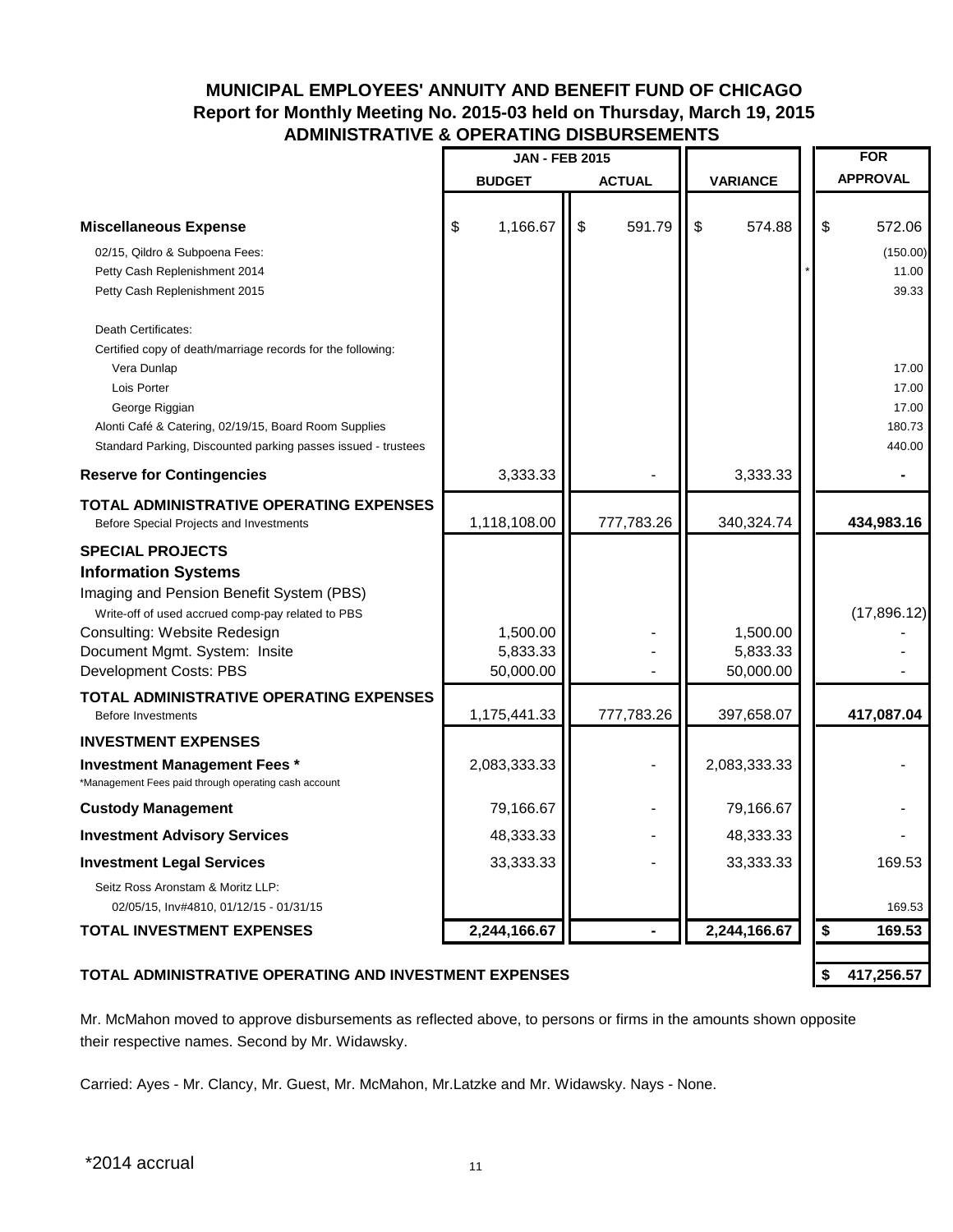Report of Monthly Meeting No. 2015-03-02 held on Thursday, March 19, 2015

Resolved, that each of the following named members of the Fund be granted an annuity of the amount stated, and to continue for life, unless otherwise stated in the notes, provided that separation from the service of the City of Chicago shall have become effective as of such date:

# **EMPLOYEE ANNUITIES**

|                                                                                                                                                |                                                                                                                                                                                           |                 |                                                                                                                                                                | Annuny Annound |              |
|------------------------------------------------------------------------------------------------------------------------------------------------|-------------------------------------------------------------------------------------------------------------------------------------------------------------------------------------------|-----------------|----------------------------------------------------------------------------------------------------------------------------------------------------------------|----------------|--------------|
| <b>Name</b>                                                                                                                                    | Dept - Title                                                                                                                                                                              | <b>Eff Date</b> | <b>Employee</b>                                                                                                                                                | <b>Spouse</b>  | <b>Notes</b> |
| ABU-HABSAH, MOHAMMAD I BE - TEACHER ASST                                                                                                       |                                                                                                                                                                                           | 02/01/2015      | \$850.00                                                                                                                                                       | \$800.00       |              |
| ADAMS, NAOMI                                                                                                                                   | <b>BE - OFFICE CLERK</b>                                                                                                                                                                  | 02/01/2015      | \$916.26                                                                                                                                                       | N/A            |              |
| ALEXANDER, SAMUEL M                                                                                                                            | WATER - ASST DIST SUPER                                                                                                                                                                   | 11/01/2014      | \$5,822.81                                                                                                                                                     | \$3,512.66     |              |
| <b>BARBEE, HAROLD J</b>                                                                                                                        | WATER - ASST DIST SUPER                                                                                                                                                                   | 02/01/2015      | \$6,667.06                                                                                                                                                     | \$3,333.53     |              |
| BELMARES, JESSICA A                                                                                                                            | PURCHASES - ASST PROC OFFICER                                                                                                                                                             | 01/01/2015      | \$1,343.39                                                                                                                                                     | \$671.70       | R.           |
| <b>BLANKS, CARTHONIA</b>                                                                                                                       | <b>BE - ENG III</b>                                                                                                                                                                       | 12/01/2014      | \$4,755.08                                                                                                                                                     | \$2,377.54     |              |
|                                                                                                                                                |                                                                                                                                                                                           |                 |                                                                                                                                                                |                |              |
|                                                                                                                                                | Effective 3/1/2015, employee annuity amount increased from \$4,755.08 to \$5,870.47 and<br>spouse annuity from \$2,377.54 to \$2,935.24 due to payment for past service after resignation |                 |                                                                                                                                                                |                |              |
|                                                                                                                                                | date.                                                                                                                                                                                     |                 |                                                                                                                                                                |                |              |
| BORN, DOLORES M                                                                                                                                | STS & SAN - MTD                                                                                                                                                                           | 02/01/2015      | \$1,969.89                                                                                                                                                     | N/A            |              |
| BORNER, EDWARD J                                                                                                                               | TRANS - FIELD SERV SPECIALIST II                                                                                                                                                          | 02/01/2015      | \$3,575.08                                                                                                                                                     | \$1,787.54     |              |
| CAPECCI, MICHAEL J                                                                                                                             | <b>GEN SERV - CARPENTER</b>                                                                                                                                                               | 02/01/2015      | \$3,965.13                                                                                                                                                     | \$1,972.65     |              |
| CHESTER, DARRIN                                                                                                                                | <b>BE - FACTOR CUST WKR</b>                                                                                                                                                               | 02/01/2015      | \$3,698.19                                                                                                                                                     | N/A            |              |
| COLLINS, REGINA                                                                                                                                | <b>BUSINESS AFFAIRS - PERSONAL ASST</b>                                                                                                                                                   | 02/01/2015      | \$5,000.69                                                                                                                                                     | N/A            | R            |
| CRAYTON, NEDRA L                                                                                                                               | <b>BE - PARENT ADVOCATE</b>                                                                                                                                                               | 02/10/2015      | \$302.56                                                                                                                                                       | N/A            | A            |
| CUTLER, ERMA D                                                                                                                                 | <b>HEALTH - CLERK III</b>                                                                                                                                                                 | 02/01/2015      | \$2,534.09                                                                                                                                                     | N/A            |              |
| DELOURDES, CARLOS A                                                                                                                            | BE - MTD                                                                                                                                                                                  | 02/01/2015      | \$5,048.69                                                                                                                                                     | \$2,524.34     |              |
| DENT, ROSEMARY                                                                                                                                 | POLICE - CROSSING GUARD                                                                                                                                                                   | 02/01/2015      | \$2,288.88                                                                                                                                                     | \$1,144.44     |              |
| DUGAR DIGBY, ANN R                                                                                                                             | FAMILY & SUPPORT - SPECIALIST IN<br><b>AGING II</b>                                                                                                                                       | 02/01/2015      | \$5,072.06                                                                                                                                                     | \$3,027.09     |              |
| FAIR, BRENDA A                                                                                                                                 | HEALTH - ADMIN ASST II                                                                                                                                                                    | 02/01/2015      | \$3,139.97                                                                                                                                                     | \$1,569.98     |              |
| FARROW, LONNIE G                                                                                                                               | <b>BE - SCH SECURITY OFFICER</b>                                                                                                                                                          | 12/20/2014      | \$2,025.87                                                                                                                                                     | N/A            |              |
| GALVIN, JOYCE D                                                                                                                                | HEALTH - SANITARIAN II                                                                                                                                                                    | 02/01/2015      | \$3,007.92                                                                                                                                                     | \$1,576.27     |              |
| GILBERT, TINA M                                                                                                                                | <b>BE - LUNCHRM MGR</b>                                                                                                                                                                   | 02/14/2015      | \$1,957.50                                                                                                                                                     | N/A            |              |
| <b>GONDEK, BRUCE M</b>                                                                                                                         | STS & SAN - AUTO POUND SUPV                                                                                                                                                               | 02/01/2015      | \$6,245.30                                                                                                                                                     | N/A            |              |
| <b>GRABILL, ROBERT S</b>                                                                                                                       | WATER - MASON INSPEC                                                                                                                                                                      | 02/01/2015      | \$4,714.40                                                                                                                                                     | \$2,357.20     |              |
| GUNDERSON, SHARON L                                                                                                                            | <b>BE - GUID CNSLR AIDE</b>                                                                                                                                                               | 02/04/2015      | \$1,468.45                                                                                                                                                     | N/A            |              |
| HAMER, BRIAN A                                                                                                                                 | REVENUE - FIRST DEPUTY DIR                                                                                                                                                                | 02/01/2015      | \$4,141.66                                                                                                                                                     | \$2,400.90     | R.           |
| JAMES, SUSAN M                                                                                                                                 | <b>BE - SCH CLERK I</b>                                                                                                                                                                   | 02/04/2015      | \$3,371.38                                                                                                                                                     | \$1,685.69     |              |
| JOHNSON, MARLON G                                                                                                                              | BE - SR CLIMATE TEAM OFF                                                                                                                                                                  | 01/09/2015      | \$1,635.41                                                                                                                                                     | N/A            |              |
| KALAFUT, WILLIAM J                                                                                                                             | POLICE - PROPERTY CUST                                                                                                                                                                    | 02/01/2015      | \$4,250.10                                                                                                                                                     | \$2,125.05     |              |
| KARNUTH, JOHN W                                                                                                                                | COMMUNITY DEVELOP - DIR INFO                                                                                                                                                              | 02/01/2015      | \$7,324.00                                                                                                                                                     | \$3,662.00     |              |
|                                                                                                                                                | <b>SYSTEMS</b>                                                                                                                                                                            |                 |                                                                                                                                                                |                |              |
| KLEIN, BABETTE S                                                                                                                               | <b>BE - EXEC ASST</b>                                                                                                                                                                     | 02/01/2015      | \$960.83                                                                                                                                                       | N/A            |              |
| KURTOVICH, JOHN T                                                                                                                              | PUBLIC SAFETY - SR PLANNING<br><b>ANALYSIS</b>                                                                                                                                            | 01/01/2015      | \$538.00                                                                                                                                                       | \$269.00       | кs           |
| LAUDADIO, NANCY A                                                                                                                              | BE - LRA                                                                                                                                                                                  | 02/01/2015      | \$850.00                                                                                                                                                       | \$800.00       |              |
| Less than 60 years of age<br>A<br>Reversionary<br>В<br>Calculated upon death of Employee MMI<br>С<br>СX<br><b>Credit Expires</b><br>Death<br>D | F.<br>Female: No Post 9/74 Spouse Contributions<br>MED<br><b>Updated Medical Records</b><br>Maximum Medical Update<br>See Notes in File<br>N<br>Note for Mercy Works Update<br>NTE        | RW  <br>S<br>Τ  | <b>REL</b> Released to Return to Work<br><b>Returned to Work</b><br>Less than 10 years of Service<br><b>SPE</b> Specialist Doctor Visit<br><b>Term Annuity</b> |                |              |
| Duty Disability<br>DU<br>DIS Discharged                                                                                                        | <b>Ordinary Disability</b><br>OR I<br><b>Reciprocal Annuity</b><br>R.                                                                                                                     | W               | Withdraw/Waiting to apply<br>WC Workmens' Compensation                                                                                                         |                |              |
| EID Errors in Deduction                                                                                                                        | RES Resigned                                                                                                                                                                              | X               | Married @ Res, Not Married @ Eff Date                                                                                                                          |                |              |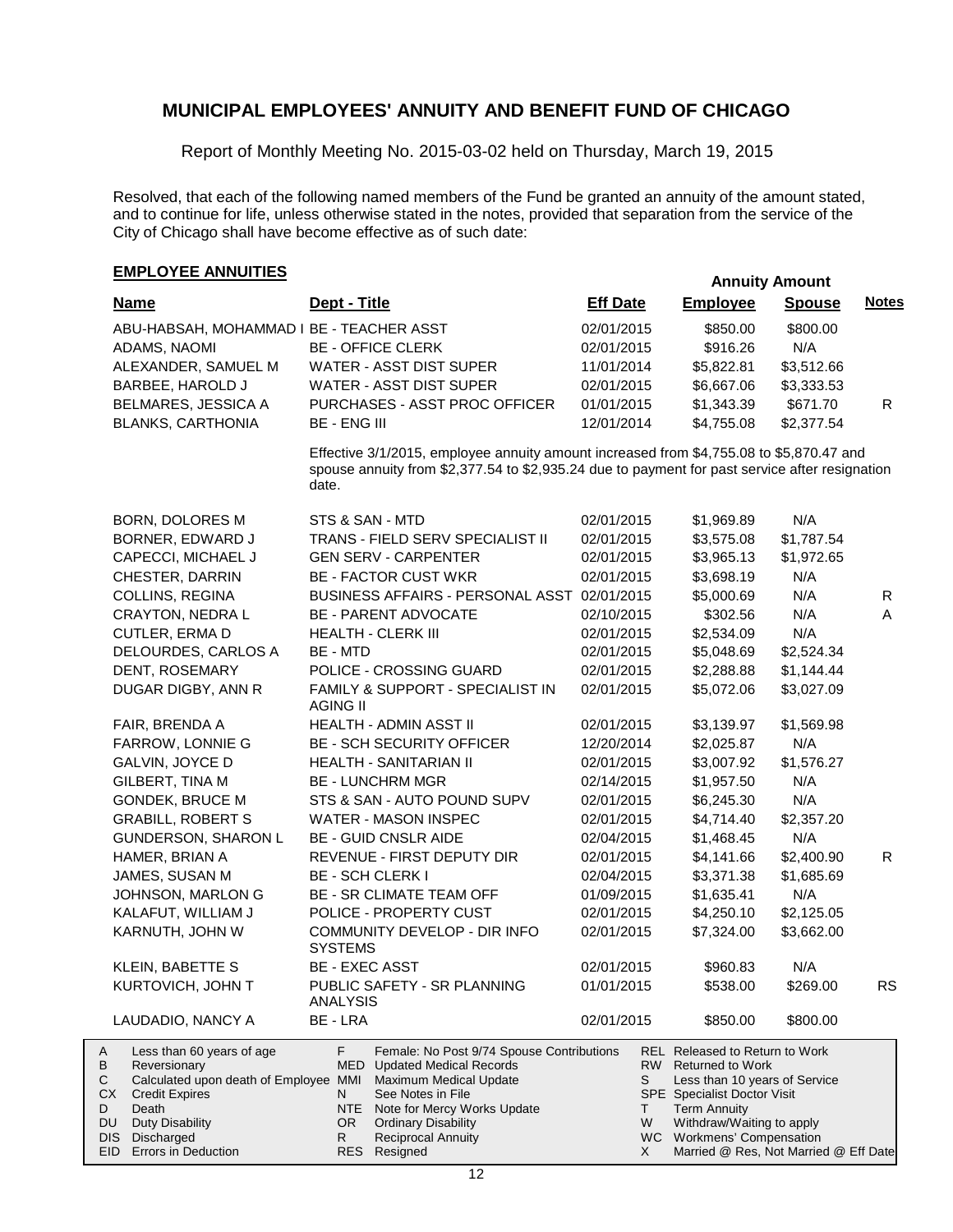Report of Monthly Meeting No. 2015-03-02 held on Thursday, March 19, 2015

Resolved, that each of the following named members of the Fund be granted an annuity of the amount stated, and to continue for life, unless otherwise stated in the notes, provided that separation from the service of the City of Chicago shall have become effective as of such date:

## **EMPLOYEE ANNUITIES**

| <b>Name</b>           | Dept - Title                                                                                                                                                                                       | <b>Eff Date</b> | <b>Employee</b> | <b>Spouse</b> | <b>Notes</b> |
|-----------------------|----------------------------------------------------------------------------------------------------------------------------------------------------------------------------------------------------|-----------------|-----------------|---------------|--------------|
| LENGYEL, MARK W       | GEN SERV - OPER ENG GROUP A                                                                                                                                                                        | 02/01/2015      | \$6,405.46      | \$3,202.73    |              |
| LEWIS, AUBREY O       | <b>AVIATION - STEAMFITTER</b>                                                                                                                                                                      | 02/01/2015      | \$5,760.09      | \$2,880.04    |              |
| LOPEZ, GLORIA S       | <b>BE - SCH COMM REP</b>                                                                                                                                                                           | 09/01/2014      | \$2,481.70      | \$1,270.86    |              |
| LOPEZ, THOMAS A       | BE - ENG I                                                                                                                                                                                         | 02/01/2015      | \$6,481.78      | \$3,208.48    | B            |
|                       | Effective 3/1/2015, employee annuity amount increased from \$6,481.78 to \$6,687.55 and<br>spouse annuity from \$3,208.48 to \$3,310.34 due to payment for past service after resignation<br>date. |                 |                 |               |              |
| LUZZI, MICHAEL P      | FINANCE - DEPUTY DIR                                                                                                                                                                               | 02/01/2015      | \$8,448.27      | \$4,224.14    |              |
| MACCONNELL, DOUGLAS I | OEMC - POLICE COMM OPER II                                                                                                                                                                         | 02/01/2015      | \$2,840.23      | \$1,420.12    |              |
| MAGGETTE, KEVIN R     | <b>BE - CUST WKR</b>                                                                                                                                                                               | 03/01/2015      | \$2,733.70      | \$1,366.85    |              |
| MARTIN, KAREN M       | OEMC - POLICE COMM OPER II                                                                                                                                                                         | 02/01/2015      | \$5,782.01      | \$2,392.30    |              |
| MARTINEZ, ROSA M      | <b>BE - TEACHER ASST</b>                                                                                                                                                                           | 06/28/2008      | \$1,084.29      | \$800.00      |              |
| MCCLANDON, BELLE K    | OEMC - COMM OPER I                                                                                                                                                                                 | 01/01/2015      | \$390.70        | \$215.62      | RS           |
| MCFARLIN, MARIA C     | BE - LRA                                                                                                                                                                                           | 01/17/2015      | \$850.00        | \$760.68      |              |
| MONAGHAN, MARJORIE A  | CPL - LIBRARIAN III                                                                                                                                                                                | 02/01/2015      | \$4,199.84      | \$2,099.92    |              |
| MORA, MARY LOU        | FIRE - CLERK IV                                                                                                                                                                                    | 02/01/2015      | \$4,248.30      | N/A           | B            |
| MURPH, DOROTHY        | BE - LRA                                                                                                                                                                                           | 01/01/2015      | \$247.62        | \$123.81      | <b>RS</b>    |
| MURRAY, LINDA R       | <b>HEALTH - BUREAU CHIEF</b>                                                                                                                                                                       | 01/01/2015      | \$748.59        | \$374.30      | <b>RS</b>    |
| NARAIN, LOUISA S      | <b>BE - TEACHER ASST</b>                                                                                                                                                                           | 09/01/2014      | \$850.00        | \$800.00      |              |
| NICHOLS, SAMUEL E     | <b>BE - FACTOR CUST WKR</b>                                                                                                                                                                        | 02/01/2015      | \$4,074.96      | N/A           |              |
| O DRISCOLL, KEVIN     | <b>AVIATION - PAINTER</b>                                                                                                                                                                          | 02/15/2015      | \$2,870.53      | \$1,314.60    | B            |
| OSTROWSKI, CARYN J    | BE - LRA                                                                                                                                                                                           | 02/01/2015      | \$1,207.23      | \$800.00      |              |
| PEARSON, GARY A       | <b>TRANS - LAMP MAINT WKR</b>                                                                                                                                                                      | 02/01/2015      | \$3,687.61      | \$1,843.80    |              |
| PEROVICH, CHRISTINE A | CITY COUNCIL - ALDERMANIC ASST                                                                                                                                                                     | 02/12/2015      | \$60.69         | \$90.42       | <b>RAS</b>   |
| PICKENPACK, VEODIS    | <b>BE - PARENT WKR</b>                                                                                                                                                                             | 02/03/2015      | \$850.00        | \$420.33      |              |
| PIEL, MICHELE C       | HUMAN SERVICES - MANAGING DEP<br><b>COMM</b>                                                                                                                                                       | 02/01/2015      | \$513.65        | \$338.58      | <b>RS</b>    |
| PODGORNY, PHILIP D    | BE - SR SYSTEMS DEV                                                                                                                                                                                | 02/01/2015      | \$6,381.69      | N/A           |              |
| REED, JAMES           | POLICE - COMMUNITY ORGANIZER                                                                                                                                                                       | 12/06/2014      | \$4,480.75      | N/A           |              |
| SCHROETER, WILLIAM V  | <b>WATER - MACHINIST</b>                                                                                                                                                                           | 02/01/2015      | \$5,386.63      | \$3,375.87    |              |
| SMITH CLAY, VANESSA M | <b>CPL - SR LIBRARY CLERK</b>                                                                                                                                                                      | 02/01/2015      | \$3,039.45      | N/A           |              |
| SMITH, EUGENE M       | BE - ASST GEN COUNSEL                                                                                                                                                                              | 02/01/2015      | \$5,201.18      | N/A           | $\mathsf{R}$ |
|                       | Effective 3/1/2015, employee annuity amount increased from \$5,201.18 to \$5,308.42 due to<br>payment for past service after resignation date.                                                     |                 |                 |               |              |

| A         | Less than 60 years of age                                    |    | Female: No Post 9/74 Spouse Contributions |   | REL Released to Return to Work        |
|-----------|--------------------------------------------------------------|----|-------------------------------------------|---|---------------------------------------|
| B         | Reversionary                                                 |    | MED Updated Medical Records               |   | RW Returned to Work                   |
|           | Calculated upon death of Employee MMI Maximum Medical Update |    |                                           |   | Less than 10 years of Service         |
| СX        | <b>Credit Expires</b>                                        |    | See Notes in File                         |   | <b>SPE</b> Specialist Doctor Visit    |
|           | Death                                                        |    | NTE Note for Mercy Works Update           |   | <b>Term Annuity</b>                   |
| <b>DU</b> | Duty Disability                                              | OR | <b>Ordinary Disability</b>                | W | Withdraw/Waiting to apply             |
|           | DIS Discharged                                               |    | <b>Reciprocal Annuity</b>                 |   | WC Workmens' Compensation             |
|           | EID Errors in Deduction                                      |    | RES Resigned                              |   | Married @ Res, Not Married @ Eff Date |

SMITH, KENDALL G BE - ENGINEER V 02/01/2015 \$6,702.73 \$3,351.36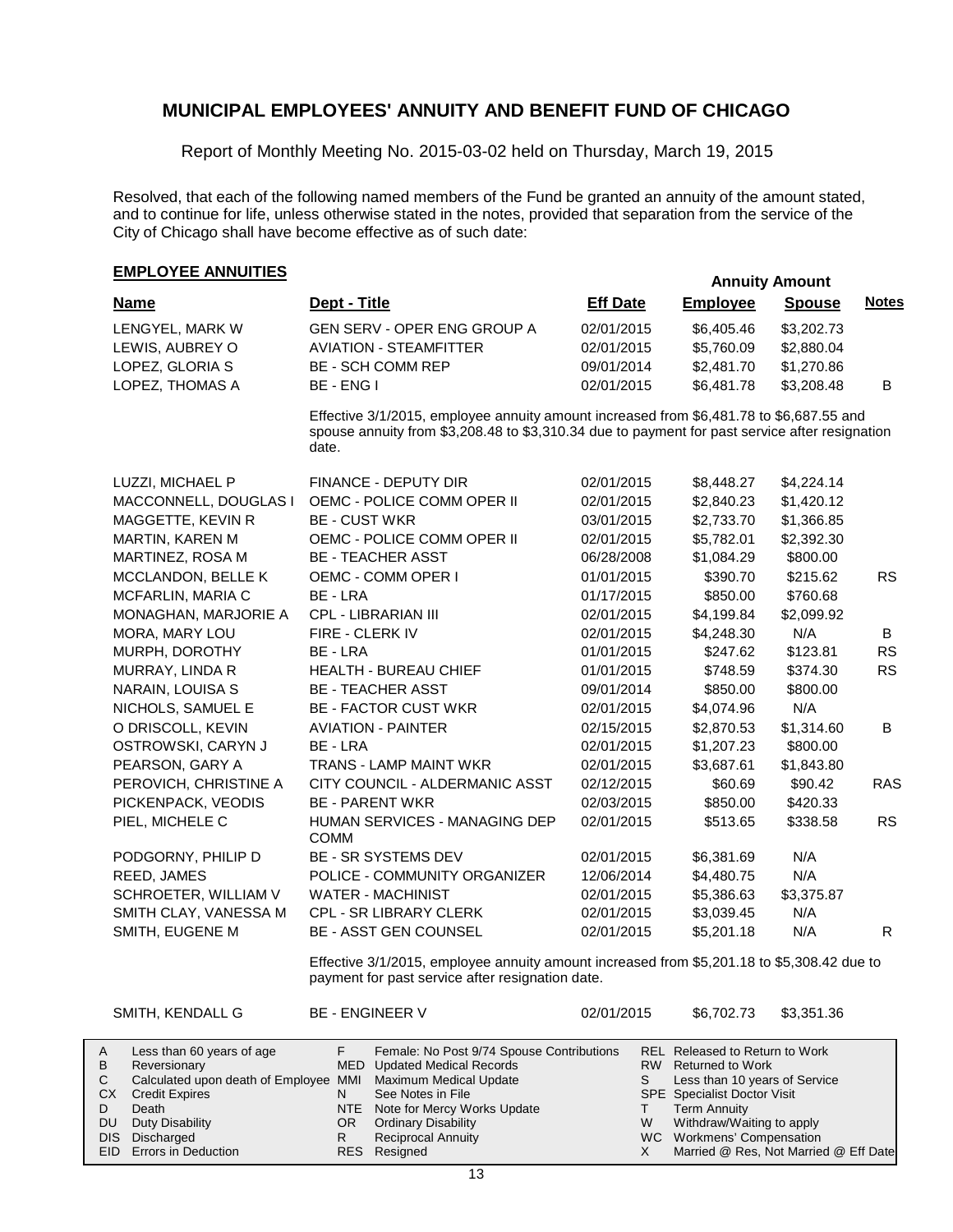Report of Monthly Meeting No. 2015-03-02 held on Thursday, March 19, 2015

Resolved, that each of the following named members of the Fund be granted an annuity of the amount stated, and to continue for life, unless otherwise stated in the notes, provided that separation from the service of the City of Chicago shall have become effective as of such date:

# **EMPLOYEE ANNUITIES**<br> **EMPLOYEE ANNUITIES**

| Name                            | Dept - Title                                      | <b>Eff Date</b> | <b>Employee</b> | <b>Spouse</b> | <b>Notes</b> |
|---------------------------------|---------------------------------------------------|-----------------|-----------------|---------------|--------------|
| SOLON, GERARD D                 | WATER - PAINTER                                   | 02/01/2015      | \$4,712.92      | N/A           |              |
| STANDLEY, THEODORE              | <b>AVIATION - STEAMFITTER</b>                     | 02/01/2015      | \$5,665.14      | \$3,363.67    |              |
| STASHAK, ROBERT W               | <b>WATER - MACHINIST</b>                          | 02/01/2015      | \$5,386.64      | \$3,102.80    |              |
| STEELE, WILLIAM N               | <b>BE - TEACHER ASST</b>                          | 02/05/2015      | \$855.52        | \$800.00      |              |
| STEVENS, MARY F                 | <b>CPL - LIBRARY ASSOC</b>                        | 02/01/2015      | \$2,347.20      | \$1,173.60    |              |
| STEWART, RANDI J                | FINANCE - AUDITOR IV                              | 02/01/2015      | \$6,563.44      | N/A           |              |
| THOMAS, LUREVA A                | <b>HEALTH - PUB HEALTH AIDE</b>                   | 01/29/2015      | \$312.61        | N/A           | A            |
| TINAJERO, HECTOR                | <b>BE - TECH COORD I</b>                          | 08/20/2014      | \$2,763.77      | N/A           |              |
| TRAN, TONG B                    | <b>BOARD OF ELECTION - DEP CHIEF</b><br>ADMIN OFF | 02/01/2015      | \$7,985.84      | \$3,992.92    |              |
| WARD, ROBERT A                  | HEALTH - ALCOHOLISM COUNSELOR II                  | 12/01/2014      | \$589.13        | N/A           | RS.          |
| <b>WILLIAMS, CARRIANN</b>       | POLICE - SR DATA ENTRY OPER                       | 02/01/2015      | \$3,871.66      | N/A           |              |
| <b>WILLIAMS, CLARENCE</b>       | <b>BE - PARENT WKR</b>                            | 12/01/2014      | \$850.00        | \$800.00      |              |
| ZAVATTERO, DAVID A              | TRANS - DEPUTY DIR                                | 02/01/2015      | \$2,163.24      | \$1,190.74    | R            |
| <b>Total Employee Annuities</b> | 73 Case(s)                                        |                 | \$241,517.44    |               |              |

|      | Less than 60 years of age                                    |    | Female: No Post 9/74 Spouse Contributions |   | REL Released to Return to Work        |
|------|--------------------------------------------------------------|----|-------------------------------------------|---|---------------------------------------|
| B    | Reversionary                                                 |    | MED Updated Medical Records               |   | RW Returned to Work                   |
| С    | Calculated upon death of Employee MMI Maximum Medical Update |    |                                           | S | Less than 10 years of Service         |
| СX   | <b>Credit Expires</b>                                        | N  | See Notes in File                         |   | <b>SPE</b> Specialist Doctor Visit    |
|      | Death                                                        |    | NTE Note for Mercy Works Update           |   | <b>Term Annuity</b>                   |
| DU   | Duty Disability                                              | OR | <b>Ordinary Disability</b>                | W | Withdraw/Waiting to apply             |
| DIS. | Discharged                                                   | R  | <b>Reciprocal Annuity</b>                 |   | WC Workmens' Compensation             |
|      | EID Errors in Deduction                                      |    | RES Resigned                              |   | Married @ Res, Not Married @ Eff Date |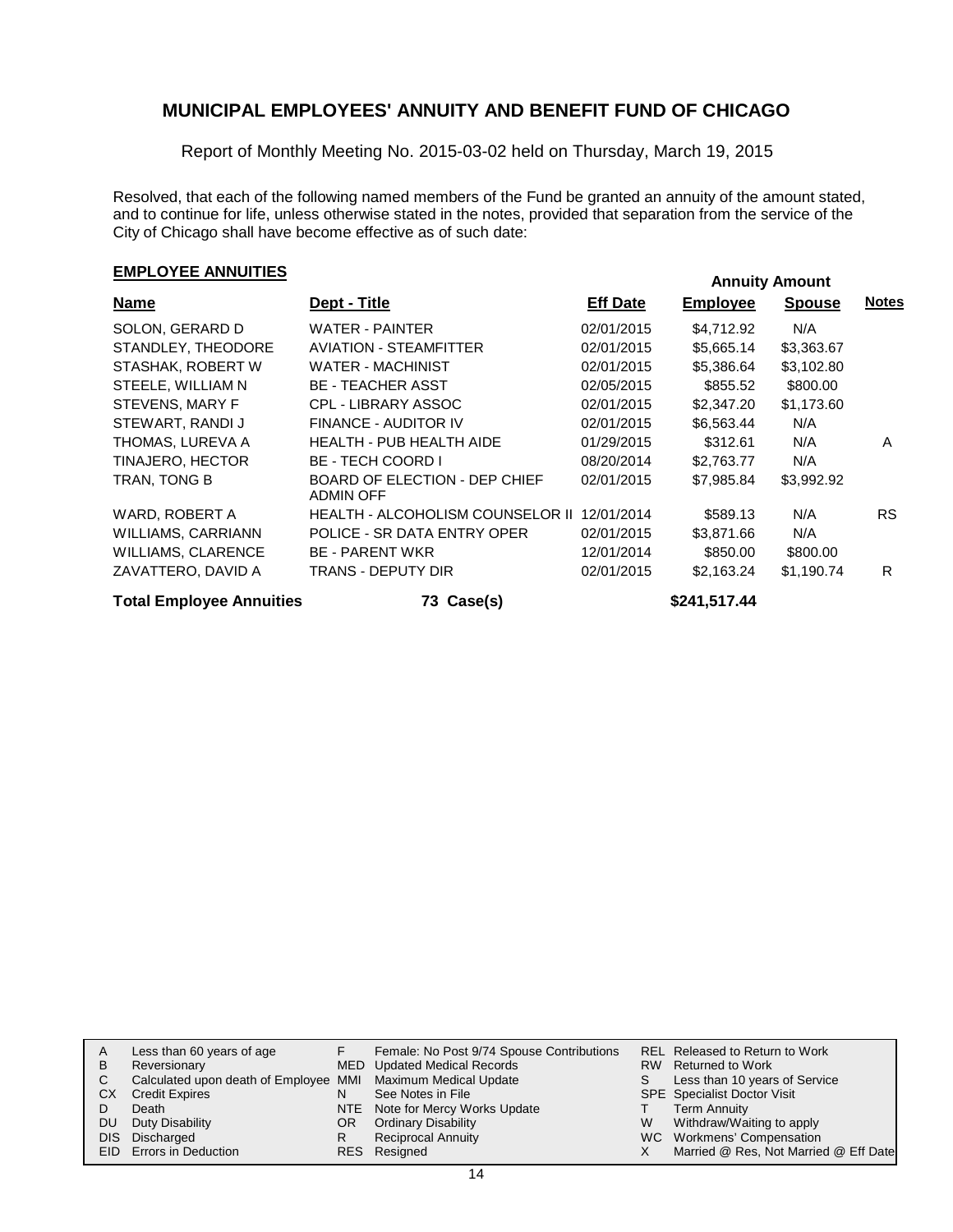Report of Monthly Meeting No. 2015-03-02 held on Thursday, March 19, 2015

Resolved, that each of the following widows, widowers, minor children, and certain other relatives of former members of the Fund be granted annuities of the amounts stated, and to continue until the expiration date indicated.

# **SPOUSE ANNUITIES**<br> **SPOUSE ANNUITIES**

| <b>Former Employee Name</b>              | Dept - Title                      | <b>Eff Date</b> | <b>Annuity</b> | <b>Expires</b> | <b>Notes</b> |
|------------------------------------------|-----------------------------------|-----------------|----------------|----------------|--------------|
| ADKINS, IRWIN                            | <b>BE - CUST WKR</b>              | 01/01/2015      | \$800.00       | Death          |              |
| <b>BIOCIC, GEORGE</b>                    | <b>WATER - DIST FOREMAN WATER</b> | 01/06/2015      | \$1,504.27     | Death          |              |
| <b>BRISKA, JOHN</b>                      | <b>CPL - LIBRARY PAGE</b>         | 11/21/2014      | \$328.04       | Death          |              |
| CATINO, FRANK                            | <b>AVIATION - ELECTRICIAN</b>     | 01/24/2015      | \$2,385.62     | Death          |              |
| CHRISTIAN, ROBERT                        | STS & SAN - LOAD DISPATCHER       | 01/12/2015      | \$1,833.26     | Death          |              |
| DELGADILLO, ROSA                         | POLICE - CROSSING GUARD           | 10/26/2014      | \$438.13       | Death          |              |
| EARLY, EDWARD                            | REVENUE - SUPV PARK METER MECH    | 11/27/2014      | \$1,953.49     | Death          |              |
| FULLETT, MARVIN                          | <b>HEALTH - SANITARIAN II</b>     | 01/31/2015      | \$1,883.10     | Death          |              |
| FURCRON, OLVIN                           | POLICE - JANITOR                  | 01/20/2015      | \$688.82       | Death          | RS.          |
| HEGEWALD, IRENE                          | <b>BE - TEACHER ASST</b>          | 01/14/2015      | \$800.00       | Death          |              |
| HUDSON, MICHAEL                          | STS & SAN - ELEC MECH             | 08/18/2013      | \$2,095.82     | Death          |              |
| JANCE, DOLORES                           | POLICE - SUPV TERM OPER           | 01/30/2015      | \$984.64       | Death          |              |
| <b>KERN, JEANELLA</b>                    | <b>BE - PARENT ADVOCATE</b>       | 01/30/2015      | \$243.29       | Death          | S            |
| KUKLA, BARBARA                           | <b>BE - TEACHER ASST</b>          | 02/09/2015      | \$800.00       | Death          |              |
| LISS, LYNDEN                             | WATER - MTD                       | 01/10/2015      | \$2,071.23     | Death          |              |
| MALONEY, MARY                            | BE - LRA                          | 01/23/2015      | \$455.52       | Death          |              |
| MARUSARZ, JOHN                           | <b>TRANS - MTD</b>                | 01/05/2015      | \$2,438.61     | Death          |              |
| OZIEMKIEWICZ, ELAINE                     | <b>BE - HEAD CLERK</b>            | 01/05/2015      | \$1,192.82     | Death          |              |
| PRUITT, L                                | AGING - HOSP WKR                  | 01/20/2015      | \$278.05       | Death          |              |
| ROMANO, ANTHONY                          | STS & SAN - EQUIPMENT DISPATCHER  | 01/31/2015      | \$1,783.66     | Death          |              |
| THOMAS, LLOYD                            | <b>BE - CUST WKR</b>              | 12/27/2014      | \$1,195.40     | Death          |              |
| TOIA, SAM                                | STS & SAN - DISPATCHER            | 01/22/2015      | \$1,545.34     | Death          | R            |
| TRUSLOW, ANDREW                          | <b>SEWERS - HOISTING ENG</b>      | 06/20/2014      | \$800.00       | Death          |              |
| <b>WASHINGTON, TOMMIE</b><br><b>JEAN</b> | <b>CPL - PRINC CLERK IV</b>       | 01/21/2015      | \$800.00       | Death          |              |
| <b>Total Spouse Annuities</b>            | 24 Case(s)                        |                 | \$29,299.11    |                |              |

| A   | Less than 60 years of age                                    |    | Female: No Post 9/74 Spouse Contributions |    | REL Released to Return to Work        |
|-----|--------------------------------------------------------------|----|-------------------------------------------|----|---------------------------------------|
| в   | Reversionary                                                 |    | MED Updated Medical Records               |    | RW Returned to Work                   |
| C   | Calculated upon death of Employee MMI Maximum Medical Update |    |                                           | S. | Less than 10 years of Service         |
| СX  | <b>Credit Expires</b>                                        | N  | See Notes in File                         |    | <b>SPE</b> Specialist Doctor Visit    |
|     | Death                                                        |    | NTE Note for Mercy Works Update           |    | Term Annuity                          |
| DU. | Duty Disability                                              | OR | <b>Ordinary Disability</b>                | W  | Withdraw/Waiting to apply             |
|     | DIS Discharged                                               | R  | <b>Reciprocal Annuity</b>                 |    | WC Workmens' Compensation             |
|     | EID Errors in Deduction                                      |    | RES Resigned                              |    | Married @ Res, Not Married @ Eff Date |
|     |                                                              |    |                                           |    |                                       |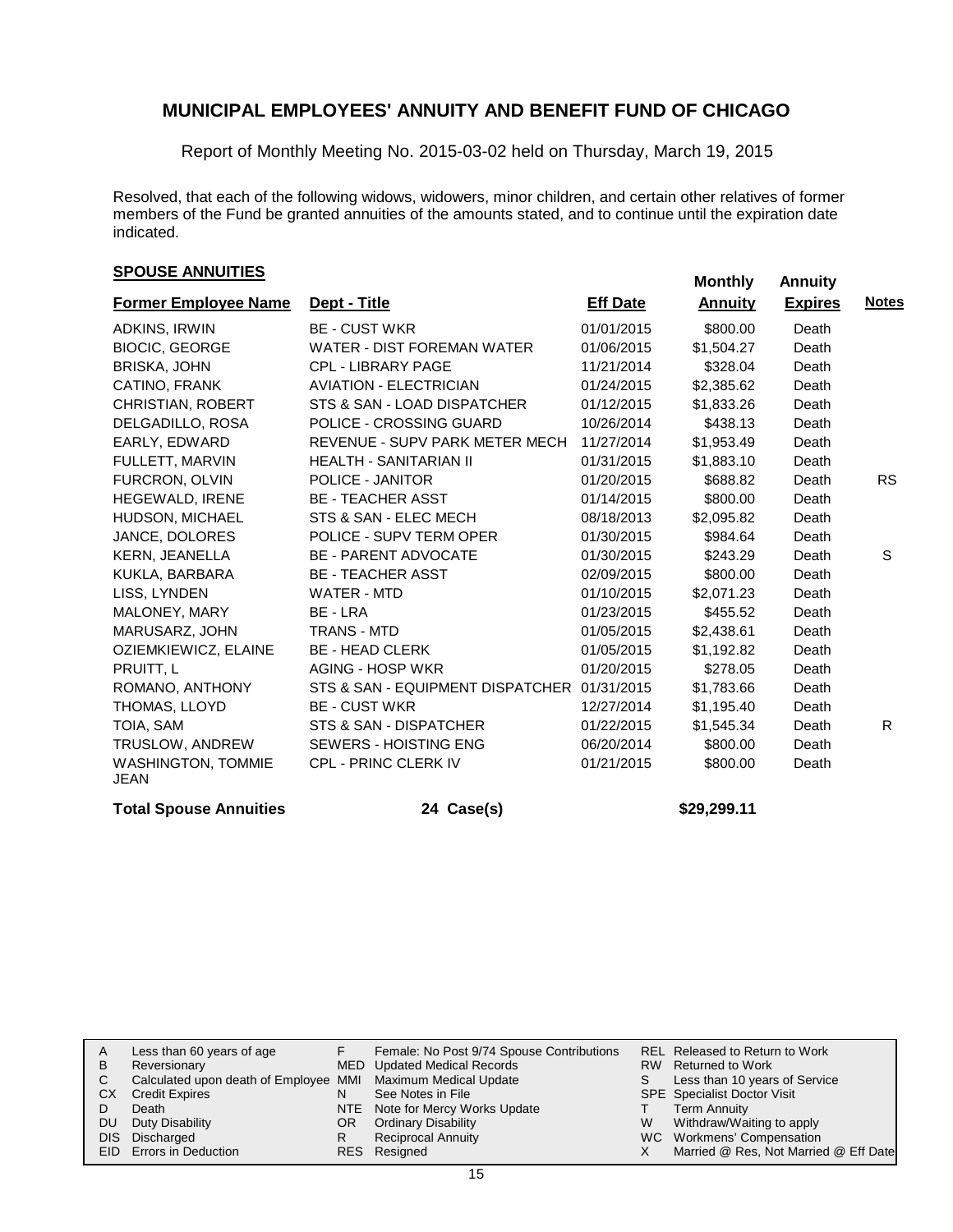Report of Monthly Meeting No. 2015-03-02 held on Thursday, March 19, 2015

Resolved, that each of the following widows, widowers, minor children, and certain other relatives of former members of the Fund be granted annuities of the amounts stated, and to continue until the expiration date indicated.

# **CHILD(REN) ANNUITIES Monthly** Annuity

| <b>Former Employee Name</b> | <b>Eff Date</b> | Annuitv | <b>Expires</b> | <b>Notes</b> |
|-----------------------------|-----------------|---------|----------------|--------------|
| $\cdots$                    |                 |         |                |              |

NONE

| в<br>С<br>CХ<br>DU<br>DIS. | Less than 60 years of age<br>Reversionary<br>Calculated upon death of Employee MMI Maximum Medical Update<br><b>Credit Expires</b><br>Death<br>Duty Disability<br>Discharged<br><b>EID</b> Errors in Deduction | N<br>OR<br>R | Female: No Post 9/74 Spouse Contributions<br>MED Updated Medical Records<br>See Notes in File<br>NTE Note for Mercy Works Update<br><b>Ordinary Disability</b><br><b>Reciprocal Annuity</b><br>RES Resigned | S.<br>W | REL Released to Return to Work<br>RW Returned to Work<br>Less than 10 years of Service<br><b>SPE</b> Specialist Doctor Visit<br><b>Term Annuity</b><br>Withdraw/Waiting to apply<br>WC Workmens' Compensation<br>Married @ Res, Not Married @ Eff Date |
|----------------------------|----------------------------------------------------------------------------------------------------------------------------------------------------------------------------------------------------------------|--------------|-------------------------------------------------------------------------------------------------------------------------------------------------------------------------------------------------------------|---------|--------------------------------------------------------------------------------------------------------------------------------------------------------------------------------------------------------------------------------------------------------|
|----------------------------|----------------------------------------------------------------------------------------------------------------------------------------------------------------------------------------------------------------|--------------|-------------------------------------------------------------------------------------------------------------------------------------------------------------------------------------------------------------|---------|--------------------------------------------------------------------------------------------------------------------------------------------------------------------------------------------------------------------------------------------------------|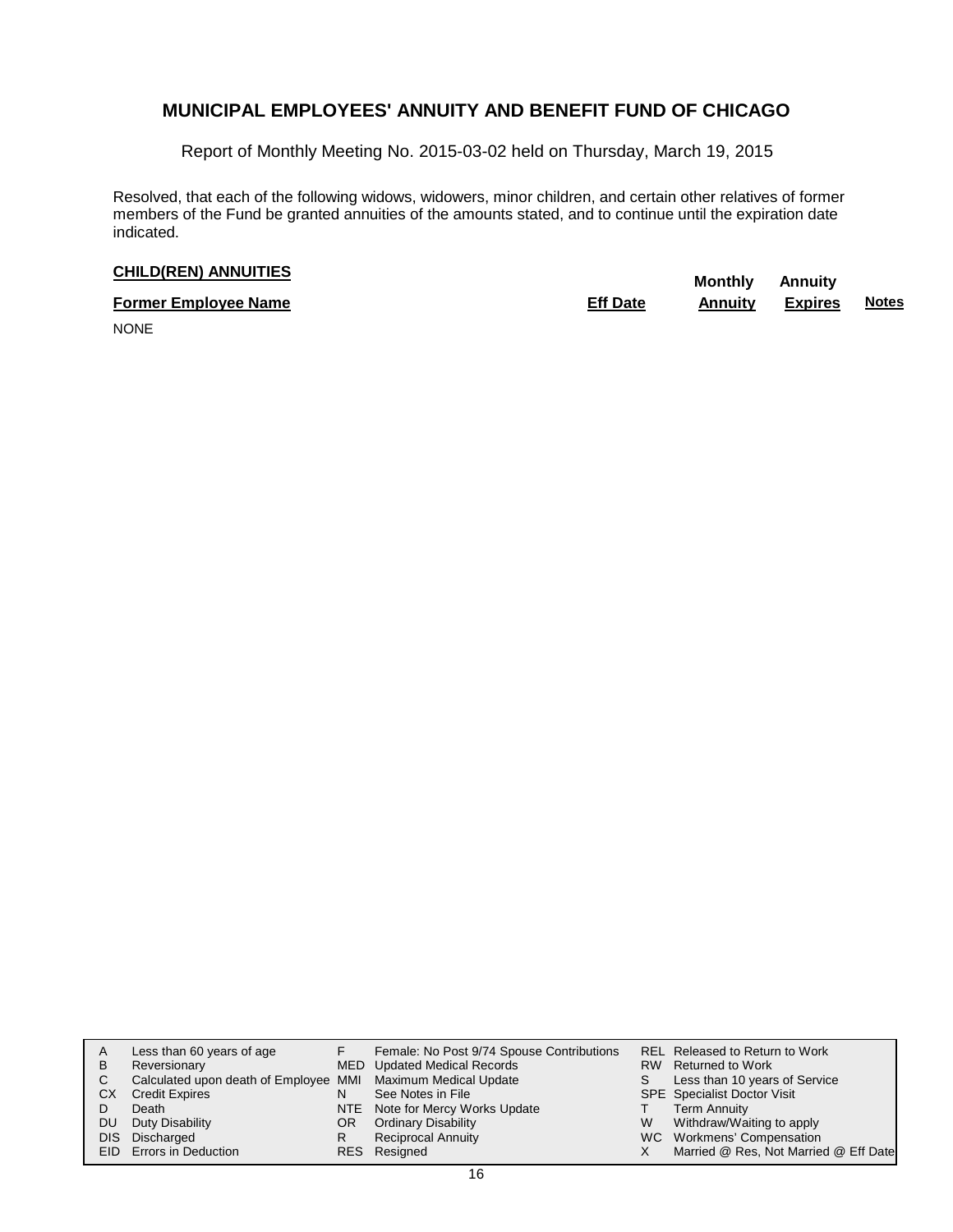Report of Monthly Meeting No. 2015-03-02 held on Thursday, March 19, 2015

Resolved, that each of the following widows, widowers, minor children, and certain other relatives of former members of the Fund be granted annuities of the amounts stated, and to continue until the expiration date indicated.

# **REVERSIONARY ANNUITIES**<br> **REVERSIONARY ANNUITIES**

**Former Employee Name Eff Date Annuity Expires Notes**

NONE

| A    | Less than 60 years of age                                    |     | Female: No Post 9/74 Spouse Contributions |   | REL Released to Return to Work        |
|------|--------------------------------------------------------------|-----|-------------------------------------------|---|---------------------------------------|
| в    | Reversionary                                                 |     | MED Updated Medical Records               |   | RW Returned to Work                   |
| С    | Calculated upon death of Employee MMI Maximum Medical Update |     |                                           | S | Less than 10 years of Service         |
| CХ   | <b>Credit Expires</b>                                        | N   | See Notes in File                         |   | <b>SPE</b> Specialist Doctor Visit    |
|      | Death                                                        |     | NTE Note for Mercy Works Update           |   | <b>Term Annuity</b>                   |
| DU   | Duty Disability                                              | OR. | <b>Ordinary Disability</b>                | W | Withdraw/Waiting to apply             |
| DIS. | Discharged                                                   | R   | <b>Reciprocal Annuity</b>                 |   | WC Workmens' Compensation             |
|      | <b>EID</b> Errors in Deduction                               |     | RES Resigned                              |   | Married @ Res, Not Married @ Eff Date |
|      |                                                              |     |                                           |   |                                       |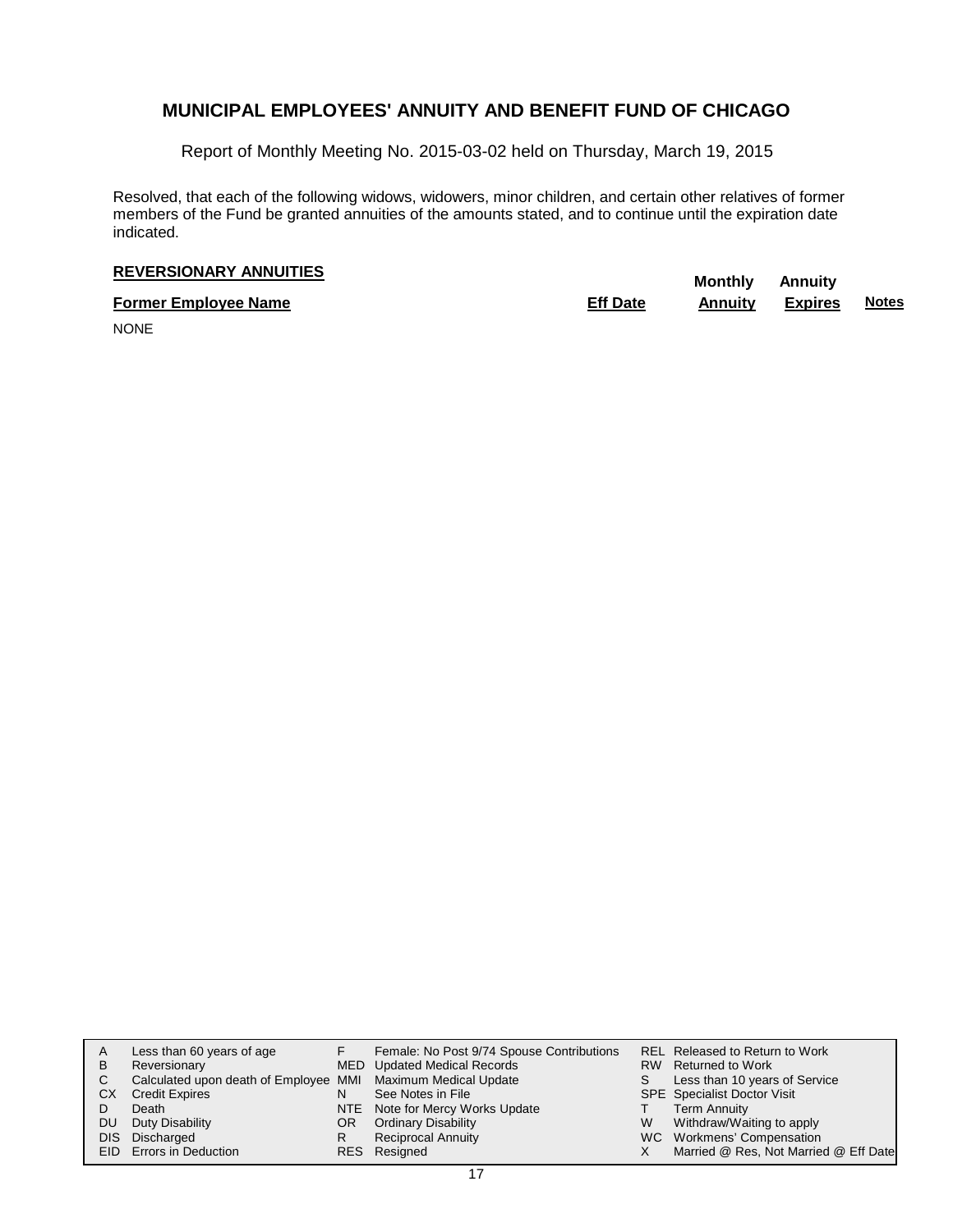Report of Monthly Meeting No. 2015-03-02 held on Thursday, March 19, 2015

Resolved, that each of the following named members of the Fund, or widows, widowers, or minor children of former members of the Fund be granted an adjusted annuity of the amount stated, and to continue for life, unless otherwise stated.

# **Annuity Amount ADJUSTED ANNUITIES**

|                   |                                 |                 |                              | AURUS AUVUR          |                   |
|-------------------|---------------------------------|-----------------|------------------------------|----------------------|-------------------|
| <b>Name</b>       | Reason                          | <b>Eff Date</b> | <b>Employee Spouse/Child</b> |                      |                   |
| HOLMES, HUGO      | Settlement                      | 07/01/2014      | \$5.474.51<br>\$5,502.78     | N/A<br>N/A           | <b>ORG</b><br>ADJ |
| MUNSHI, SUSIM K   | Change in FAS                   | 10/05/2014      | \$536.17<br>\$679.92         | \$268.08<br>\$339.96 | <b>ORG</b><br>ADJ |
| O GRADY, MARY ANN | <b>Reduction to Highest Max</b> | 05/31/2014      | \$464.26<br>\$432.12         | N/A<br>N/A           | ORG<br>ADJ        |

#### **Total Adjusted Annuities 3 Case(s)**

Mr. McMahon moved that the resolutions be adopted and that the applicants be granted employee, widow(er), child, reversionary, or adjusted annuities for the period and at the rates stated opposite their respective names. Seconded Mr. Guest. Carried: Ayes- Mr. Clancy, Mr. Guest, Mr. McMahon, Mr. Latzke and Mr. Widawsky. Noes-None.

| Α  | Less than 60 years of age                                    |    | Female: No Post 9/74 Spouse Contributions |    | REL Released to Return to Work        |
|----|--------------------------------------------------------------|----|-------------------------------------------|----|---------------------------------------|
| В  | Reversionary                                                 |    | MED Updated Medical Records               |    | RW Returned to Work                   |
|    | Calculated upon death of Employee MMI Maximum Medical Update |    |                                           | S. | Less than 10 years of Service         |
| CХ | <b>Credit Expires</b>                                        | N  | See Notes in File                         |    | <b>SPE</b> Specialist Doctor Visit    |
|    | Death                                                        |    | NTE Note for Mercy Works Update           |    | <b>Term Annuity</b>                   |
| DU | Duty Disability                                              | OR | <b>Ordinary Disability</b>                | W  | Withdraw/Waiting to apply             |
|    | DIS Discharged                                               | R  | <b>Reciprocal Annuity</b>                 |    | WC Workmens' Compensation             |
|    | <b>EID</b> Errors in Deduction                               |    | RES Resigned                              |    | Married @ Res, Not Married @ Eff Date |
|    |                                                              |    |                                           |    |                                       |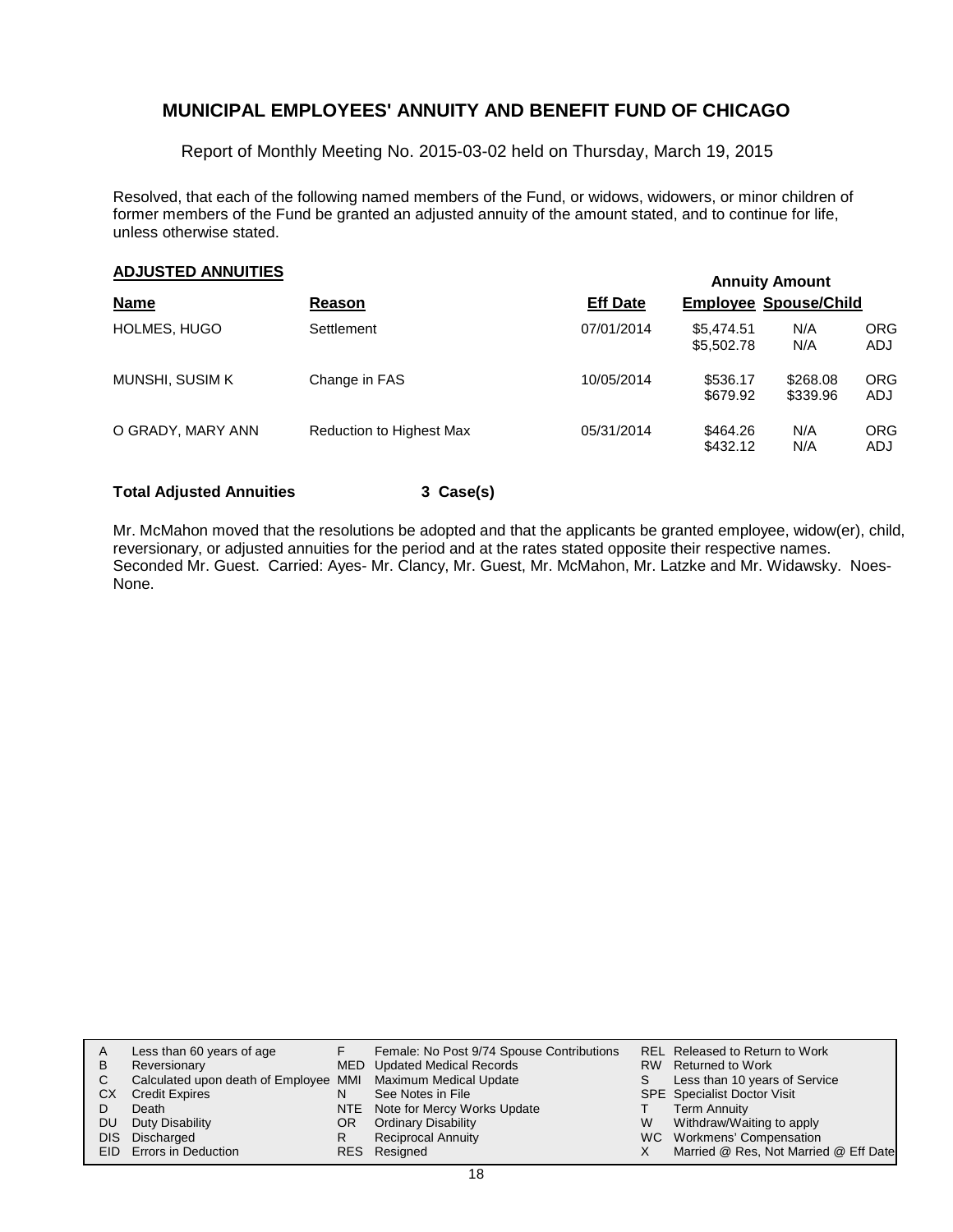Report of Monthly Meeting No. 2015-03-02 held on Thursday, March 19, 2015

The following employees have filed application for Duty Disability Benefits. The applications have been examined by the Medical Examiner for this Fund who recommended the following periods of disability.

#### **DUTY DISABILITY**

| ו ובוטאטוע ו וטע             |                 |            |                                       |          | Rate       | *No. of                 |
|------------------------------|-----------------|------------|---------------------------------------|----------|------------|-------------------------|
| <b>Name</b>                  | <u>Dept</u>     |            | <b>Eff Date Fol-Up Date Term Date</b> |          |            | <b>Per Day Children</b> |
| ADAMS, MAURICE D             | <b>GEN SERV</b> | 12/01/14   | 07/01/15                              |          | \$188.05   |                         |
| <b>BEST, TIMOTHY M</b>       | <b>GEN SERV</b> | 05/29/13   |                                       | 08/10/14 | \$192.50   |                         |
| CLIFF, WILLIAM D             | CPL.            | 10/04/14   | 06/01/15                              |          | \$93.53    |                         |
| DROSOS, THOMAS C             | STS & SAN       | 08/25/14   | 04/01/15                              |          | \$144.67   |                         |
| <b>ESPOSITO, MARIO</b>       | <b>AVIATION</b> | 11/25/14   | 05/01/15                              |          | \$144.67   |                         |
| HOWARD, SHANETTA C           | STS & SAN       | 01/12/15   |                                       | 02/06/15 | \$83.34    |                         |
| MAY, STEVEN J                | CPL.            | 02/06/15   |                                       | 03/08/15 | \$147.49   |                         |
| RICHARDSON, EARLENE          | STS & SAN       | 01/30/15   |                                       | 02/15/15 | \$148.73   |                         |
| RODRIGUEZ, RUBEN             | <b>AVIATION</b> | 01/03/15   | 04/01/15                              |          | \$147.49   |                         |
| STUBE, JOHN J                | <b>WATER</b>    | 12/18/14   | 06/01/15                              |          | \$144.67   |                         |
| VITALO, JOHN A               | <b>FINANCE</b>  | 02/10/14   |                                       | 07/17/14 | \$164.37   |                         |
| WILSON, EVAN A               | STS & SAN       | 01/31/15   | 07/01/15                              |          | \$153.01   |                         |
| <b>Total DUTY DISABILITY</b> |                 | 12 Case(s) |                                       |          | \$1,752.52 |                         |

\* Based on 40 ILCS 5/8-160, the Employee shall also have a right to receive child's disability benefit of \$10.00 a month on account of each child less than 18 years of age. Rates will be prorated based on days of eligibility.

|                       |                                                                                               |                           |                                                                                                                                                                                                                           | REL Released to Return to Work        |
|-----------------------|-----------------------------------------------------------------------------------------------|---------------------------|---------------------------------------------------------------------------------------------------------------------------------------------------------------------------------------------------------------------------|---------------------------------------|
|                       |                                                                                               |                           |                                                                                                                                                                                                                           |                                       |
|                       |                                                                                               |                           |                                                                                                                                                                                                                           | RW Returned to Work                   |
|                       |                                                                                               |                           |                                                                                                                                                                                                                           | Less than 10 years of Service         |
| <b>Credit Expires</b> | N                                                                                             | See Notes in File         |                                                                                                                                                                                                                           | <b>SPE</b> Specialist Doctor Visit    |
| Death                 |                                                                                               |                           |                                                                                                                                                                                                                           | <b>Term Annuity</b>                   |
| Duty Disability       | OR                                                                                            |                           | W                                                                                                                                                                                                                         | Withdraw/Waiting to apply             |
|                       | R                                                                                             | <b>Reciprocal Annuity</b> |                                                                                                                                                                                                                           | WC Workmens' Compensation             |
|                       |                                                                                               |                           |                                                                                                                                                                                                                           | Married @ Res, Not Married @ Eff Date |
|                       | Less than 60 years of age<br>Reversionary<br>DIS Discharged<br><b>EID</b> Errors in Deduction |                           | Female: No Post 9/74 Spouse Contributions<br>MED Updated Medical Records<br>Calculated upon death of Employee MMI Maximum Medical Update<br>NTE Note for Mercy Works Update<br><b>Ordinary Disability</b><br>RES Resigned |                                       |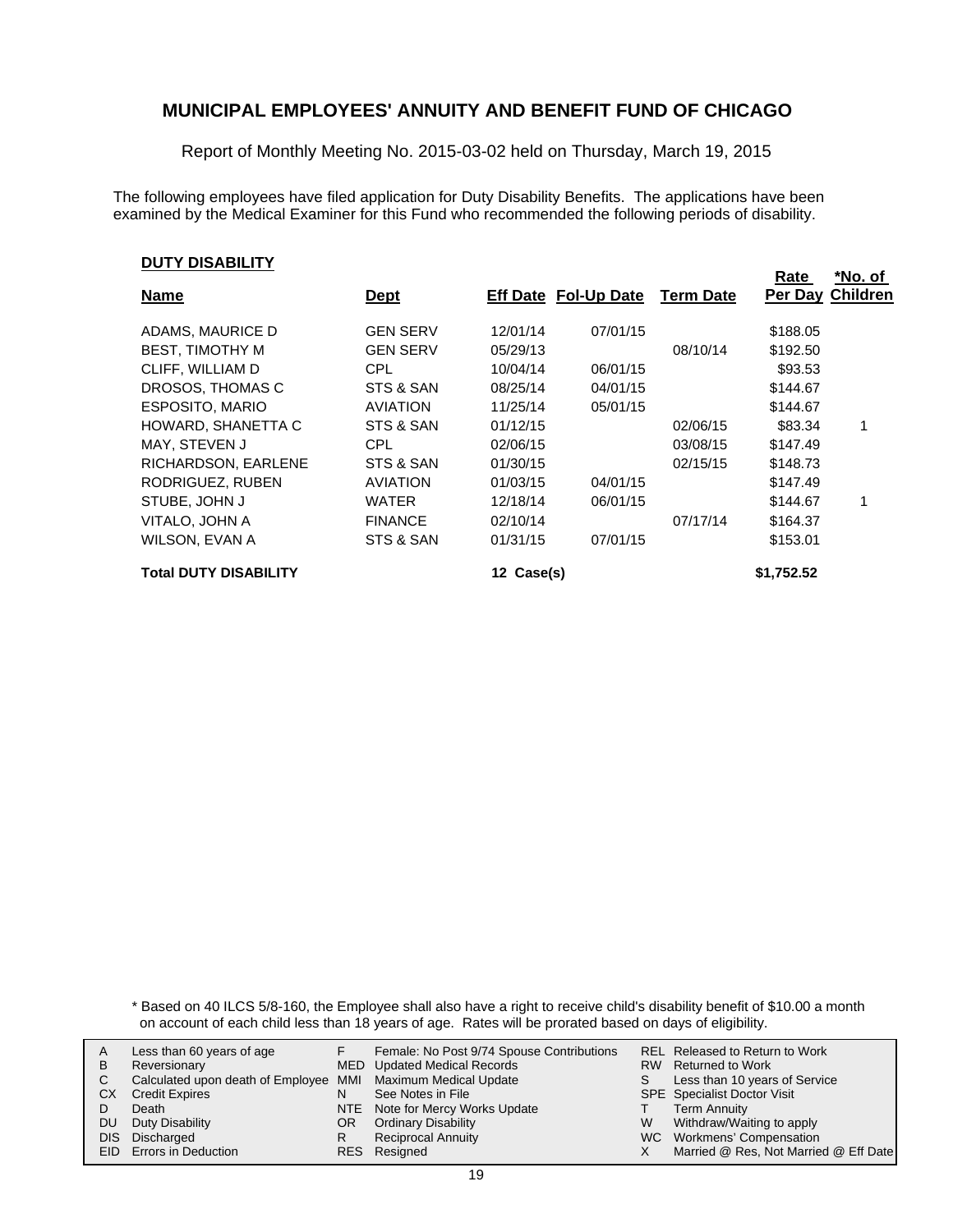Report of Monthly Meeting No. 2015-03-02 held on Thursday, March 19, 2015

The following employees have filed application for Ordinary Disability Benefits. The applications have been examined by the Medical Examiner for this Fund who recommended the following periods of disability.

#### **ORDINARY DISABILITY**

| <u>UNDINANT DIJADILITT</u>                  |                          |                           |                             |                  | Rate       |
|---------------------------------------------|--------------------------|---------------------------|-----------------------------|------------------|------------|
| <b>Name</b>                                 | <b>Dept</b>              |                           | <b>Eff Date Fol-Up Date</b> | <b>Term Date</b> | Per Day    |
| <b>BARNETT, MARYANN B</b>                   | <b>BE</b>                | 12/13/14                  | 08/01/15                    |                  | \$46.52    |
|                                             |                          | (Less 5 days)             |                             |                  |            |
| <b>BARRETT GIBSON,</b><br><b>JACQUELINE</b> | <b>CITY CLERK</b>        | 05/04/14<br>(Less 4 days) | 05/01/15                    |                  | \$104.70   |
| <b>BATTS, MARTIN L</b>                      | STS & SAN                | 09/28/14                  | 08/01/15                    |                  | \$96.45    |
| CARTER, FRED                                | <b>BLDGS</b>             | 02/14/15                  | 02/01/16                    |                  | \$159.96   |
| CARTER, RONALD C                            | <b>TRANS</b>             | 09/22/12                  |                             | 03/19/13         | \$96.45    |
| <b>CHARLESTON, RENEE E</b>                  | STS & SAN                | 02/15/15                  | 05/01/15                    |                  | \$98.33    |
| CHESNIAK, PAUL J                            | <b>GEN SERV</b>          | 02/12/15                  |                             | 03/15/15         | \$126.37   |
| CORRAO, GRACE A                             | BE                       | 12/28/14                  |                             | 07/13/15         | \$22.20    |
|                                             |                          | (Less 4 days)             |                             |                  |            |
| DABNEY, JERMALE K                           | <b>GEN SERV</b>          | 02/13/15                  | 07/01/15                    |                  | \$135.17   |
| DONELSON, ROMONA                            | <b>AVIATION</b>          | 01/22/15                  | 06/01/15                    |                  | \$98.33    |
| <b>GUERRERO, PETER</b>                      | <b>BE</b>                | 12/09/14                  | 09/01/15                    |                  | \$116.09   |
|                                             |                          | (Less 1 days)             |                             |                  |            |
| HANRAHAN, NANCY J                           | <b>POLICE</b>            | 01/19/15                  | 06/01/15                    |                  | \$20.27    |
| <b>JACHIM, THOMAS M</b>                     | <b>TRANS</b>             | 01/02/15                  |                             | 02/15/15         | \$131.35   |
| JEFFERS, JESSICA M                          | <b>CPL</b>               | 01/13/15                  |                             | 01/15/15         | \$102.85   |
| KELLY, JEROME                               | <b>GEN SERV</b>          | 01/24/15                  | 05/01/15                    |                  | \$118.33   |
| <b>KRASK, ANTHONY C</b>                     | <b>GEN SERV</b>          | 03/02/15                  | 08/01/15                    |                  | \$133.92   |
| LEWIS, JAMES L                              | <b>AVIATION</b>          | 02/17/15                  | 05/01/15                    |                  | \$98.33    |
| LINYARD, CYNTHIA M                          | <b>FAMILY &amp; SUPP</b> | 01/17/15                  | 07/01/15                    |                  | \$94.78    |
| MARRERO, WILLIAM J                          | <b>WATER</b>             | 01/25/15                  |                             | 02/22/15         | \$126.37   |
| O KEEFFE, THOMAS M                          | <b>TRANS</b>             | 03/02/15                  | 06/01/15                    |                  | \$125.37   |
| RATLIFF, DARLENE                            | <b>BE</b>                | 11/29/14                  | 09/01/15                    |                  | \$47.10    |
|                                             |                          | (Less 10 days)            |                             |                  |            |
| <b>WAITEKUS, STEPHEN T</b>                  | <b>AVIATION</b>          | 02/11/15                  | 06/01/15                    |                  | \$109.78   |
| <b>WHITTAKER, PATRICIA</b>                  | <b>OEMC</b>              | 01/17/15                  | 05/01/15                    |                  | \$73.46    |
| WILLIAMS, DEBRA L                           | <b>FINANCE</b>           | 02/12/15                  | 05/01/15                    |                  | \$75.17    |
| <b>Total ORDINARY DISABILITY</b>            |                          | 24 Case(s)                |                             |                  | \$2,357.65 |

Mr. McMahon moved that the applicants for Ordinary and Duty disability benefits be granted such benefits for the period and at the rate shown opposite their respective names. Seconded Mr. Guest. Carried: Ayes- Mr. Clancy, Mr. Guest, Mr. McMahon, Mr. Latzke and Mr. Widawsky. Nays-None.

| A   | Less than 60 years of age                                    |     | Female: No Post 9/74 Spouse Contributions |   | REL Released to Return to Work        |
|-----|--------------------------------------------------------------|-----|-------------------------------------------|---|---------------------------------------|
| B   | Reversionary                                                 |     | MED Updated Medical Records               |   | RW Returned to Work                   |
|     | Calculated upon death of Employee MMI Maximum Medical Update |     |                                           | S | Less than 10 years of Service         |
| CХ  | <b>Credit Expires</b>                                        | N   | See Notes in File                         |   | <b>SPE</b> Specialist Doctor Visit    |
|     | Death                                                        |     | NTE Note for Mercy Works Update           |   | Term Annuity                          |
| DU. | Duty Disability                                              | OR. | <b>Ordinary Disability</b>                | W | Withdraw/Waiting to apply             |
|     | DIS Discharged                                               |     | <b>Reciprocal Annuity</b>                 |   | WC Workmens' Compensation             |
|     | EID Errors in Deduction                                      |     | RES Resigned                              |   | Married @ Res, Not Married @ Eff Date |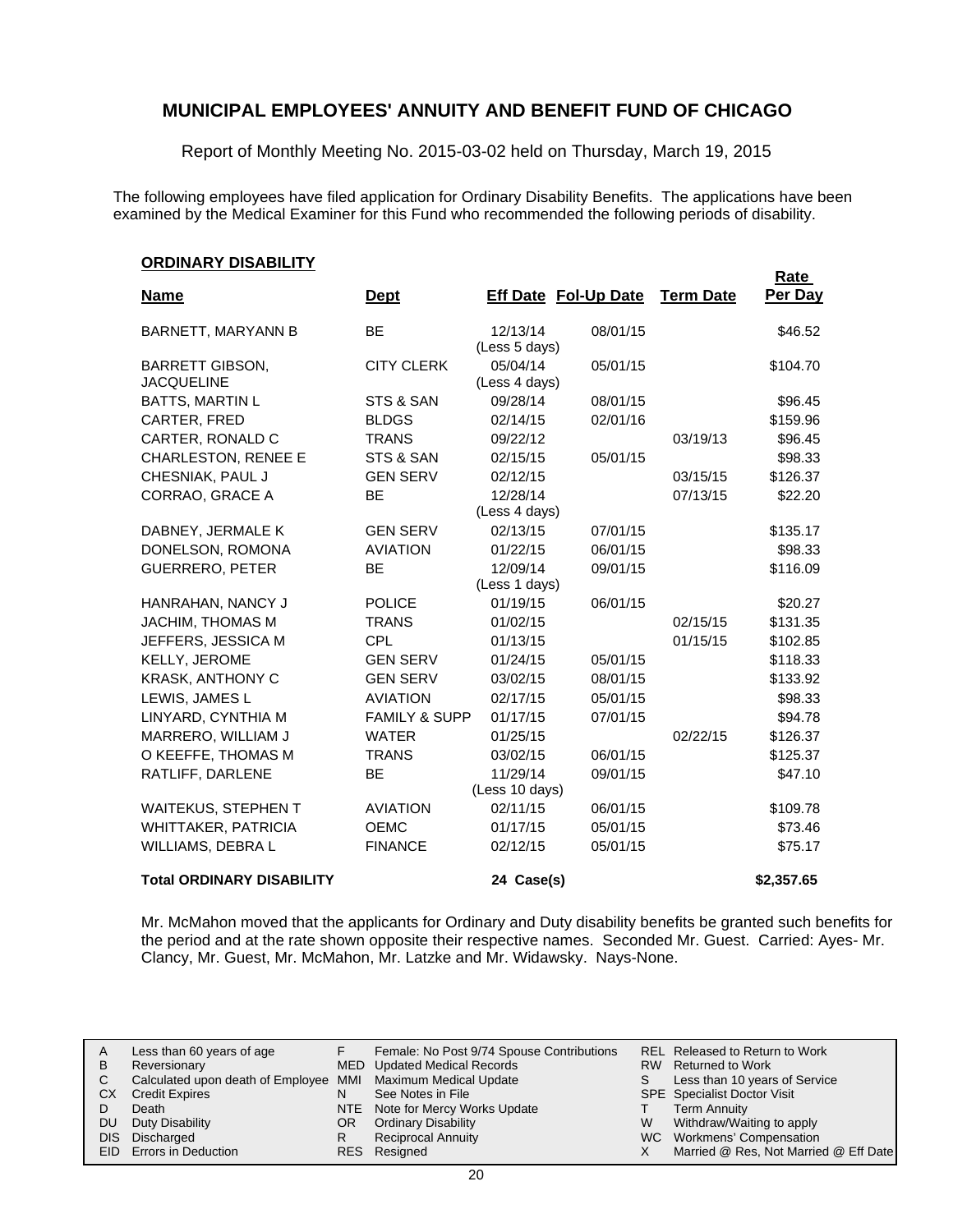Report of Monthly Meeting No. 2015-03-02 held on Thursday, March 19, 2015

The following employees receiving Duty Disability Benefits have applied for extension of such benefits. The applications have been examined by the Medical Examiner for this Fund who recommended the following extensions.

#### **DUTY-EXTENSION OF**

| <b>Name</b>                    | <b>Dept</b>     | <b>Start Date</b> | <b>Period</b> | <b>Ext Req</b> | Rate<br>Per Day | <u>*No. of</u><br><b>Children</b> |
|--------------------------------|-----------------|-------------------|---------------|----------------|-----------------|-----------------------------------|
|                                |                 |                   |               |                |                 |                                   |
| ALVAREZ, PAUL                  | <b>WATER</b>    | 05/15/13          | 09/01/15      | <b>MED</b>     | \$144.67        | 4                                 |
| <b>BANE, JAMES J</b>           | STS & SAN       | 07/15/11          | 02/01/16      | <b>MED</b>     | \$144.67        |                                   |
| <b>BANKS, CHERYL</b>           | OEMC            | 10/21/14          | 05/01/15      | <b>MED</b>     | \$79.97         |                                   |
| BARCELONA, CHRISTOPHER J       | <b>WATER</b>    | 04/21/14          | 05/01/15      | <b>SPE</b>     | \$183.78        |                                   |
| <b>BROWN, MARY L</b>           | <b>FINANCE</b>  | 05/16/14          | 07/01/15      | <b>MED</b>     | \$106.82        | 1                                 |
| CULLEN, JAMES Z                | <b>TRANS</b>    | 05/13/10          | 02/01/16      | MED            | \$144.99        | 1                                 |
| <b>CURTIN, SCOTT E</b>         | <b>TRANS</b>    | 04/21/04          | 02/01/16      | <b>MED</b>     | \$143.52        | 2                                 |
| DAMPIER, ROGER J               | <b>GEN SERV</b> | 10/01/14          | 07/01/15      | <b>MED</b>     | \$144.67        | 1                                 |
| <b>GRIFFIN JR, GERALD D</b>    | <b>GEN SERV</b> | 09/11/14          | 12/01/15      | <b>MED</b>     | \$187.80        |                                   |
| GRZYWACZ, WAYNE W              | STS & SAN       | 05/16/14          | 08/01/15      | <b>MED</b>     | \$144.67        |                                   |
| IZQUIERDO, CESAR A             | STS & SAN       | 08/12/08          | 12/01/15      | MED            | \$131.21        | 1                                 |
| <b>KREFFT, RANDY L</b>         | <b>GEN SERV</b> | 09/02/14          | 05/01/15      | <b>MED</b>     | \$214.13        |                                   |
| LENARDI, THOMAS M              | <b>WATER</b>    | 12/05/13          | 07/01/15      | <b>MED</b>     | \$197.03        | 1                                 |
| LENART, RICHARD C              | OEMC            | 11/06/13          | 10/01/15      | <b>MED</b>     | \$158.14        |                                   |
| LERNER, ELIZABETH A            | <b>IPRA</b>     | 11/29/14          | 08/01/15      | <b>MED</b>     | \$260.19        |                                   |
| LEVATO, JOHN F                 | <b>AVIATION</b> | 12/23/09          | 02/01/16      | <b>MED</b>     | \$140.83        |                                   |
| MC KINNEY, WILLIAM D           | <b>TRANS</b>    | 06/10/14          | 09/01/15      | <b>MED</b>     | \$191.69        |                                   |
| MORELLI, JAMES I               | <b>AVIATION</b> | 04/25/14          | 10/01/15      | <b>SPE</b>     | \$144.67        |                                   |
| O MALLEY, STEVEN M             | <b>WATER</b>    | 12/23/13          | 08/01/15      | <b>SPE</b>     | \$192.76        |                                   |
| ORTOLANO, PETER A              | <b>WATER</b>    | 09/12/12          | 07/01/15      | <b>MED</b>     | \$192.76        |                                   |
| PRIMBAS, SAMUEL                | <b>GEN SERV</b> | 11/25/14          | 05/01/15      | <b>MED</b>     | \$189.55        | 1                                 |
| PRZYBY, WAYNE P                | <b>WATER</b>    | 11/25/13          | 02/10/15      | <b>RW</b>      | \$160.27        | 1                                 |
| ROMAN, MARIA M                 | <b>BE</b>       | 04/25/13          | 03/01/16      | <b>MED</b>     | \$76.47         |                                   |
| SALERNO, STEVEN P              | <b>GEN SERV</b> | 01/09/14          | 08/01/15      | <b>MED</b>     | \$209.85        |                                   |
| SHAKBOUA, OMAR T               | <b>WATER</b>    | 07/03/12          | 08/01/15      | <b>MED</b>     | \$192.33        |                                   |
| SMITH SR, DONALD L             | STS & SAN       | 06/24/14          | 08/01/15      | <b>MED</b>     | \$144.67        |                                   |
| TAYLOR, HERBERT J              | <b>WATER</b>    | 06/11/14          | 08/01/15      | <b>MED</b>     | \$144.67        |                                   |
| TREVINO, ROBERT R              | <b>GEN SERV</b> | 06/07/14          | 09/01/15      | <b>MED</b>     | \$183.35        |                                   |
| TRUSS, ELIZA M                 | BE              | 01/13/14          | 03/01/16      | <b>MED</b>     | \$71.49         |                                   |
| TURNER, VIRGIL                 | <b>TRANS</b>    | 09/08/14          | 03/10/15      | <b>REL</b>     | \$179.51        |                                   |
| ZAJAC, DALE M                  | <b>BE</b>       | 11/21/08          | 01/01/16      | <b>MED</b>     | \$139.69        |                                   |
| <b>Total DUTY-EXTENSION OF</b> |                 | 31 Case(s)        |               |                | \$4,940.82      |                                   |

\* Based on 40 ILCS 5/8-160, the Employee shall also have a right to receive child's disability benefit of \$10.00 a month on account of each child less than 18 years of age. Rates will be prorated based on days of eligibility.

| A<br>в<br>СX<br>DU | Less than 60 years of age<br>Reversionary<br>Calculated upon death of Employee MMI Maximum Medical Update<br><b>Credit Expires</b><br>Death<br>Duty Disability<br>DIS Discharged<br><b>EID</b> Errors in Deduction | N<br>OR | Female: No Post 9/74 Spouse Contributions<br>MED Updated Medical Records<br>See Notes in File<br>NTE Note for Mercy Works Update<br><b>Ordinary Disability</b><br><b>Reciprocal Annuity</b><br>RES Resigned | S.<br>W | REL Released to Return to Work<br>RW Returned to Work<br>Less than 10 years of Service<br><b>SPE</b> Specialist Doctor Visit<br><b>Term Annuity</b><br>Withdraw/Waiting to apply<br>WC Workmens' Compensation<br>Married @ Res, Not Married @ Eff Date |
|--------------------|--------------------------------------------------------------------------------------------------------------------------------------------------------------------------------------------------------------------|---------|-------------------------------------------------------------------------------------------------------------------------------------------------------------------------------------------------------------|---------|--------------------------------------------------------------------------------------------------------------------------------------------------------------------------------------------------------------------------------------------------------|
|--------------------|--------------------------------------------------------------------------------------------------------------------------------------------------------------------------------------------------------------------|---------|-------------------------------------------------------------------------------------------------------------------------------------------------------------------------------------------------------------|---------|--------------------------------------------------------------------------------------------------------------------------------------------------------------------------------------------------------------------------------------------------------|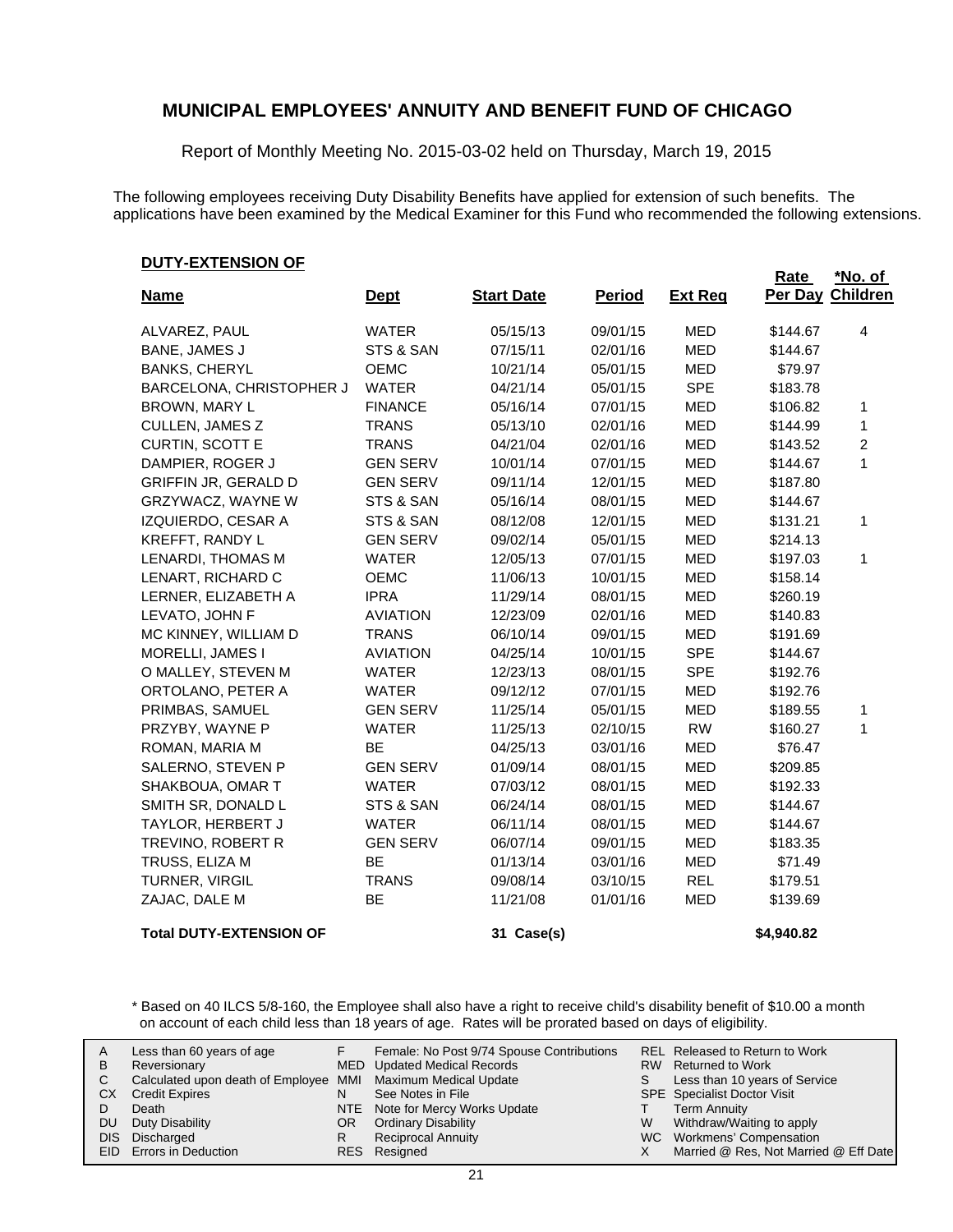Report of Monthly Meeting No. 2015-03-02 held on Thursday, March 19, 2015

The following employees receiving Ordinary Disability Benefits have applied for extension of such benefits. The applications have been examined by the Medical Examiner for this Fund who recommended the following extensions.

#### **ORDINARY-EXTENSION OF**

| .                                  |                        |                   |               |                | Rate       |
|------------------------------------|------------------------|-------------------|---------------|----------------|------------|
| <u>Name</u>                        | <u>Dept</u>            | <b>Start Date</b> | <u>Period</u> | <b>Ext Reg</b> | Per Day    |
| ALDARONDO AGUIRRE, DELIA           | <b>WATER</b>           | 03/10/14          | 01/01/16      | <b>MED</b>     | \$96.45    |
| <b>BALL, GREGORY</b>               | STS & SAN              | 12/29/14          | 03/23/15      | <b>REL</b>     | \$88.50    |
| BOARDEN, JOANN                     | <b>FINANCE</b>         | 08/03/14          | 08/01/15      | <b>MED</b>     | \$79.31    |
| <b>CRENSHAW, JAMES D</b>           | <b>BE</b>              | 05/31/14          | 11/01/15      | <b>MED</b>     | \$21.77    |
| DENSON, LINDA S                    | <b>HEALTH</b>          | 02/16/13          | 12/02/15      | CX.            | \$83.01    |
| DONALD, TOMMIE D                   | STS & SAN              | 11/08/12          | 10/14/15      | <b>CX</b>      | \$97.90    |
| ESPINO, MARIA C                    | <b>BE</b>              | 12/29/12          | 01/21/16      | CX             | \$46.67    |
| <b>GROSS, ANDRE</b>                | STS & SAN              | 04/28/14          | 03/01/16      | <b>MED</b>     | \$97.22    |
| HUELSKAMP, MICHAEL J               | <b>BE</b>              | 06/30/14          | 07/01/15      | MED            | \$143.57   |
| JOHNSON III, THEODORE R            | STS & SAN              | 09/15/14          | 07/01/15      | <b>MED</b>     | \$96.45    |
| <b>KELLY, MARVA G</b>              | <b>REVENUE</b>         | 09/24/10          | 08/29/15      | <b>CX</b>      | \$77.68    |
| LANTON, MILTON                     | <b>GEN SERV</b>        | 03/28/14          | 12/01/15      | <b>MED</b>     | \$122.52   |
| <b>MANSURI, NAGHAT S</b>           | <b>DOIT</b>            | 09/20/14          | 05/01/15      | MED            | \$121.66   |
| MC NULTY, JOHN M                   | <b>FLEET</b>           | 08/14/10          | 08/13/15      | <b>CX</b>      | \$93.89    |
| MCKELVIN, PIERRE M                 | <b>FINANCE</b>         | 04/07/14          | 06/05/15      | <b>CX</b>      | \$86.90    |
| MERCADO, MIGDALIA                  | STS & SAN              | 11/10/14          | 05/01/15      | <b>MED</b>     | \$98.33    |
| OKOE, RASHIDAH A                   | <b>BE</b>              | 06/26/13          | 06/01/15      | <b>MED</b>     | \$28.19    |
| PERINO, PAUL C                     | <b>TRANS</b>           | 11/27/14          | 06/01/15      | <b>MED</b>     | \$99.25    |
| RYAN, THOMAS J                     | <b>GEN SERV</b>        | 04/30/14          | 08/01/15      | <b>MED</b>     | \$59.04    |
| SIMMONS, CRISTAL R                 | <b>HEALTH</b>          | 01/17/15          | 02/17/15      | <b>REL</b>     | \$142.11   |
| STRAHAN, LATICIA                   | DEPT OF INOV<br>& TECH | 02/12/13          | 03/01/16      | <b>CX</b>      | \$86.93    |
| TAYLOR, BARBARA D                  | <b>POLICE</b>          | 10/02/14          | 06/01/15      | MED            | \$19.34    |
| WILLIAMS, TAMIKA N                 | <b>CPL</b>             | 01/28/14          | 06/01/15      | <b>MED</b>     | \$68.88    |
| YAU, STANLEY M                     | <b>AVIATION</b>        | 08/24/14          | 08/01/15      | MED            | \$61.06    |
| ZALEWSKI, FRANK A                  | STS & SAN              | 01/01/15          | 08/01/15      | <b>MED</b>     | \$98.33    |
| <b>Total ORDINARY-EXTENSION OF</b> |                        | 25 Case(s)        |               |                | \$2,114.96 |

Mr. McMahon moved that the applicants for extension of Ordinary and Duty disability benefits shown hereinbefore be granted such extension for the period and at the rate shown opposite their respective names. Seconded Mr. Guest. Carried: Ayes- Mr. Clancy, Mr. Guest, Mr. McMahon, Mr. Latzke and Mr. Widawsky. Nays-None.

| Α   | Less than 60 years of age                                    |     | Female: No Post 9/74 Spouse Contributions |   | REL Released to Return to Work        |
|-----|--------------------------------------------------------------|-----|-------------------------------------------|---|---------------------------------------|
| B   | Reversionary                                                 |     | MED Updated Medical Records               |   | RW Returned to Work                   |
|     | Calculated upon death of Employee MMI Maximum Medical Update |     |                                           | S | Less than 10 years of Service         |
| CХ  | <b>Credit Expires</b>                                        | N   | See Notes in File                         |   | <b>SPE</b> Specialist Doctor Visit    |
|     | Death                                                        |     | NTE Note for Mercy Works Update           |   | <b>Term Annuity</b>                   |
| DU. | Duty Disability                                              | OR. | <b>Ordinary Disability</b>                | W | Withdraw/Waiting to apply             |
|     | DIS Discharged                                               |     | <b>Reciprocal Annuity</b>                 |   | WC Workmens' Compensation             |
|     | <b>EID</b> Errors in Deduction                               |     | RES Resigned                              |   | Married @ Res, Not Married @ Eff Date |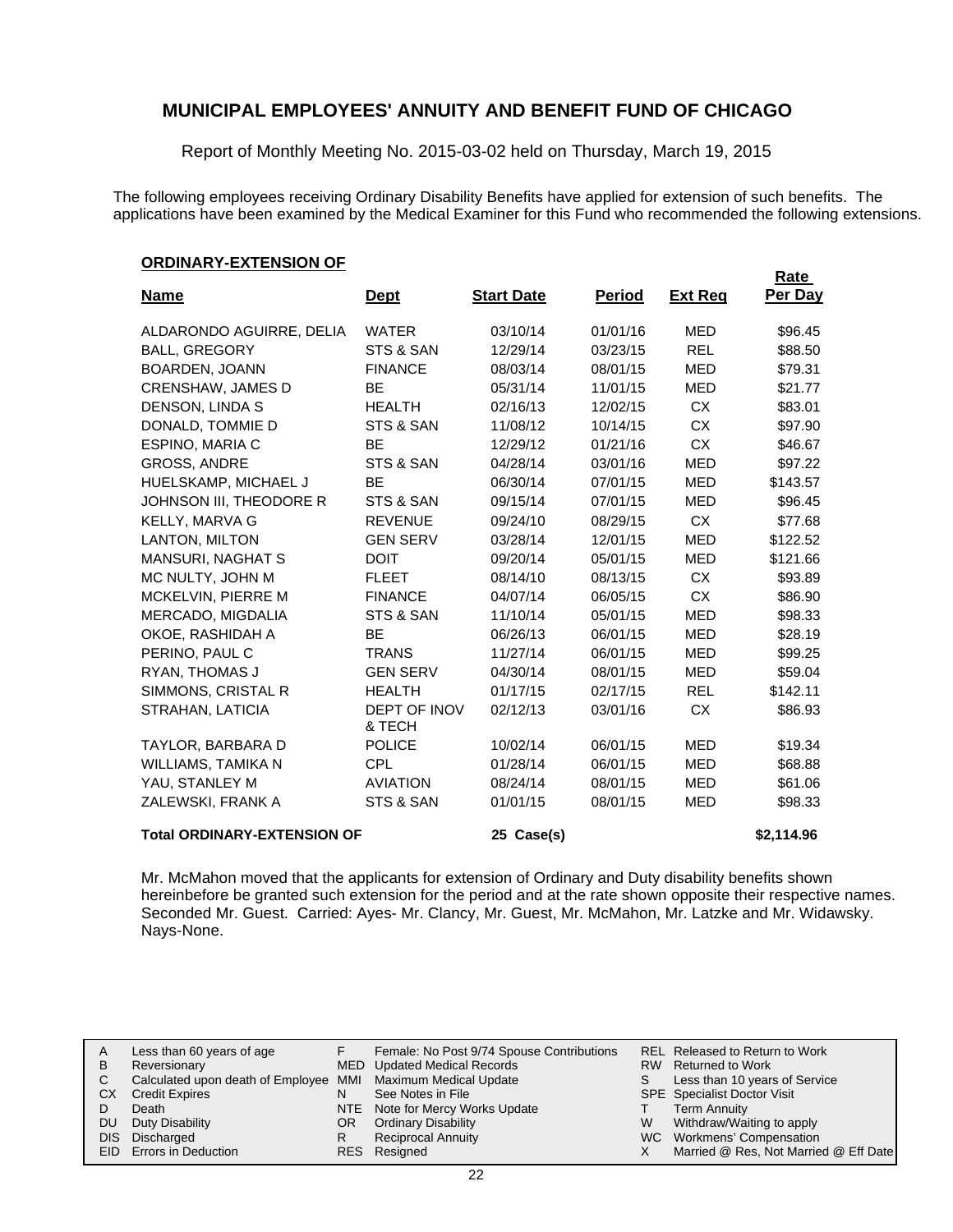Report of Monthly Meeting No. 2015-03-02 held on Thursday, March 19, 2015

| <b>ADJUSTED DUTY DISABILITY</b> |        | <b>Rate</b>       |                |                   |
|---------------------------------|--------|-------------------|----------------|-------------------|
| <b>Name</b>                     | Reason | <b>Start Date</b> | <b>To Date</b> | Per Day           |
| <b>NONE</b>                     |        |                   |                | <b>ORG</b><br>ADJ |

| A    | Less than 60 years of age                                    |    | Female: No Post 9/74 Spouse Contributions |   | REL Released to Return to Work        |
|------|--------------------------------------------------------------|----|-------------------------------------------|---|---------------------------------------|
| B    | Reversionary                                                 |    | MED Updated Medical Records               |   | RW Returned to Work                   |
| C    | Calculated upon death of Employee MMI Maximum Medical Update |    |                                           | S | Less than 10 years of Service         |
| СX   | <b>Credit Expires</b>                                        | N  | See Notes in File                         |   | <b>SPE</b> Specialist Doctor Visit    |
|      | Death                                                        |    | NTE Note for Mercy Works Update           |   | <b>Term Annuity</b>                   |
| DU.  | Duty Disability                                              | OR | <b>Ordinary Disability</b>                | W | Withdraw/Waiting to apply             |
| DIS. | Discharged                                                   |    | <b>Reciprocal Annuity</b>                 |   | WC Workmens' Compensation             |
|      | EID Errors in Deduction                                      |    | RES Resigned                              |   | Married @ Res, Not Married @ Eff Date |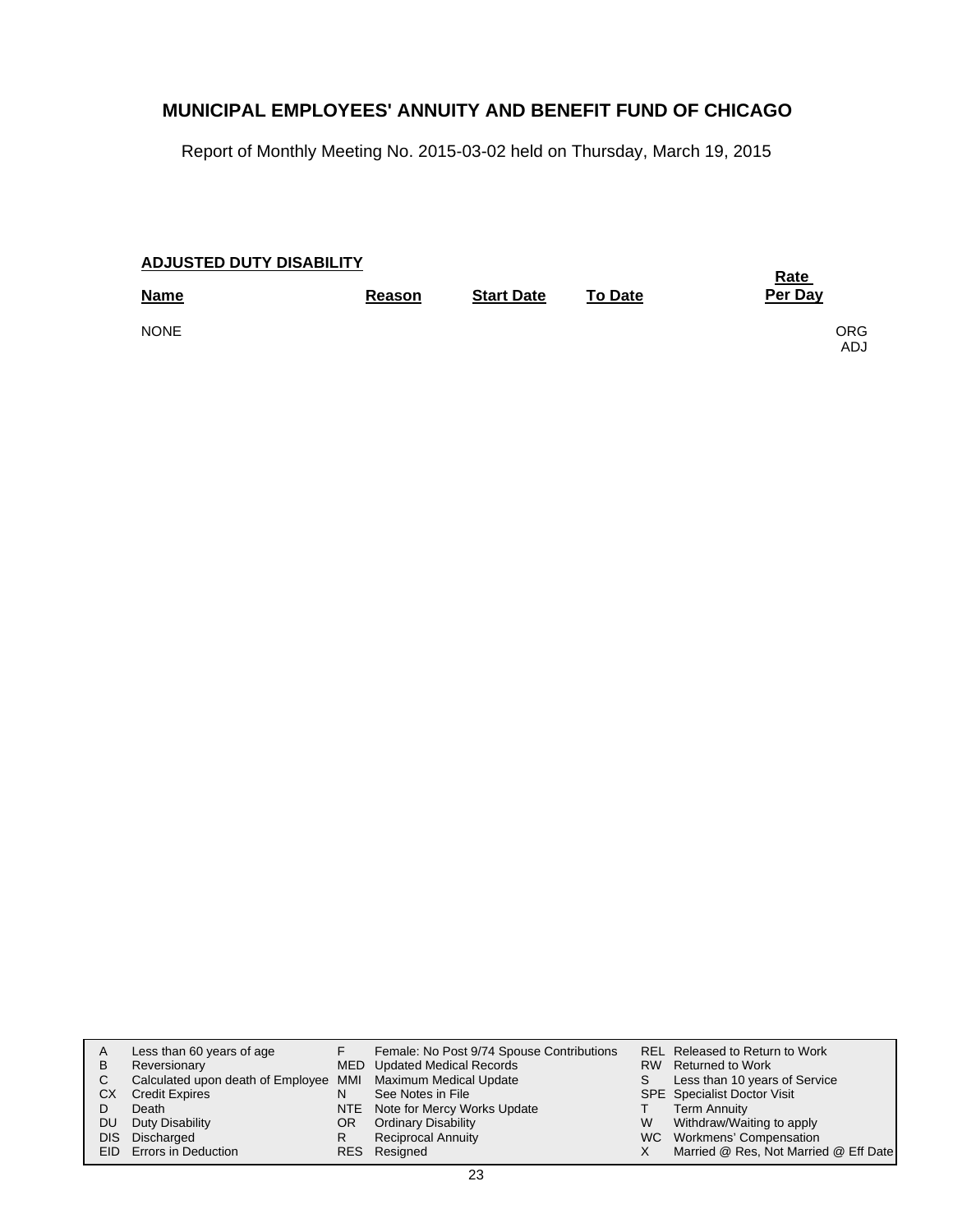Report of Monthly Meeting No. 2015-03-02 held on Thursday, March 19, 2015

| <b>ADJUSTED ORDINARY DISABILITY</b> |               | <b>Rate</b>       |                |                   |
|-------------------------------------|---------------|-------------------|----------------|-------------------|
| <b>Name</b>                         | <b>Reason</b> | <b>Start Date</b> | <b>To Date</b> | Per Day           |
| <b>NONE</b>                         |               |                   |                | <b>ORG</b><br>ADJ |

| A<br>B | Less than 60 years of age<br>Reversionary<br>Calculated upon death of Employee MMI Maximum Medical Update |    | Female: No Post 9/74 Spouse Contributions<br><b>MED</b> Updated Medical Records | S. | REL Released to Return to Work<br>RW Returned to Work<br>Less than 10 years of Service |
|--------|-----------------------------------------------------------------------------------------------------------|----|---------------------------------------------------------------------------------|----|----------------------------------------------------------------------------------------|
| СX     | <b>Credit Expires</b>                                                                                     | N  | See Notes in File                                                               |    | <b>SPE</b> Specialist Doctor Visit                                                     |
| DU.    | Death<br>Duty Disability                                                                                  | OR | NTE Note for Mercy Works Update<br><b>Ordinary Disability</b>                   | W  | <b>Term Annuity</b><br>Withdraw/Waiting to apply                                       |
|        | DIS Discharged<br><b>EID</b> Errors in Deduction                                                          | R  | <b>Reciprocal Annuity</b><br>RES Resigned                                       |    | WC Workmens' Compensation<br>Married @ Res, Not Married @ Eff Date                     |
|        |                                                                                                           |    |                                                                                 |    |                                                                                        |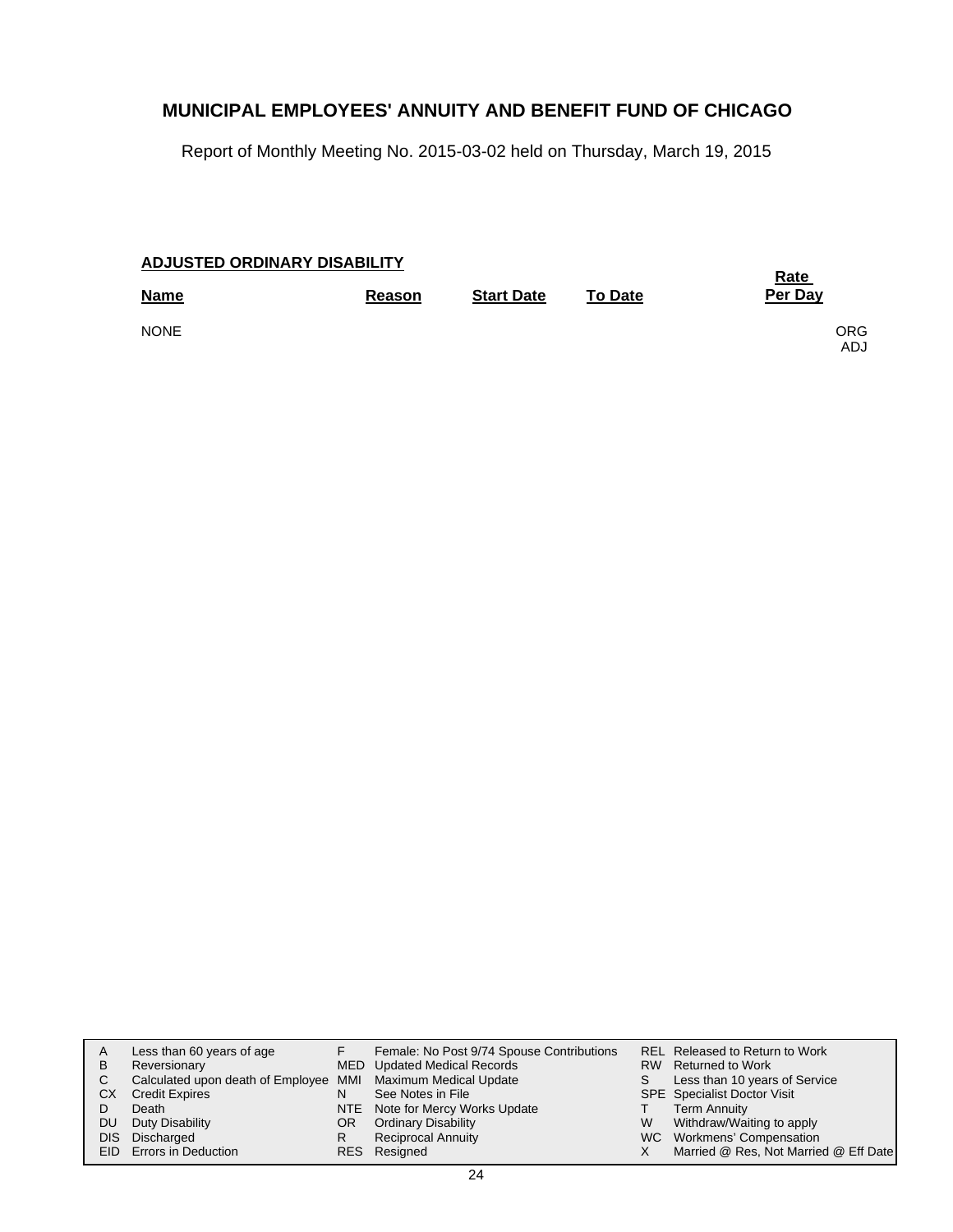Report of Monthly Meeting No. 2015-03-02 held on Thursday, March 19, 2015

#### **APPLICATION FOR MEMBERSHIP**

The following named employees, officers, or officials, required to file written application for membership in the Fund, have filed such application, and the records indicate they qualify for membership by reason of having the necessary service or other requirements.

| Title | <b>Department</b> |
|-------|-------------------|
|       |                   |

NONE

**Name**

#### **CHANGE OF BIRTHS**

The following named employees have submitted documentation showing a date of birth different from the Fund's records and have requested that the Fund correct its records in accordance with the supporting documentation provided.

| <b>Name</b>        | Date of Birth | <b>Supporting Document</b> |
|--------------------|---------------|----------------------------|
| WILLIAMS, CARRIANN | From<br>то    | Passport                   |

Mr. McMahon moved that the records of the Fund shown hereinbefore be corrected to show that each individual was born on the date indicated on the document submitted by the member as proof to this Board. Seconded Mr. Guest. Carried: Ayes- Mr. Clancy, Mr. Guest, Mr. McMahon, Mr. Latzke and Mr. Widawsky. Nays-None.

#### **ADMINISTRATIVE REVIEW 40 ILCS 5/8-252**

The following named members are recommended for a hearing before the Board in accordance with 40 ILCS 5/8-252.

**Name**

**Status Relevant Statute**

NONE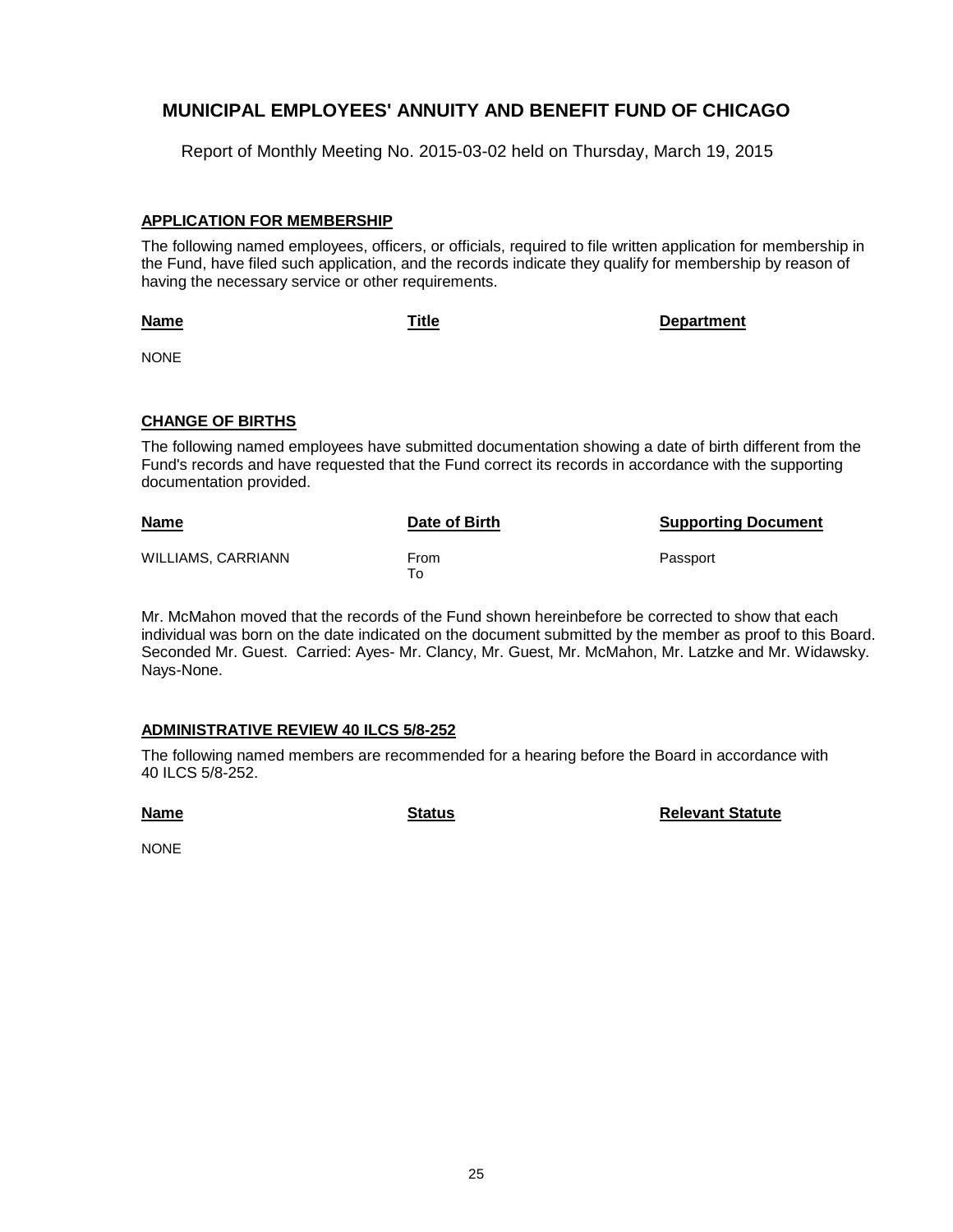Report of Monthly Meeting No. 2015-03-02 held on Thursday, March 19, 2015

**City Treasurer's Statement of Account as of 02/28/2015**

#### **Investments at Market:**

| City Treasurer's Office, 02/28/2015    | \$488,789.23       |                    |
|----------------------------------------|--------------------|--------------------|
| Northern Trust, 02/28/2015 - Unaudited | \$5,071,480,213.00 |                    |
| <b>Total Investments</b>               |                    | \$5,071,969,002.23 |
| Petty Cash Fund:                       |                    | \$400.00           |
| Total Cash and Investments             |                    | \$5,071,969,402.23 |

Mr. McMahon moved that the Treasurer's Report be received and placed on file. Seconded Mr. Guest. Carried: Ayes- Mr. Clancy, Mr. Guest, Mr. McMahon and Mr. Widawsky, Mr. Latzke votes present. Nays-None.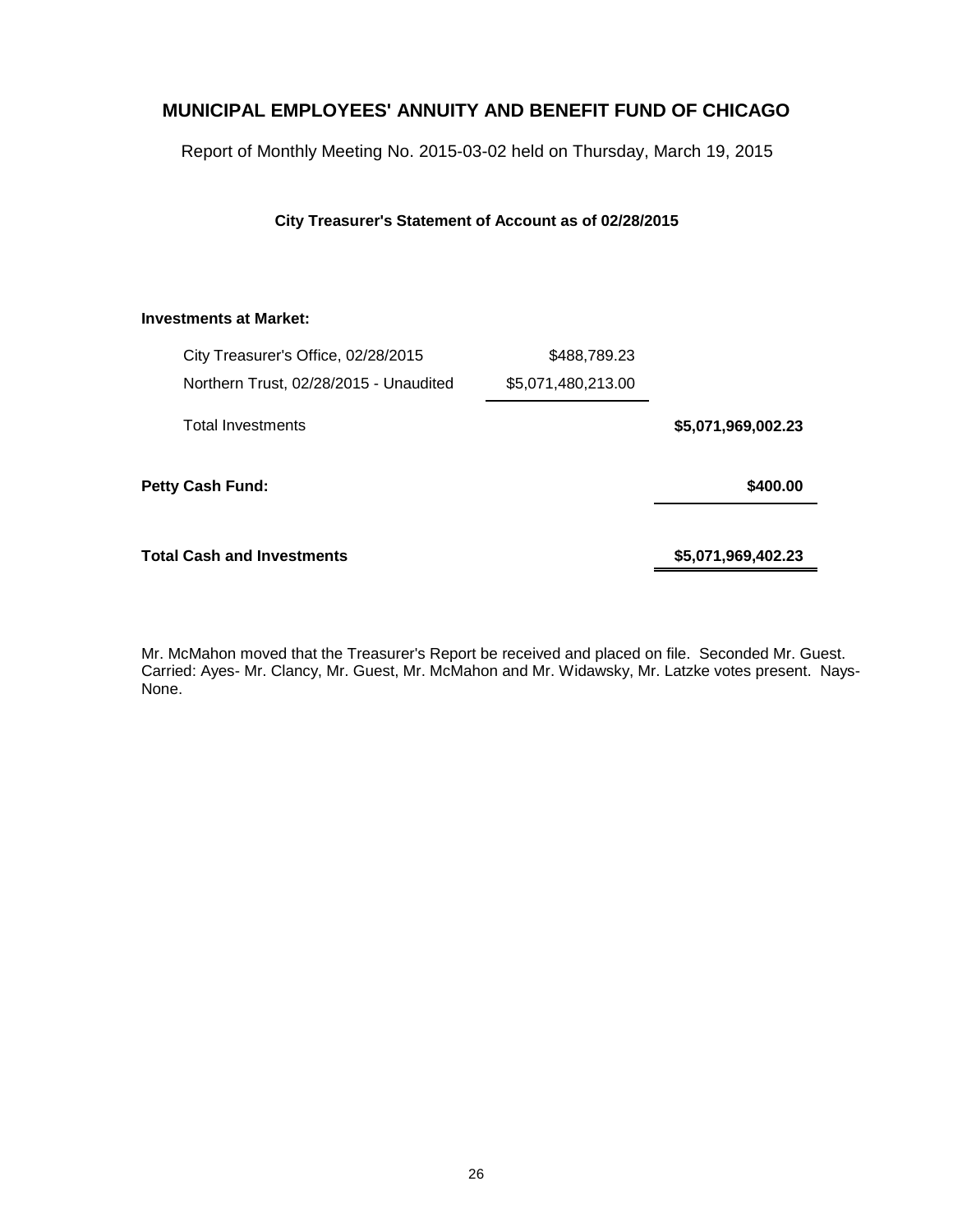Report of Monthly Meeting No. 2015-03-02 held on Thursday, March 19, 2015

Roll Call:

Trustee Clancy aye Trustee Guest aye Proxy Latzke aye Trustee McMahon aye Trustee Widawsky aye

A quorum is present.

A motion was made to go out of the regular order of business.

#### **PUBLIC COMMENT**

Mr. Raymond Wohl, member of the Chicago Teachers' Pension Fund addressed the Board regarding topics not present on the Agenda at the discretion of President Clancy. After his address, Mr. Wohl thanked the Board for their time and the meeting continued. No actions taken.

#### **LEGISLATION**

Legislative Update

Mr. Mohler presented the Board with suggested technical changes to 5/1.113.14 with respect to the graduation process of emerging investment managers. At the recommendation of staff and the Fund's Counsel, Mr. Guest made a motion to request that the proposed legislative changes, as presented, be presented for submission to the State Legislature. Second by Mr. McMahon.

Carried: Ayes - Mr. Clancy, Mr. Guest, Mr. Latzke, Mr. McMahon and Mr. Widawsky. Nays – None.

#### **INVESTMENTS**

#### Monthly Investment Review

Mr. Wrubel of Marquette Associates reviewed the monthly performance of the Fund's investments. No actions taken.

**Watchlist** 

Mr. Wrubel and Mr. Mohler reviewed the watchlist. No actions taken

Liquidity Needs

Mr. Mohler reviewed the Fund's liquidity needs. No actions taken.

### **OTHER**

*(Continued on following page)*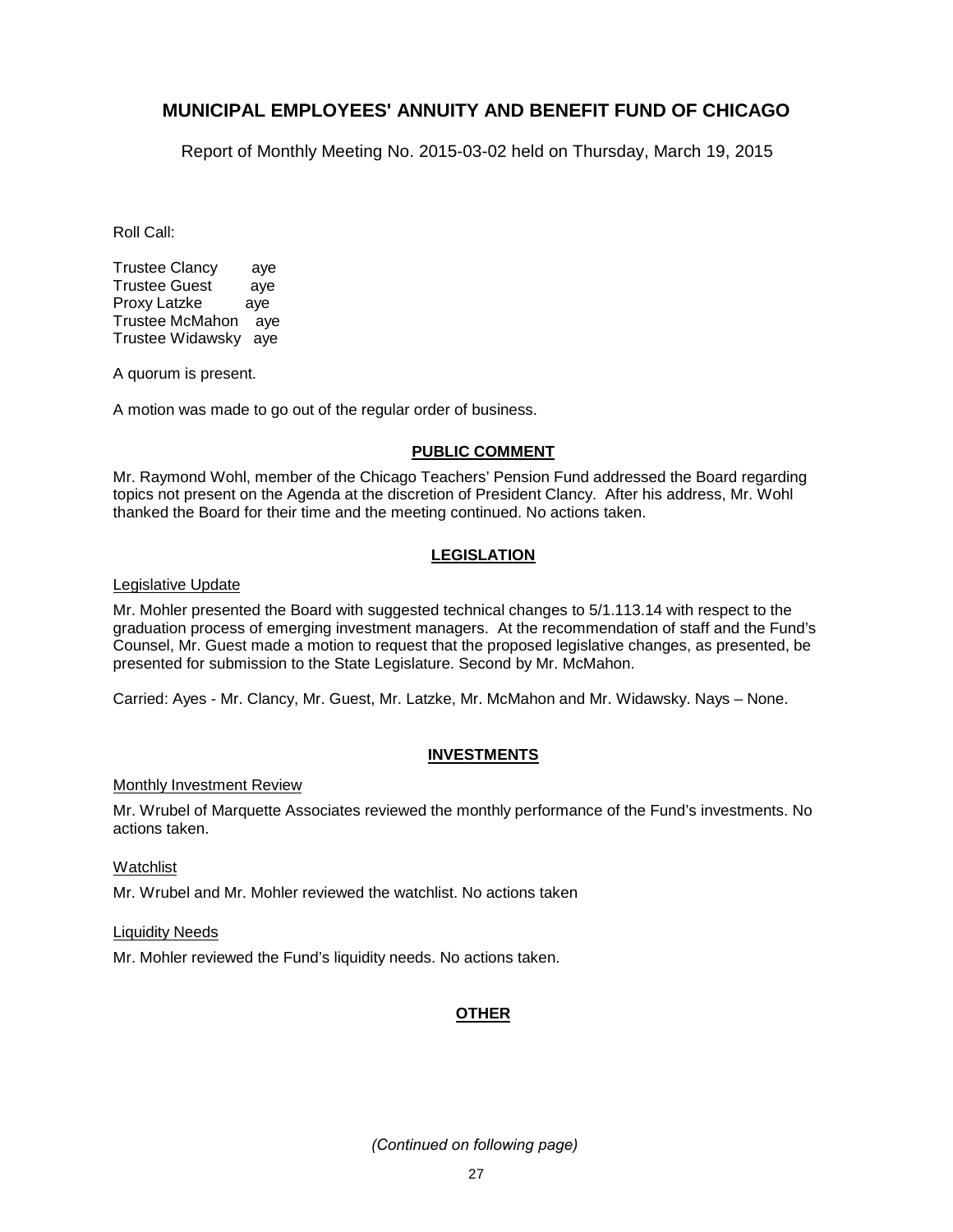Report of Monthly Meeting No. 2015-03-02 held on Thursday, March 19, 2015

#### 2014 Ethics Training Review and Certification

The Board was updated on the status of required fiduciary training for 2014 and informed that Trustees were in compliance. Additionally, the Fund Trustees reviewed the Fund's Ethics policy and signed certifications indicating they compliance with the Fund's policy in 2014.

#### FOIA Update

Ms. Ruffolo updated the Board on the current status of requests under the Illinois Freedom of Information Act.

#### Old Business

In furtherance of topics discussed in closed session, the following motions were made:

Mr. McMahon made a motion to hold benefit payments for an additional month in The Matter of Earnestine Russell in order to allow Fund Counsel sufficient time to complete due diligence. Second by Mr. Widwasky.

Carried: Ayes - Mr. Clancy, Mr. Guest, Mr. Latzke, Mr. McMahon and Mr. Widawsky. Nays – None.

Mr. McMahon made a motion to hold benefit payments for an additional month in The Matter of Ted Hubricki in order to allow Fund Counsel sufficient time to complete due diligence.

Carried: Ayes - Mr. Clancy, Mr. Guest, Mr. Latzke, Mr. McMahon and Mr. Widawsky. Nays – None.

Mr. McMahon made a motion to invest \$25 million with Mesirow Financial Real Estate Value Fund II based on the presentation made by Mesirow at the Investment Meeting on Thursday, March 5 in the Fund offices and at the recommendation of the investment consultant subject to successful contract negotiations by the Fund's Legal Counsel and Executive Director. Second by Mr. Guest.

Carried: Ayes - Mr. Clancy, Mr. Guest, Mr. Latzke, Mr. McMahon and Mr. Widawsky. Nays – None.

Mr. McMahon made a motion to redeem \$50 million from K2 Advisors in accordance with the recommendation of Fund staff and the Investment Consultant. Second by Mr. Widawsky.

#### Legal Update

The Board moved into closed session at 9:09 a.m. in accordance with ILCS 120/2(c)(1) and (11) to discuss personnel and litigation matters which currently or may involve the Fund. Motion by Mr. Widwasky. Second by Mr. McMahon.

Trustee Clancy aye Trustee Guest aye Proxy Latzke aye Trustee McMahon aye Trustee Widawsky aye

Motion carried.

Trustee Summers arrived at 9:39 a.m.

The Board moved into open session at 10:47 a.m.. Motion by Mr. Summers. Second by Mr. McMahon.

Carried: Ayes - Mr. Clancy, Mr. Guest, Mr. McMahon, Mr. Summers and Mr. Widawsky. Nays – None.

*(Continued on following page)*